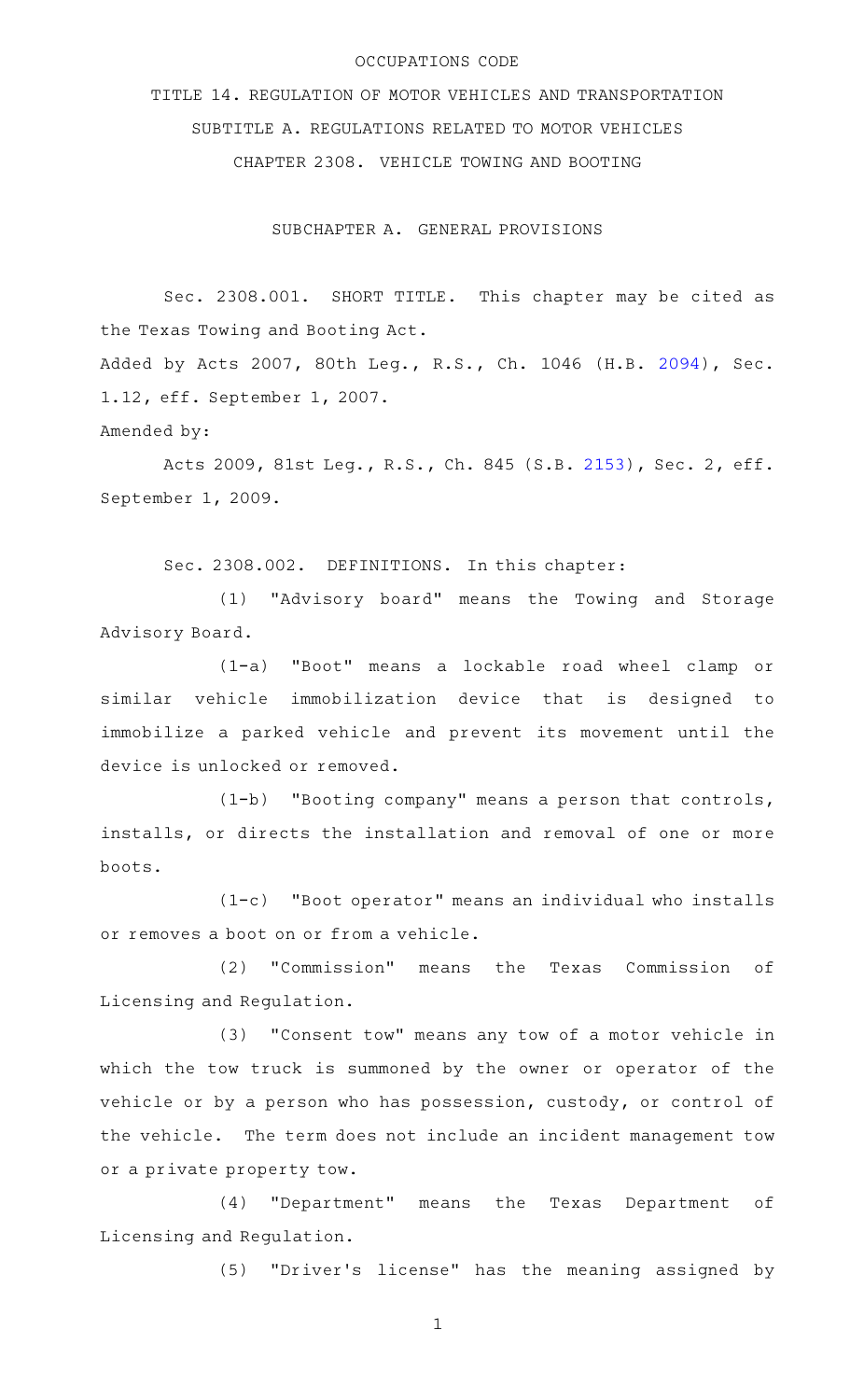Section [521.001,](https://statutes.capitol.texas.gov/GetStatute.aspx?Code=TN&Value=521.001) Transportation Code.

(5-a) "Incident management tow" means any tow of a vehicle in which the tow truck is summoned to the scene of a traffic accident or to an incident, including the removal of a vehicle, commercial cargo, and commercial debris from an accident or incident scene.

(5-b) "Local authority" means a state or local governmental entity authorized to regulate traffic or parking and includes:

(A) an institution of higher education; and

 $(B)$  a political subdivision, including a county, municipality, special district, junior college district, housing authority, or other political subdivision of this state.

(6) "Nonconsent tow" means any tow of a motor vehicle that is not a consent tow, including:

(A) an incident management tow; and

(B) a private property tow.

(7) "Parking facility" means public or private property used, wholly or partly, for restricted or paid vehicle parking. The term includes:

(A) a restricted space on a portion of an otherwise unrestricted parking facility; and

 $(B)$  a commercial parking lot, a parking garage, and a parking area serving or adjacent to a business, church, school, home that charges a fee for parking, apartment complex, property governed by a property owners' association, or government-owned property leased to a private person, including:

(i) a portion of the right-of-way of a public roadway that is leased by a governmental entity to the parking facility owner; and

(ii) the area between the facility's property line abutting a county or municipal public roadway and the center line of the roadway's drainage way or the curb of the roadway, whichever is farther from the facility 's property line.

(7-a) "Parking facility authorized agent" means an employee or agent of a parking facility owner with the authority to:  $(A)$  authorize the removal of a vehicle from the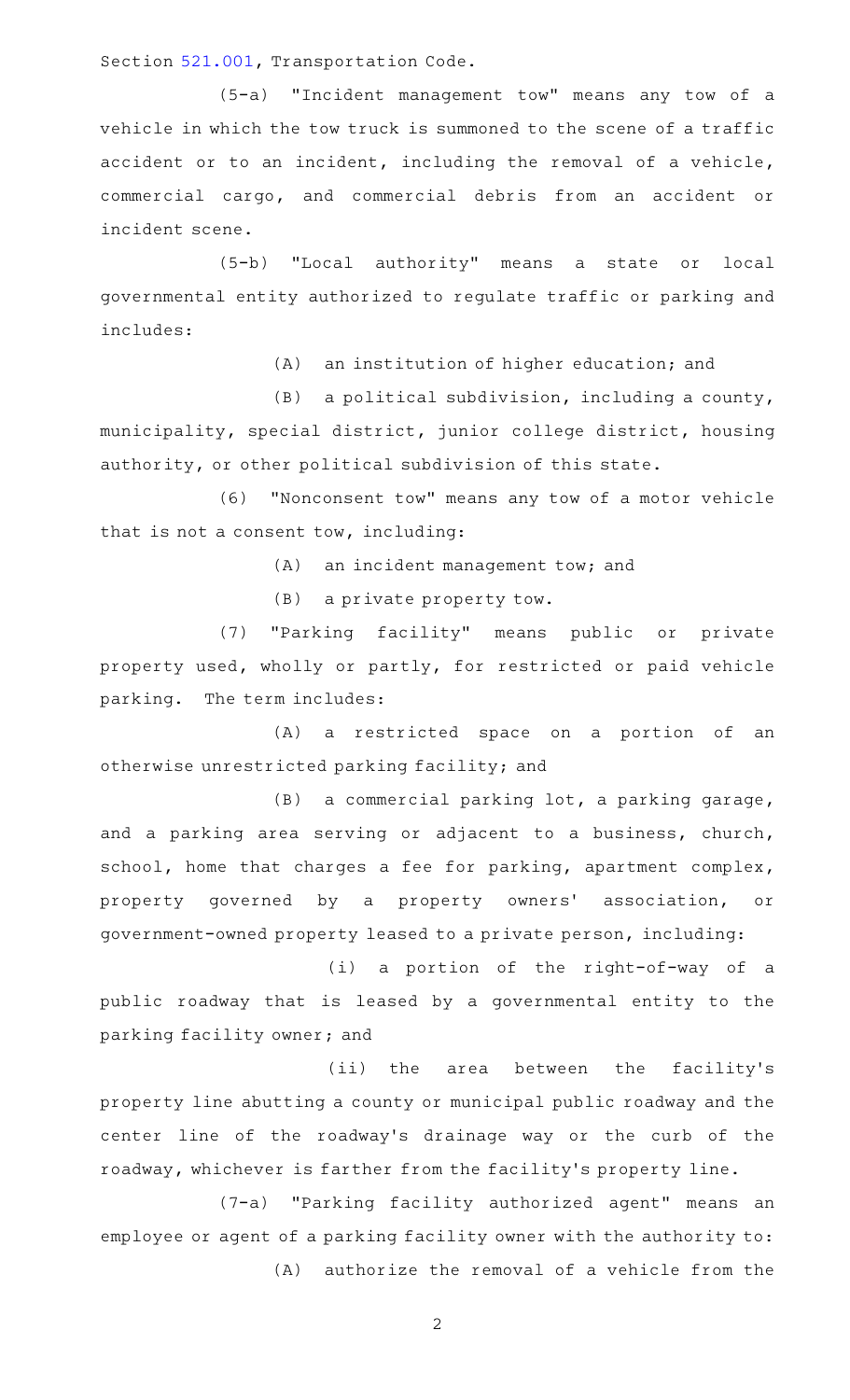parking facility on behalf of the parking facility owner; and

(B) accept service on behalf of the parking facility owner of a notice of hearing requested under this chapter.

(8) "Parking facility owner" means:

(A) an individual, corporation, partnership, limited partnership, limited liability company, association, trust, or other legal entity owning or operating a parking facility;

(B) a property owners' association having control under a dedicatory instrument, as that term is defined in Section [202.001,](https://statutes.capitol.texas.gov/GetStatute.aspx?Code=PR&Value=202.001) Property Code, over assigned or unassigned parking areas; or

(C) a property owner having an exclusive right under a dedicatory instrument, as that term is defined in Section [202.001,](https://statutes.capitol.texas.gov/GetStatute.aspx?Code=PR&Value=202.001) Property Code, to use a parking space.

(8-a) "Peace officer" means a person who is a peace officer under Article [2.12,](https://statutes.capitol.texas.gov/GetStatute.aspx?Code=CR&Value=2.12) Code of Criminal Procedure.

(8-b) "Private property tow" means any tow of a vehicle authorized by a parking facility owner without the consent of the owner or operator of the vehicle.

(9) Repealed by Acts 2017, 85th Leg., R.S., Ch. 919 (S.B. [1501\)](http://www.legis.state.tx.us/tlodocs/85R/billtext/html/SB01501F.HTM), Sec. 20(a)(2), and Ch. 967 (S.B. [2065\)](http://www.legis.state.tx.us/tlodocs/85R/billtext/html/SB02065F.HTM), Sec. 14.012(a)(1), eff. June 15, 2017.

(10) "Public roadway" means a public street, alley, road, right-of-way, or other public way, including paved and unpaved portions of the right-of-way.

(11) "Tow truck" means a motor vehicle, including a wrecker, equipped with a mechanical device used to tow, winch, or otherwise move another motor vehicle. The term does not include:

(A) a motor vehicle owned and operated by a governmental entity, including a public school district;

 $(B)$  a motor vehicle towing:

 $(i)$  a race car;

(ii) a motor vehicle for exhibition; or

(iii) an antique motor vehicle;

(C) a recreational vehicle towing another

vehicle;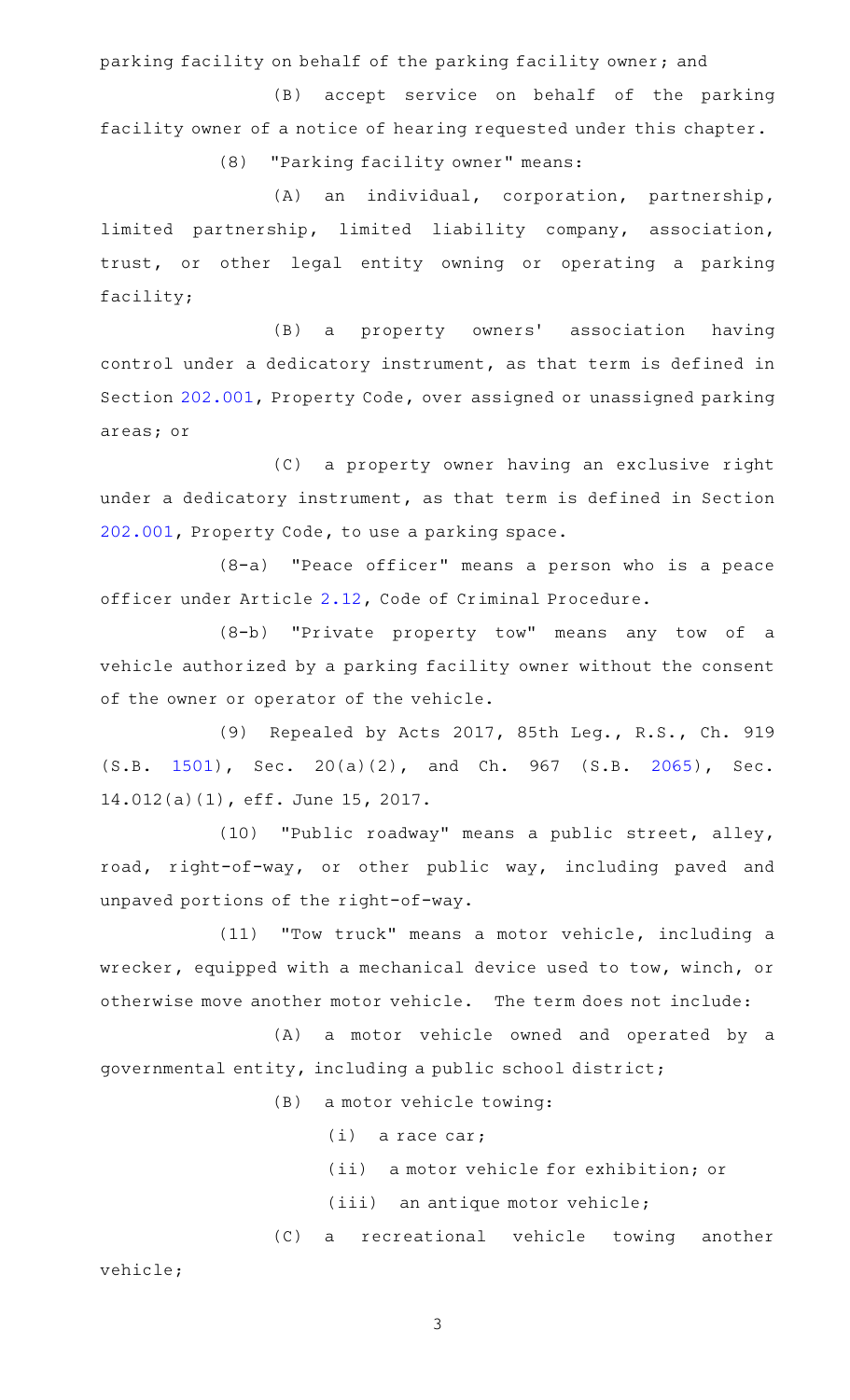(D) a motor vehicle used in combination with a tow bar, tow dolly, or other mechanical device if the vehicle is not operated in the furtherance of a commercial enterprise;

(E) a motor vehicle that is controlled or operated by a farmer or rancher and used for towing a farm vehicle;  $(F)$  a motor vehicle that:

(i) is owned or operated by an entity the primary business of which is the rental of motor vehicles; and

(ii) only tows vehicles rented by the

entity;

(G) a truck-trailer combination that is owned or operated by a dealer licensed under Chapter [2301](https://statutes.capitol.texas.gov/GetStatute.aspx?Code=OC&Value=2301) and used to transport new vehicles during the normal course of a documented transaction in which the dealer is a party and ownership or the right of possession of the transported vehicle is conveyed or transferred; or

(H) a car hauler that is used solely to transport, other than in a consent or nonconsent tow, motor vehicles as cargo:

 $(i)$  in the course of:

(a) a prearranged shipping transaction; or

(b) a commercial transaction for transport of a damaged vehicle arranged or authorized by an

insurance company and delivered to a salvage pool operator as defined by Section [2302.001](https://statutes.capitol.texas.gov/GetStatute.aspx?Code=OC&Value=2302.001); or (ii) for use in mining, drilling, or

construction operations.

(12) "Towing company" means an individual, association, corporation, or other legal entity that controls, operates, or directs the operation of one or more tow trucks over a public roadway in this state but does not include a political subdivision of the state.

(13) "Unauthorized vehicle" means a vehicle parked, stored, or located on a parking facility without the consent of the parking facility owner.

(14) "Vehicle" means a device in, on, or by which a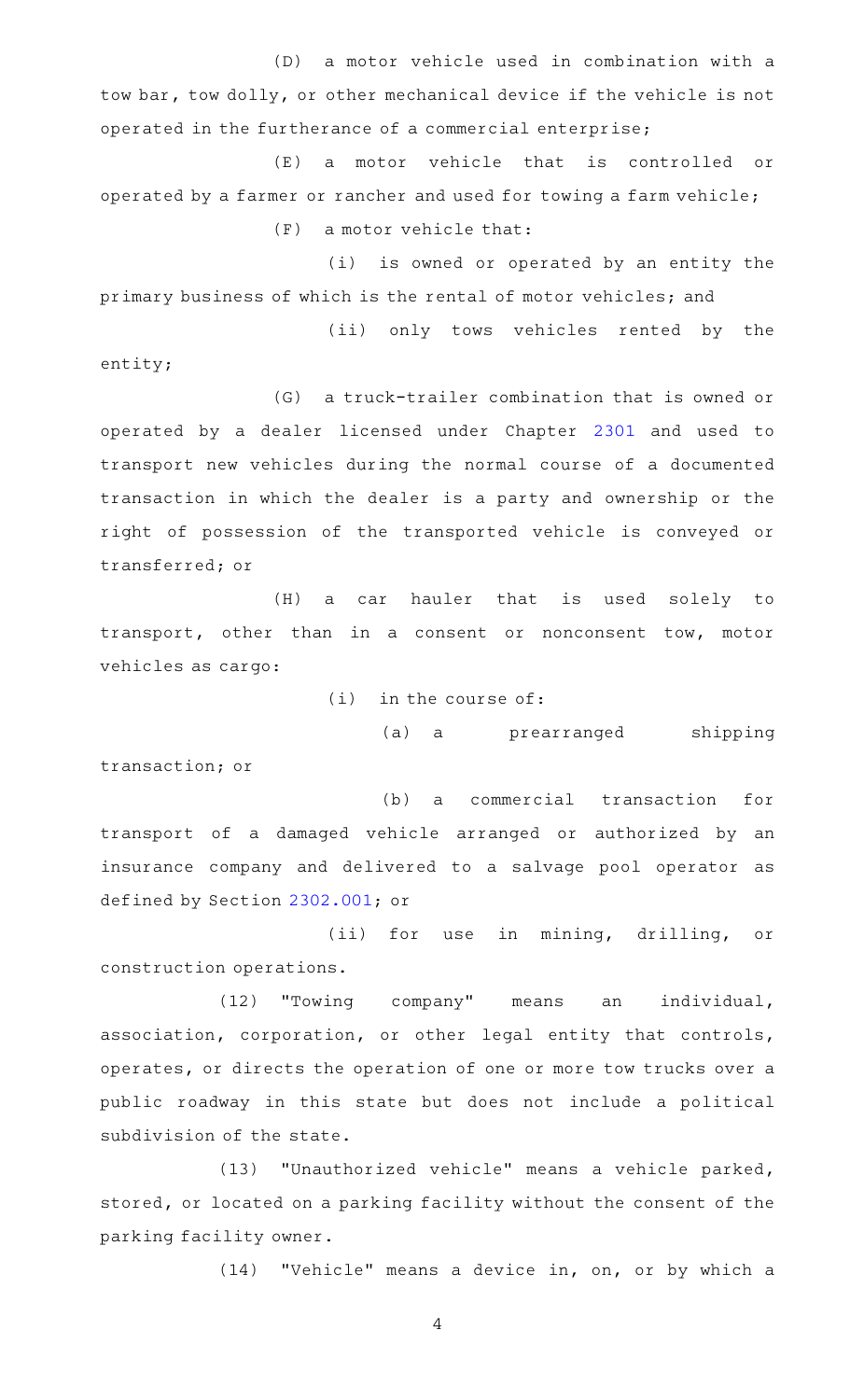person or property may be transported on a public roadway. The term includes an operable or inoperable automobile, truck, motorcycle, recreational vehicle, or trailer but does not include a device moved by human power or used exclusively on a stationary rail or track.

(15) "Vehicle owner" means a person:

(A) named as the purchaser or transferee in the certificate of title issued for the vehicle under Chapter [501](https://statutes.capitol.texas.gov/GetStatute.aspx?Code=TN&Value=501), Transportation Code;

(B) in whose name the vehicle is registered under Chapter [502](https://statutes.capitol.texas.gov/GetStatute.aspx?Code=TN&Value=502), Transportation Code, or a member of the person's immediate family;

(C) who holds the vehicle through a lease agreement;

(D) who is an unrecorded lienholder entitled to possess the vehicle under the terms of a chattel mortgage; or

(E) who is a lienholder holding an affidavit of repossession and entitled to repossess the vehicle.

(16) "Vehicle storage facility" means a vehicle storage facility, as defined by Section [2303.002](https://statutes.capitol.texas.gov/GetStatute.aspx?Code=OC&Value=2303.002), that is operated by a person who holds a license issued under Chapter [2303](https://statutes.capitol.texas.gov/GetStatute.aspx?Code=OC&Value=2303) to operate the facility.

Added by Acts 2007, 80th Leg., R.S., Ch. 1046 (H.B. [2094](http://www.legis.state.tx.us/tlodocs/80R/billtext/html/HB02094F.HTM)), Sec. 1.12, eff. September 1, 2007.

Amended by:

Acts 2009, 81st Leg., R.S., Ch. 757 (S.B. [702](http://www.legis.state.tx.us/tlodocs/81R/billtext/html/SB00702F.HTM)), Sec. 3, eff. September 1, 2009.

Acts 2009, 81st Leg., R.S., Ch. 845 (S.B. [2153](http://www.legis.state.tx.us/tlodocs/81R/billtext/html/SB02153F.HTM)), Sec. 3, eff. September 1, 2009.

Acts 2009, 81st Leg., R.S., Ch. 1310 (H.B. [2571](http://www.legis.state.tx.us/tlodocs/81R/billtext/html/HB02571F.HTM)), Sec. 1, eff. September 1, 2009.

Acts 2011, 82nd Leg., R.S., Ch. 353 (H.B. [3510](http://www.legis.state.tx.us/tlodocs/82R/billtext/html/HB03510F.HTM)), Sec. 4, eff. September 1, 2011.

Acts 2015, 84th Leg., R.S., Ch. 127 (S.B. [1820](http://www.legis.state.tx.us/tlodocs/84R/billtext/html/SB01820F.HTM)), Sec. 1, eff. May 23, 2015.

Acts 2017, 85th Leg., R.S., Ch. 919 (S.B. [1501](http://www.legis.state.tx.us/tlodocs/85R/billtext/html/SB01501F.HTM)), Sec. 6, eff. June 15, 2017.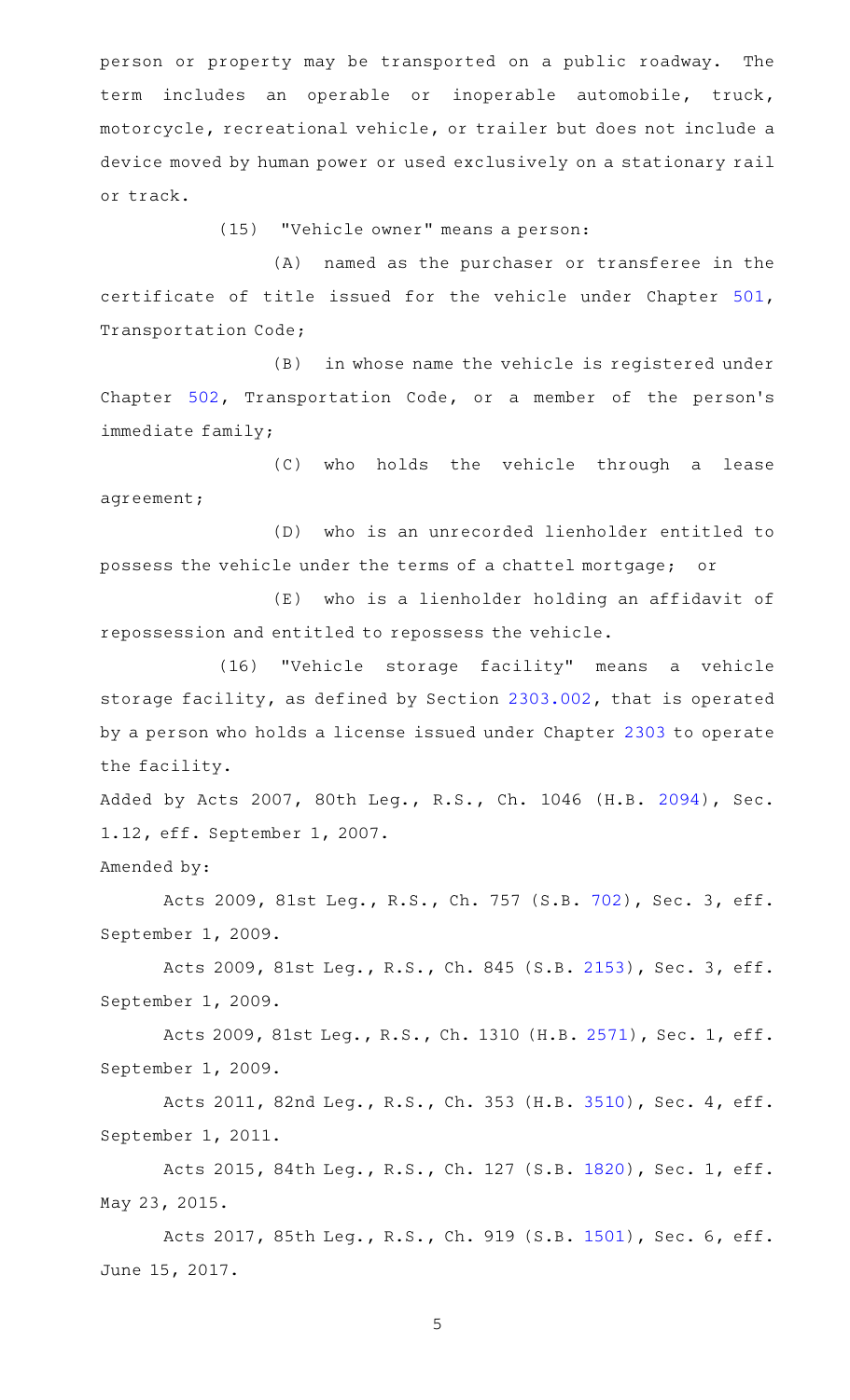Acts 2017, 85th Leg., R.S., Ch. 919 (S.B. [1501\)](http://www.legis.state.tx.us/tlodocs/85R/billtext/html/SB01501F.HTM), Sec. 20(a)(2), eff. June 15, 2017.

Acts 2017, 85th Leg., R.S., Ch. 967 (S.B. [2065\)](http://www.legis.state.tx.us/tlodocs/85R/billtext/html/SB02065F.HTM), Sec. 14.002, eff. June 15, 2017.

Acts 2017, 85th Leg., R.S., Ch. 967 (S.B. [2065\)](http://www.legis.state.tx.us/tlodocs/85R/billtext/html/SB02065F.HTM), Sec. 14.012(a)(1), eff. June 15, 2017.

Acts 2021, 87th Leg., R.S., Ch. 591 (S.B. [860](http://www.legis.state.tx.us/tlodocs/87R/billtext/html/SB00860F.HTM)), Sec. 1, eff. September 1, 2021.

Sec. 2308.004. EXEMPTION. Sections [2308.151\(](https://statutes.capitol.texas.gov/GetStatute.aspx?Code=OC&Value=2308.151)b), [2308.2085,](https://statutes.capitol.texas.gov/GetStatute.aspx?Code=OC&Value=2308.2085) [2308.257,](https://statutes.capitol.texas.gov/GetStatute.aspx?Code=OC&Value=2308.257) and [2308.258](https://statutes.capitol.texas.gov/GetStatute.aspx?Code=OC&Value=2308.258) do not apply to:

(1) a person who, while exercising a statutory or contractual lien right with regard to a vehicle:

 $(A)$  installs or removes a boot; or

(B) controls, installs, or directs the installation and removal of one or more boots; or

(2) a commercial office building owner or manager who installs or removes a boot in the building's parking facility. Added by Acts 2009, 81st Leg., R.S., Ch. 845 (S.B. [2153](http://www.legis.state.tx.us/tlodocs/81R/billtext/html/SB02153F.HTM)), Sec. 4, eff. September 1, 2009.

Amended by:

Acts 2017, 85th Leg., R.S., Ch. 919 (S.B. [1501](http://www.legis.state.tx.us/tlodocs/85R/billtext/html/SB01501F.HTM)), Sec. 7, eff. September 1, 2018.

Acts 2017, 85th Leg., R.S., Ch. 967 (S.B. [2065\)](http://www.legis.state.tx.us/tlodocs/85R/billtext/html/SB02065F.HTM), Sec. 14.003, eff. September 1, 2018.

# SUBCHAPTER B. ADVISORY BOARD

Sec. 2308.051. TOWING, STORAGE, AND BOOTING ADVISORY BOARD. (a) The advisory board consists of the following members appointed by the presiding officer of the commission with the approval of the commission:

(1) one representative of a towing company operating in a county with a population of less than one million;

(2) one representative of a towing company operating in a county with a population of one million or more;

(3) one representative of a vehicle storage facility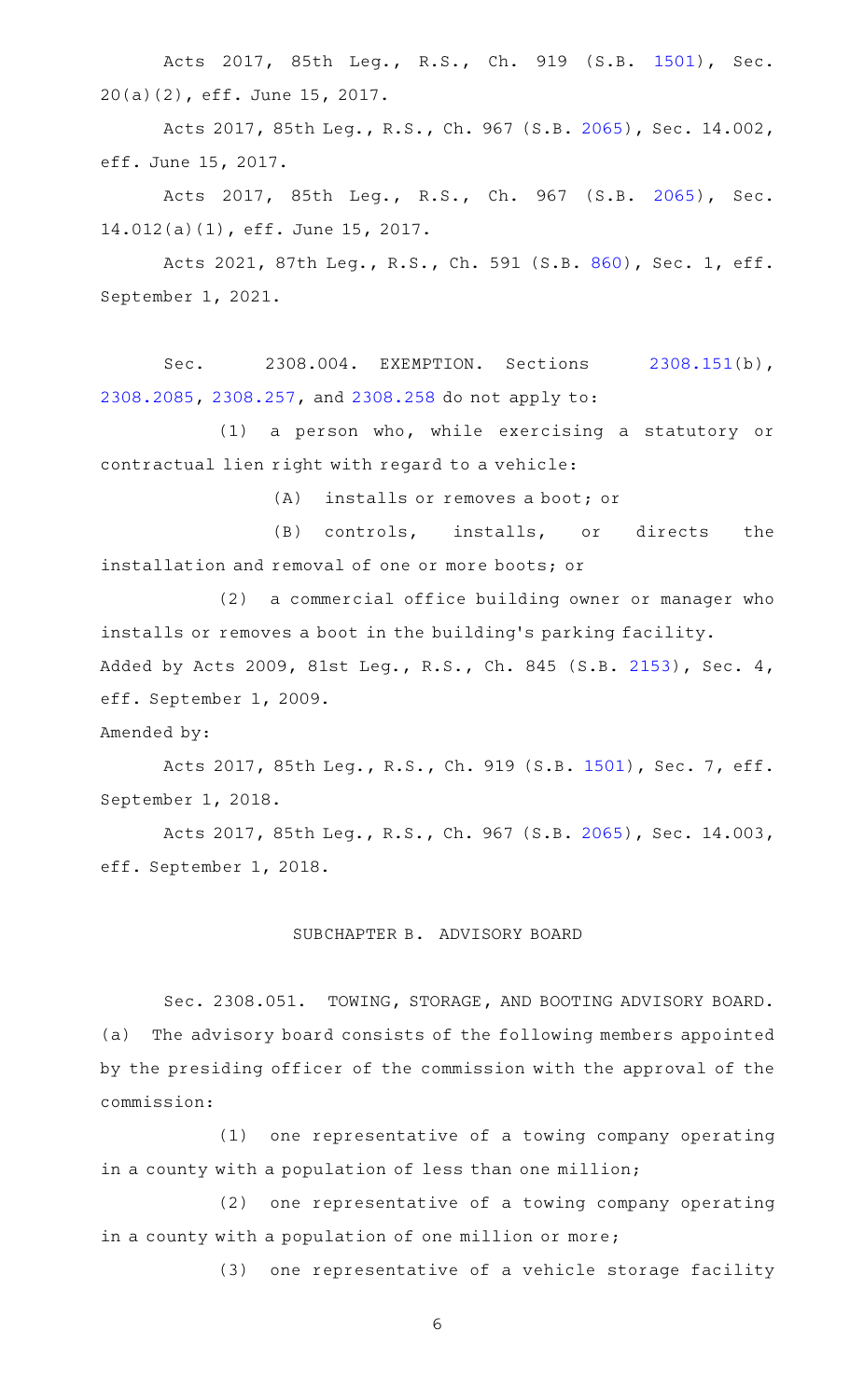located in a county with a population of less than one million;

(4) one representative of a vehicle storage facility located in a county with a population of one million or more;

(5) one parking facility representative;

(6) one peace officer from a county with a population of less than one million;

(7) one peace officer from a county with a population of one million or more;

 $(8)$  one representative of a member insurer, as defined by Section [462.004,](https://statutes.capitol.texas.gov/GetStatute.aspx?Code=IN&Value=462.004) Insurance Code, of the Texas Property and Casualty Insurance Guaranty Association who writes automobile insurance in this state; and

(9) one person who operates both a towing company and a vehicle storage facility.

(b) The advisory board must include representation for each classification of towing.

(c) An appointment to the advisory board shall be made without regard to the race, color, disability, sex, religion, age, or national origin of the appointee.

Added by Acts 2007, 80th Leg., R.S., Ch. 1046 (H.B. [2094](http://www.legis.state.tx.us/tlodocs/80R/billtext/html/HB02094F.HTM)), Sec. 1.12, eff. September 1, 2007.

Amended by:

Acts 2009, 81st Leg., R.S., Ch. 457 (H.B. [2548](http://www.legis.state.tx.us/tlodocs/81R/billtext/html/HB02548F.HTM)), Sec. 7, eff. September 1, 2009.

Acts 2009, 81st Leg., R.S., Ch. 845 (S.B. [2153](http://www.legis.state.tx.us/tlodocs/81R/billtext/html/SB02153F.HTM)), Sec. 5, eff. September 1, 2009.

Acts 2009, 81st Leg., R.S., Ch. 845 (S.B. [2153](http://www.legis.state.tx.us/tlodocs/81R/billtext/html/SB02153F.HTM)), Sec. 6, eff. September 1, 2009.

Acts 2017, 85th Leg., R.S., Ch. 919 (S.B. [1501](http://www.legis.state.tx.us/tlodocs/85R/billtext/html/SB01501F.HTM)), Sec. 8, eff. June 15, 2017.

Acts 2017, 85th Leg., R.S., Ch. 967 (S.B. [2065\)](http://www.legis.state.tx.us/tlodocs/85R/billtext/html/SB02065F.HTM), Sec. 14.004, eff. June 15, 2017.

Sec. 2308.052. TERMS; VACANCIES. (a) Advisory board members serve terms of six years, with the terms of two or three members, as appropriate, expiring on February 1 of each odd-numbered year.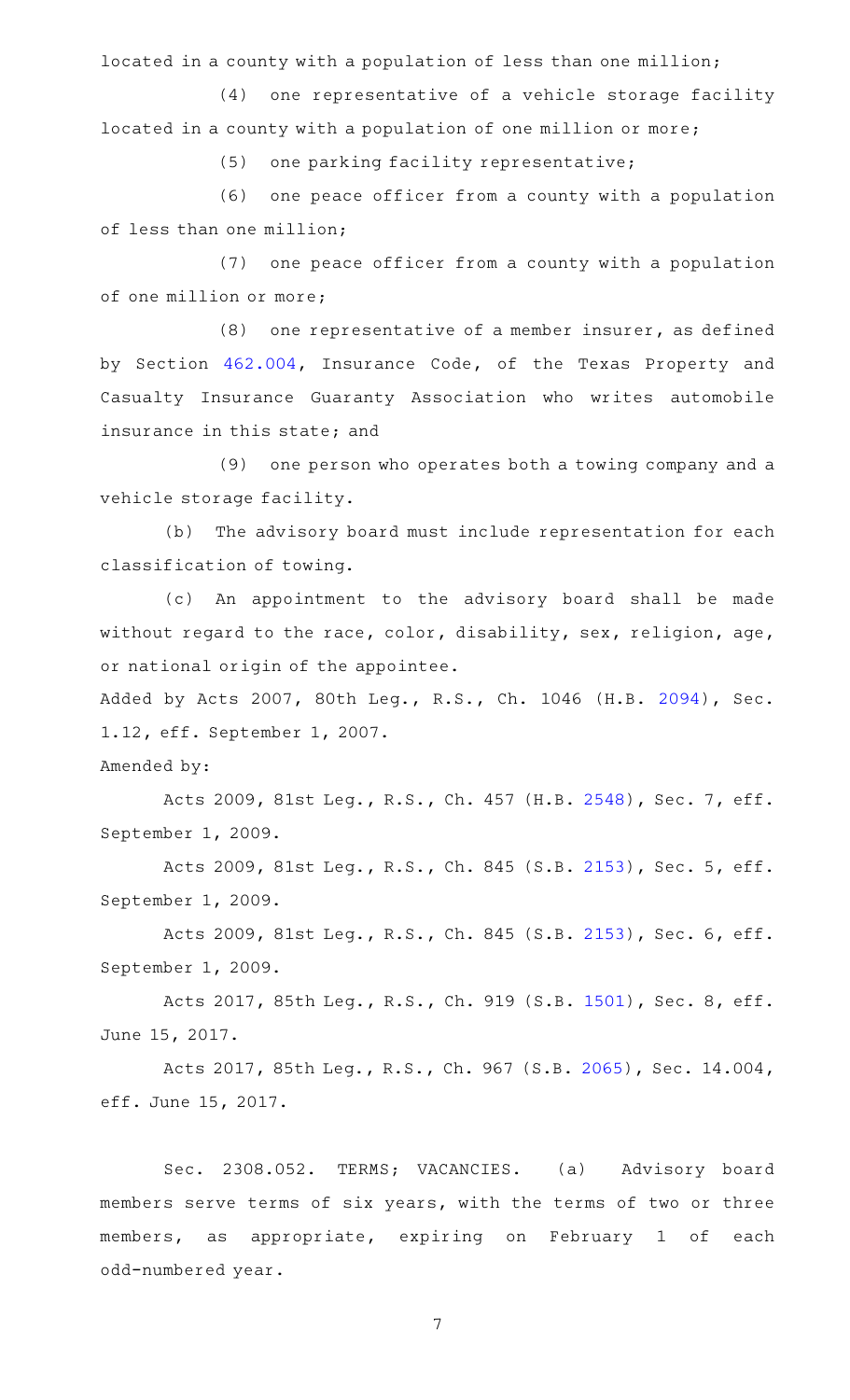(b) A member may not serve more than two full consecutive terms.

(c) If a vacancy occurs during a term, the presiding officer of the commission shall appoint a replacement who meets the qualifications of the vacated position to serve for the remainder of the term.

Added by Acts 2007, 80th Leg., R.S., Ch. 1046 (H.B. [2094](http://www.legis.state.tx.us/tlodocs/80R/billtext/html/HB02094F.HTM)), Sec. 1.12, eff. September 1, 2007.

Sec. 2308.053. PRESIDING OFFICER. The presiding officer of the commission shall appoint one of the advisory board members to serve as presiding officer of the advisory board for a term of one year. The presiding officer of the advisory board may vote on any matter before the advisory board.

Added by Acts 2007, 80th Leg., R.S., Ch. 1046 (H.B. [2094](http://www.legis.state.tx.us/tlodocs/80R/billtext/html/HB02094F.HTM)), Sec. 1.12, eff. September 1, 2007.

Sec. 2308.054. COMPENSATION; REIMBURSEMENT OF EXPENSES. Advisory board members may not receive compensation but are entitled to reimbursement for actual and necessary expenses incurred in performing the functions of the advisory board, subject to the General Appropriations Act.

Added by Acts 2007, 80th Leg., R.S., Ch. 1046 (H.B. [2094](http://www.legis.state.tx.us/tlodocs/80R/billtext/html/HB02094F.HTM)), Sec. 1.12, eff. September 1, 2007.

Sec. 2308.056. GENERAL POWERS AND DUTIES. The executive director or commission, as appropriate, may take action as necessary to administer and enforce this chapter. Added by Acts 2007, 80th Leg., R.S., Ch. 1046 (H.B. [2094](http://www.legis.state.tx.us/tlodocs/80R/billtext/html/HB02094F.HTM)), Sec. 1.12, eff. September 1, 2007.

Sec. 2308.057. RULES. (a) The commission shall adopt rules for permitting tow trucks and licensing towing operators, towing companies, booting companies, and boot operators. The commission may adopt different rules applicable to each type of permit or license.

(a-1) The commission shall adopt rules for denial of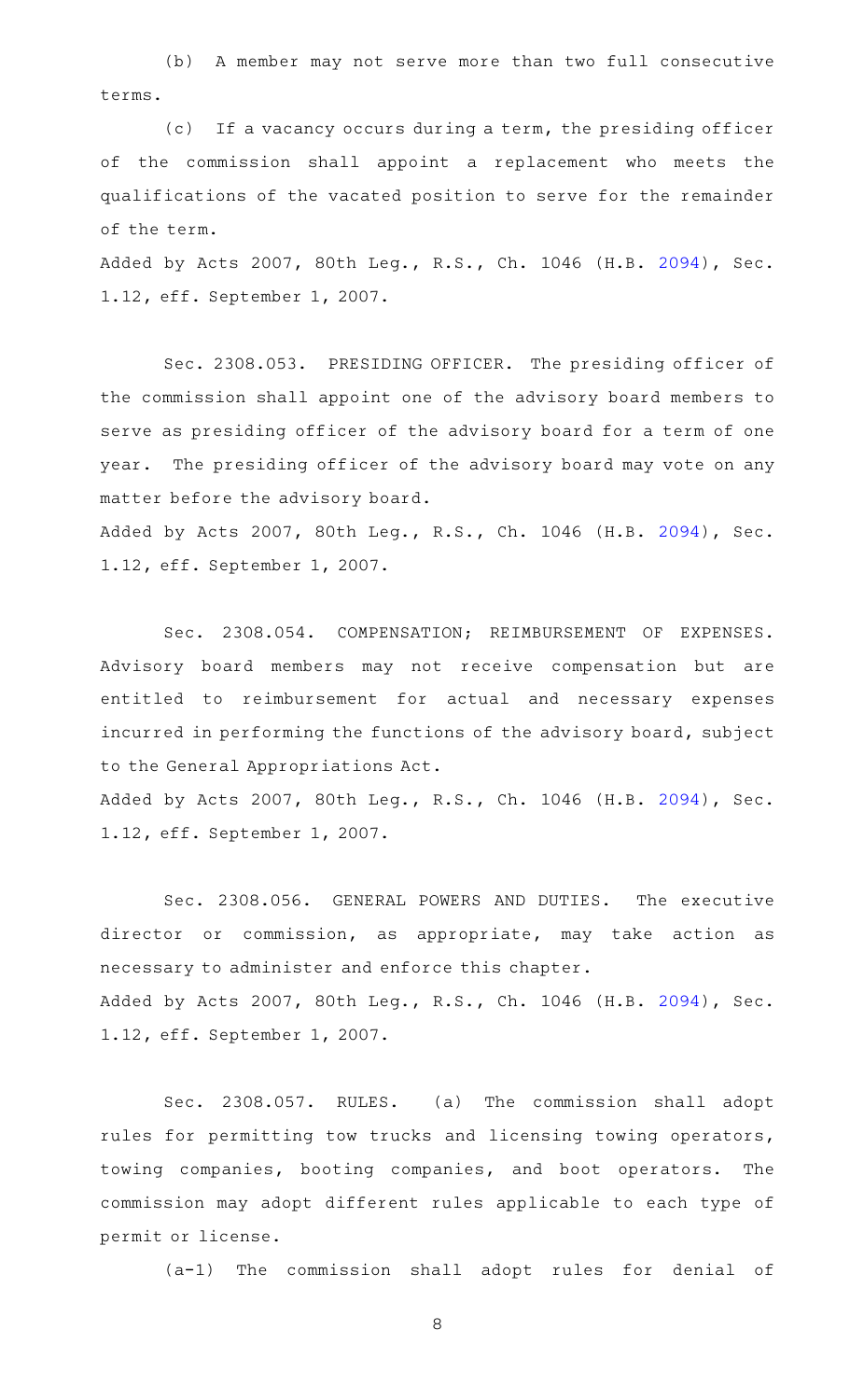applications and permits if the applicant, a partner, principal, officer, or general manager of the applicant, or other license or permit holder has:

(1) a criminal conviction, or has pleaded guilty or nolo contendere to an offense, before the date of the application, for:

 $(A)$  a felony; or

(B) a misdemeanor punishable by confinement in jail or by a fine in an amount that exceeds \$500;

(2) violated an order of the commission or executive director, including an order for sanctions or administrative penalties;

(3) failed to submit a license or permit bond in an amount established by the commission;

(4) knowingly submitted false or incomplete information on the application; or

(5) filed an application to permit a tow truck previously permitted by a license or permit holder.

 $(b)$  The commission by rule shall adopt:

(1) standards of conduct for license and permit holders under this chapter; and

(2) requirements for a consent tow, private property tow, and incident management tow.

Added by Acts 2007, 80th Leg., R.S., Ch. 1046 (H.B. [2094](http://www.legis.state.tx.us/tlodocs/80R/billtext/html/HB02094F.HTM)), Sec. 1.12, eff. September 1, 2007.

Amended by:

Acts 2009, 81st Leg., R.S., Ch. 845 (S.B. [2153](http://www.legis.state.tx.us/tlodocs/81R/billtext/html/SB02153F.HTM)), Sec. 7, eff. September 1, 2009.

Acts 2009, 81st Leg., R.S., Ch. 1310 (H.B. [2571](http://www.legis.state.tx.us/tlodocs/81R/billtext/html/HB02571F.HTM)), Sec. 2, eff. September 1, 2009.

Acts 2011, 82nd Leg., R.S., Ch. 353 (H.B. [3510](http://www.legis.state.tx.us/tlodocs/82R/billtext/html/HB03510F.HTM)), Sec. 5, eff. September 1, 2011.

Sec. 2308.0575. RULES ON FEES; CONTRACT FOR STUDY; CONFIDENTIAL INFORMATION. (a) To protect the public health and safety, the commission by rule shall establish:

 $(1)$  the fees that may be charged in connection with a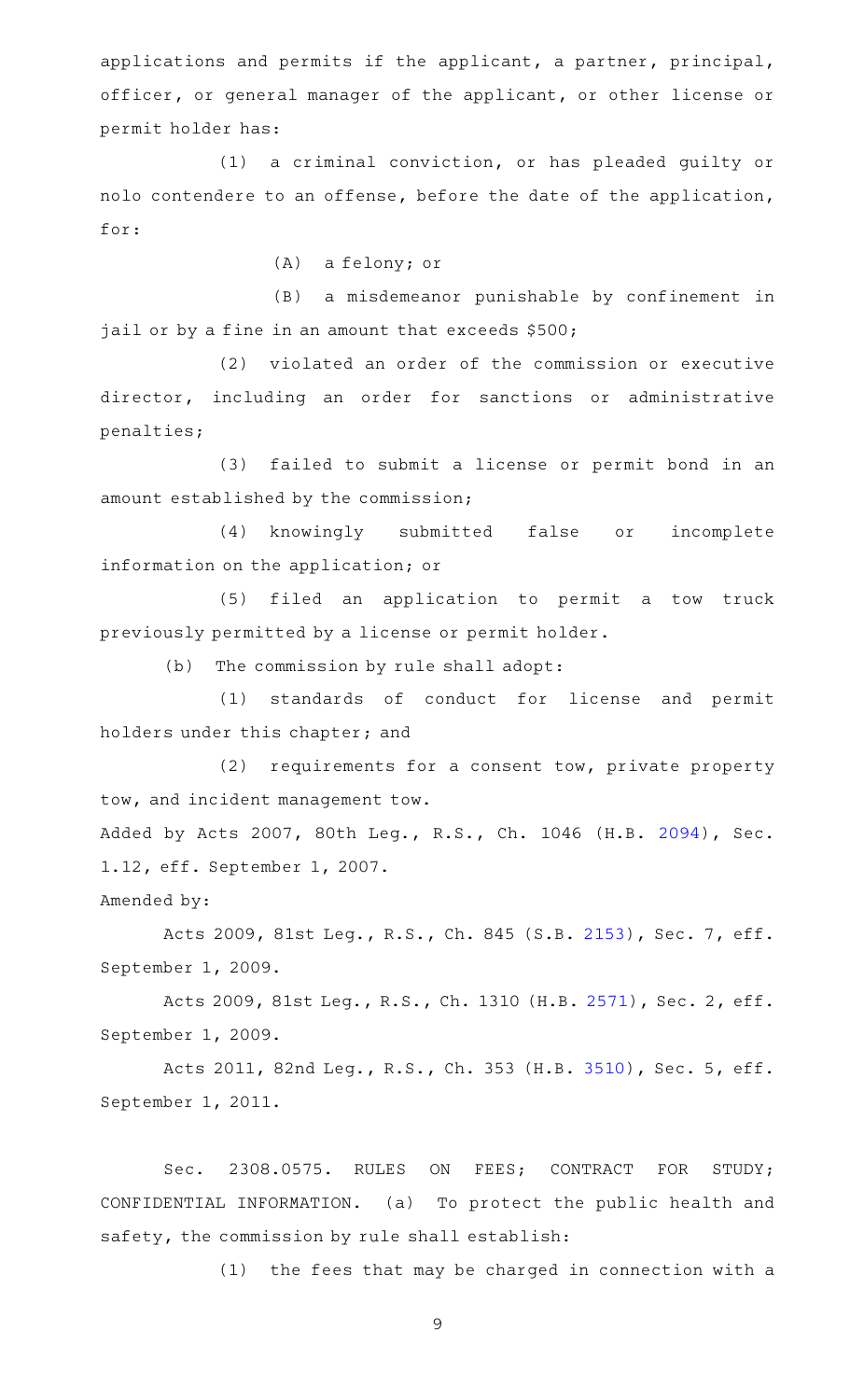private property tow;

(2) the maximum amount that may be charged for fees, other than tow fees, that may be assessed by a towing company in connection with a private property tow; and

(3) a maximum amount that may be charged for the following private property tows:

(A) standard light-duty tows of motor vehicles with a gross weight rating of 10,000 pounds or less;

(B) medium-duty tows of motor vehicles with a gross weight rating of more than 10,000 pounds, but less than 25,000 pounds; and

(C) heavy-duty tows of motor vehicles with a gross weight rating that exceeds 25,000 pounds.

(b) In adopting rules under Subsection (a), the commission shall contract for a study that:

(1) examines towing fee studies conducted by municipalities in this state; and

(2) analyzes the cost of towing services by company, the consumer price index, the geographic area, and individual cost components.

(c) The commission may structure the maximum amounts that may be charged for private property tows based on hourly or flat fees or by geographic location.

(d) The commission shall maintain the confidentiality of information contained in a study conducted under this section that is claimed to be confidential for competitive purposes and may not release information that identifies a person or company. The confidential information is exempt from disclosure under Chapter [552,](https://statutes.capitol.texas.gov/GetStatute.aspx?Code=GV&Value=552) Government Code.

(e) To protect the confidentiality of the information, the commission shall aggregate the information to the maximum extent possible considering the purpose of the study.

(f) The department shall contract to conduct a study on private property towing fees under this section at least once every two years.

Added by Acts 2009, 81st Leg., R.S., Ch. 1310 (H.B. [2571\)](http://www.legis.state.tx.us/tlodocs/81R/billtext/html/HB02571F.HTM), Sec. 3, eff. September 1, 2010.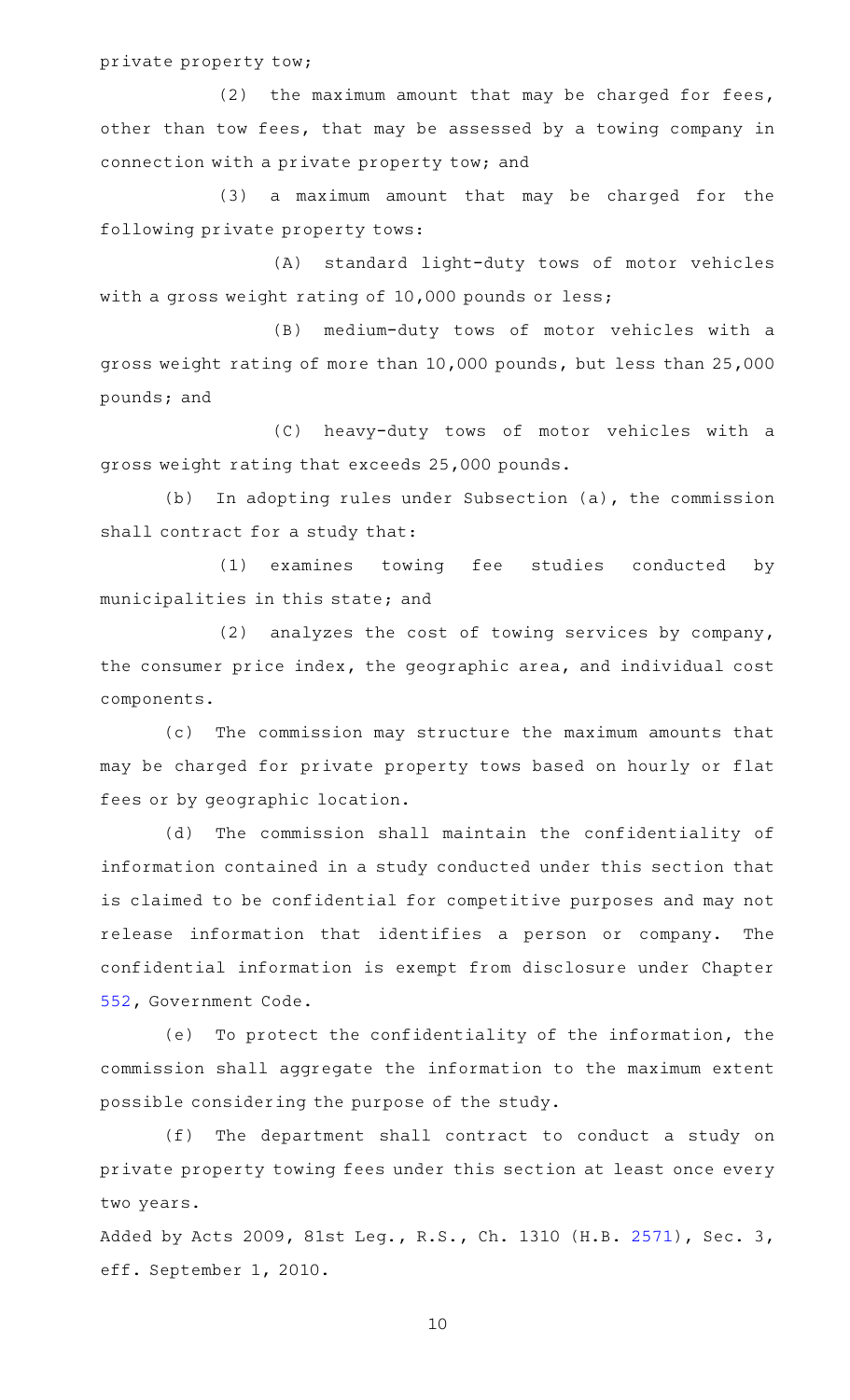Sec. 2308.058. FEES. The commission shall establish and collect reasonable and necessary fees in amounts sufficient to cover the costs of administering this chapter. Added by Acts 2007, 80th Leg., R.S., Ch. 1046 (H.B. [2094](http://www.legis.state.tx.us/tlodocs/80R/billtext/html/HB02094F.HTM)), Sec. 1.12, eff. September 1, 2007.

Sec. 2308.059. PERIODIC INSPECTIONS. (a) The department may enter and inspect at any time during business hours:

(1) the place of business of any person regulated under this chapter; or

(2) any place in which the department has reasonable cause to believe that a license or permit holder is in violation of this chapter or in violation of a rule or order of the commission or executive director.

(b) Repealed by Acts 2017, 85th Leg., R.S., Ch. 919 (S.B. [1501](http://www.legis.state.tx.us/tlodocs/85R/billtext/html/SB01501F.HTM)), Sec. 20(a)(3), eff. June 15, 2017.

(c) Repealed by Acts 2017, 85th Leg., R.S., Ch. 919 (S.B. [1501](http://www.legis.state.tx.us/tlodocs/85R/billtext/html/SB01501F.HTM)), Sec. 20(a)(3), eff. June 15, 2017.

(d) In conducting an inspection under this section, the department may inspect a vehicle, a facility, business records, or any other place or thing reasonably required to enforce this chapter or a rule or order adopted under this chapter.

Added by Acts 2007, 80th Leg., R.S., Ch. 1046 (H.B. [2094](http://www.legis.state.tx.us/tlodocs/80R/billtext/html/HB02094F.HTM)), Sec. 1.12, eff. September 1, 2007.

Amended by:

Acts 2017, 85th Leg., R.S., Ch. 919 (S.B. [1501](http://www.legis.state.tx.us/tlodocs/85R/billtext/html/SB01501F.HTM)), Sec. 9, eff. June 15, 2017.

Acts 2017, 85th Leg., R.S., Ch. 919 (S.B. [1501\)](http://www.legis.state.tx.us/tlodocs/85R/billtext/html/SB01501F.HTM), Sec. 20(a)(3), eff. June 15, 2017.

Sec. 2308.060. POWERS AND DUTIES OF ADVISORY BOARD. The advisory board shall provide advice and recommendations to the department on technical matters relevant to the administration and enforcement of this chapter, including examination content, licensing standards, continuing education requirements, and maximum amounts that may be charged for fees related to private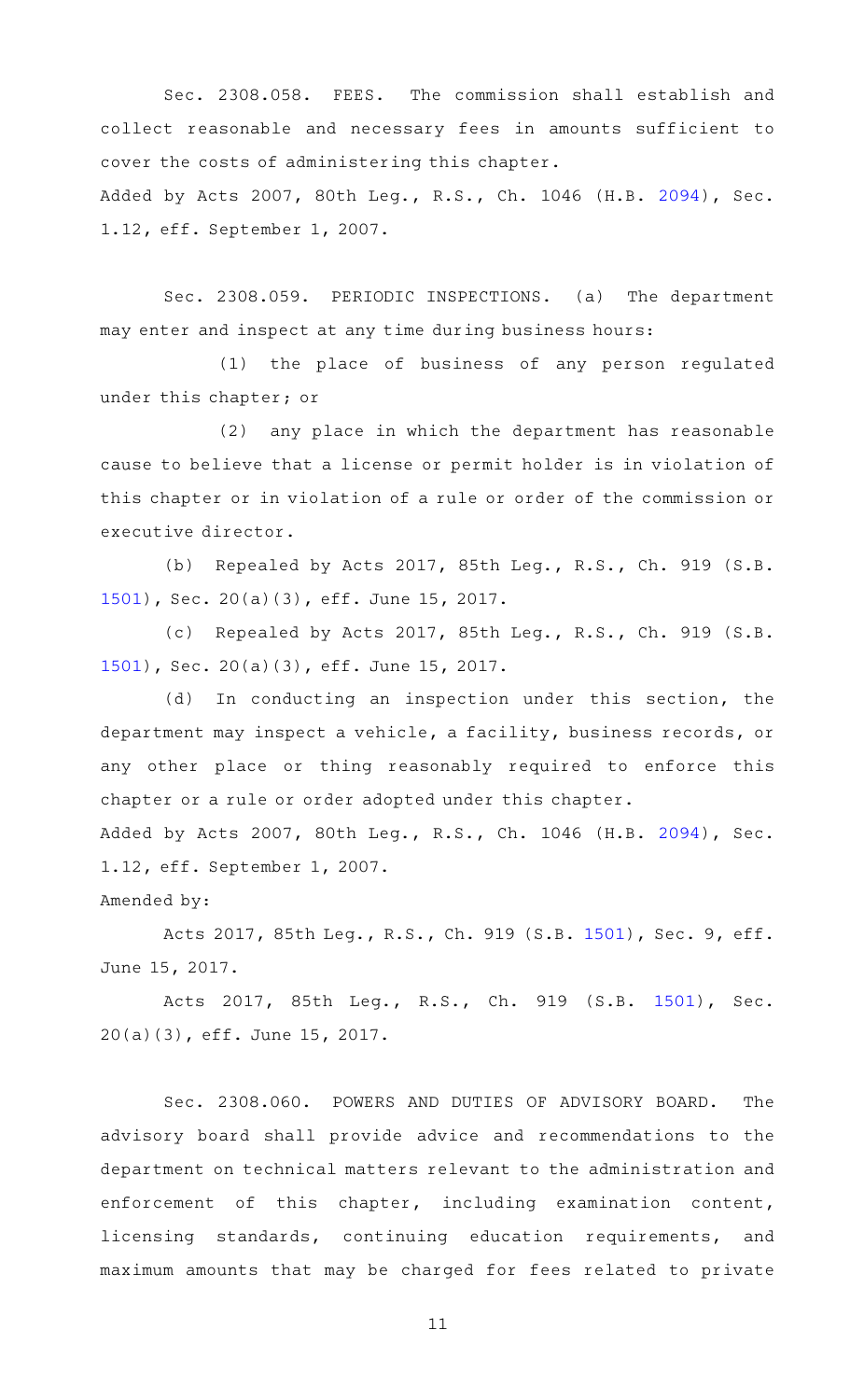property tows.

Added by Acts 2007, 80th Leg., R.S., Ch. 1046 (H.B. [2094](http://www.legis.state.tx.us/tlodocs/80R/billtext/html/HB02094F.HTM)), Sec. 1.12, eff. September 1, 2007. Amended by:

Acts 2009, 81st Leg., R.S., Ch. 1310 (H.B. [2571](http://www.legis.state.tx.us/tlodocs/81R/billtext/html/HB02571F.HTM)), Sec. 4, eff. September 1, 2009.

Sec. 2308.061. PERSONNEL. The department may employ personnel necessary to administer and enforce this chapter. Added by Acts 2007, 80th Leg., R.S., Ch. 1046 (H.B. [2094](http://www.legis.state.tx.us/tlodocs/80R/billtext/html/HB02094F.HTM)), Sec. 1.12, eff. September 1, 2007.

# SUBCHAPTER C. TOW TRUCK PERMIT REQUIREMENTS

Sec. 2308.101. PERMIT REQUIRED. A tow truck may not be used for consent towing or nonconsent towing on a public roadway in this state unless an appropriate permit has been issued for the tow truck under this subchapter. Each tow truck requires a separate permit. Added by Acts 2007, 80th Leg., R.S., Ch. 1046 (H.B. [2094](http://www.legis.state.tx.us/tlodocs/80R/billtext/html/HB02094F.HTM)), Sec. 1.12, eff. September 1, 2007.

Sec. 2308.102. APPLICATION REQUIREMENTS. (a) An applicant for a permit under this subchapter must submit to the department:

(1) a completed application on a form prescribed by the executive director;

(2) evidence of insurance or financial responsibility required under this subchapter;

 $(3)$  the required fees; and

 $(4)$  any other information required by the executive director.

(b) The department may conduct an examination of any criminal conviction of an applicant, including by obtaining any criminal history record information permitted by law.

Added by Acts 2007, 80th Leg., R.S., Ch. 1046 (H.B. [2094](http://www.legis.state.tx.us/tlodocs/80R/billtext/html/HB02094F.HTM)), Sec. 1.12, eff. September 1, 2007.

Sec. 2308.103. REQUIREMENTS FOR INCIDENT MANAGEMENT TOWING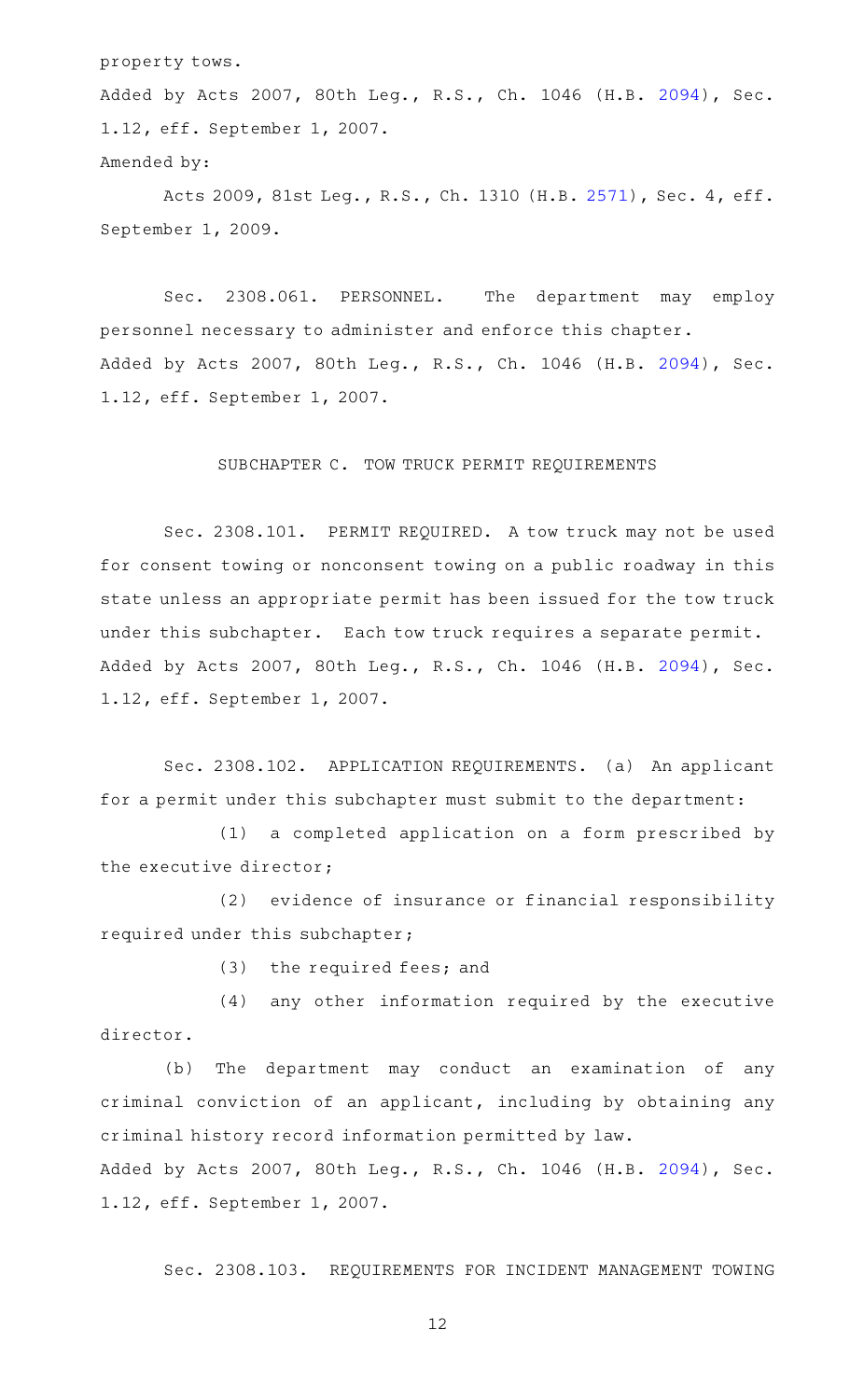PERMIT. (a) An incident management towing permit is required for a tow truck used to perform any nonconsent tow initiated by a peace officer, including a tow authorized under Section [545.3051](https://statutes.capitol.texas.gov/GetStatute.aspx?Code=TN&Value=545.3051), Transportation Code.

(b) To be eligible for an incident management towing permit, an applicant must submit evidence that:

(1) the tow truck is equipped to tow light-duty or heavy-duty vehicles according to the manufacturer 's towing guidelines;

(2) the applicant has at least  $$500,000$  of liability insurance for the tow truck; and

(3) the applicant has at least \$50,000 of cargo insurance for the tow truck.

(c) A tow truck permitted under this section may also be used for private property towing and consent towing.

(d) Repealed by Acts 2017, 85th Leg., R.S., Ch. 919 (S.B. [1501](http://www.legis.state.tx.us/tlodocs/85R/billtext/html/SB01501F.HTM)), Sec. 20(a)(4), and Ch. 967 (S.B. [2065](http://www.legis.state.tx.us/tlodocs/85R/billtext/html/SB02065F.HTM)), Sec. 14.012(a)(2), eff. June 15, 2017.

Added by Acts 2007, 80th Leg., R.S., Ch. 1046 (H.B. [2094](http://www.legis.state.tx.us/tlodocs/80R/billtext/html/HB02094F.HTM)), Sec. 1.12, eff. September 1, 2007.

Amended by:

Acts 2017, 85th Leg., R.S., Ch. 919 (S.B. [1501\)](http://www.legis.state.tx.us/tlodocs/85R/billtext/html/SB01501F.HTM), Sec. 20(a)(4), eff. June 15, 2017.

Acts 2017, 85th Leg., R.S., Ch. 967 (S.B. [2065\)](http://www.legis.state.tx.us/tlodocs/85R/billtext/html/SB02065F.HTM), Sec. 14.012(a)(2), eff. June 15, 2017.

Sec. 2308.104. REQUIREMENTS FOR PRIVATE PROPERTY TOWING PERMIT. (a) A private property towing permit is required for a tow truck used to perform a nonconsent tow authorized by a parking facility owner under this chapter.

(b) To be eligible for a private property towing permit, an applicant must submit evidence that:

(1) the tow truck is equipped to tow light-duty or heavy-duty vehicles according to the manufacturer's towing guidelines;

(2) the applicant has at least \$300,000 of liability insurance for the tow truck; and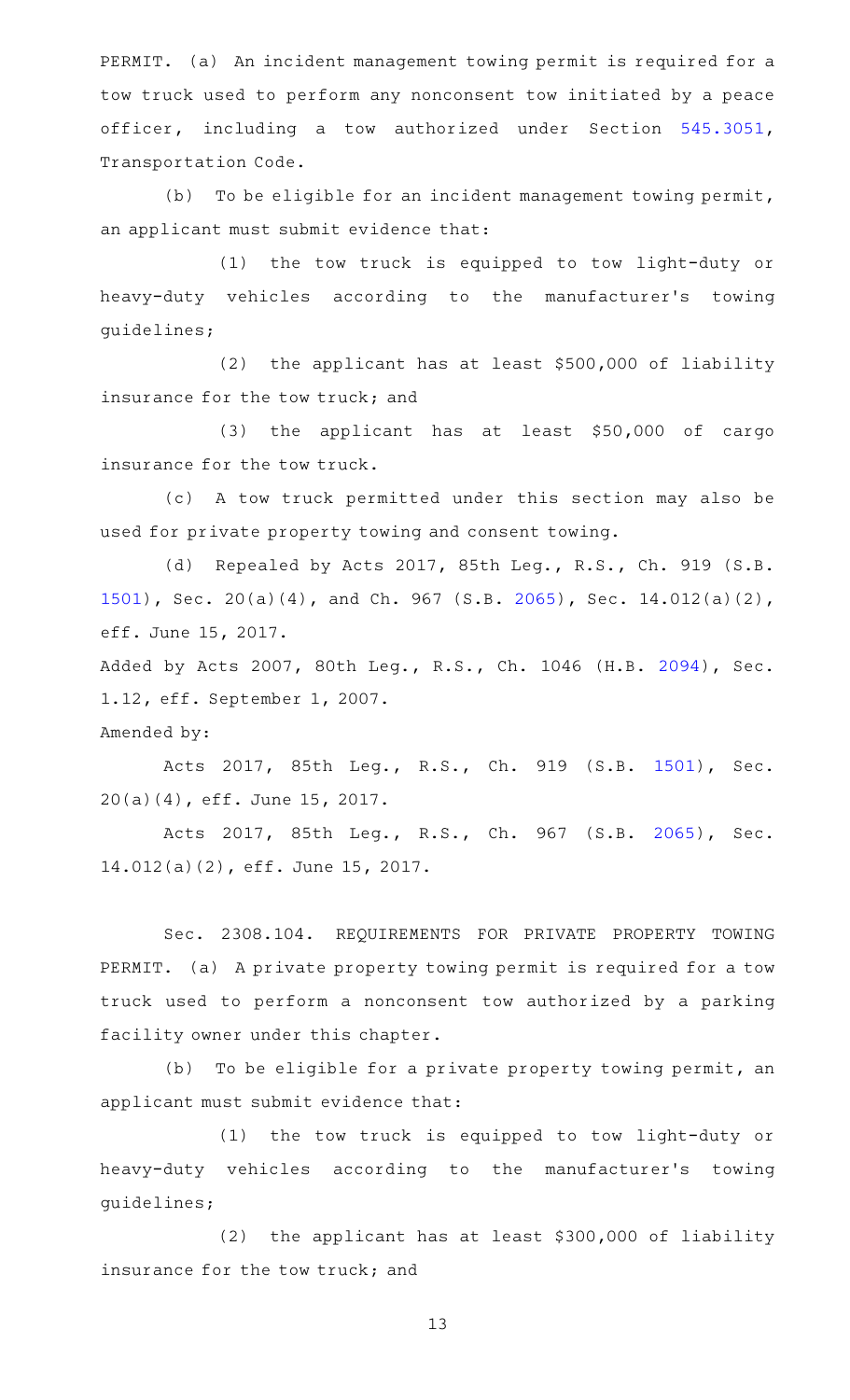(3) the applicant has at least \$50,000 of cargo insurance for the tow truck.

(c) A tow truck permitted under this section may also be used for consent towing but not for incident management towing. Added by Acts 2007, 80th Leg., R.S., Ch. 1046 (H.B. [2094](http://www.legis.state.tx.us/tlodocs/80R/billtext/html/HB02094F.HTM)), Sec. 1.12, eff. September 1, 2007.

Sec. 2308.105. REQUIREMENTS FOR CONSENT TOWING PERMIT. (a) A consent towing permit is required for a tow truck used to perform a consent tow authorized by the vehicle owner.

 $(b)$  To be eligible for a consent towing permit, an applicant must submit evidence that:

(1) the tow truck is equipped to tow light-duty or heavy-duty vehicles according to the manufacturer's towing guidelines; and

 $(2)$  the applicant has at least \$300,000 of liability insurance for the tow truck.

(c) A tow truck permitted under this section may not be used for nonconsent towing, including incident management towing and private property towing.

Added by Acts 2007, 80th Leg., R.S., Ch. 1046 (H.B. [2094](http://www.legis.state.tx.us/tlodocs/80R/billtext/html/HB02094F.HTM)), Sec. 1.12, eff. September 1, 2007.

Sec. 2308.106. DEPARTMENT APPROVAL; ISSUANCE OF PERMIT. (a) The department shall issue a permit under this subchapter to an applicant who meets the requirements for a permit. The department may deny an application if the applicant has had a permit revoked under this chapter.

(b) The department shall issue a certificate containing a single unique permit number for each tow truck, regardless of whether the permit holder holds more than one permit. Added by Acts 2007, 80th Leg., R.S., Ch. 1046 (H.B. [2094](http://www.legis.state.tx.us/tlodocs/80R/billtext/html/HB02094F.HTM)), Sec. 1.12, eff. September 1, 2007.

Sec. 2308.107. PERMIT RENEWAL. (a) A permit issued under this chapter is valid for one year. The department may adopt a system under which permits expire at different times during the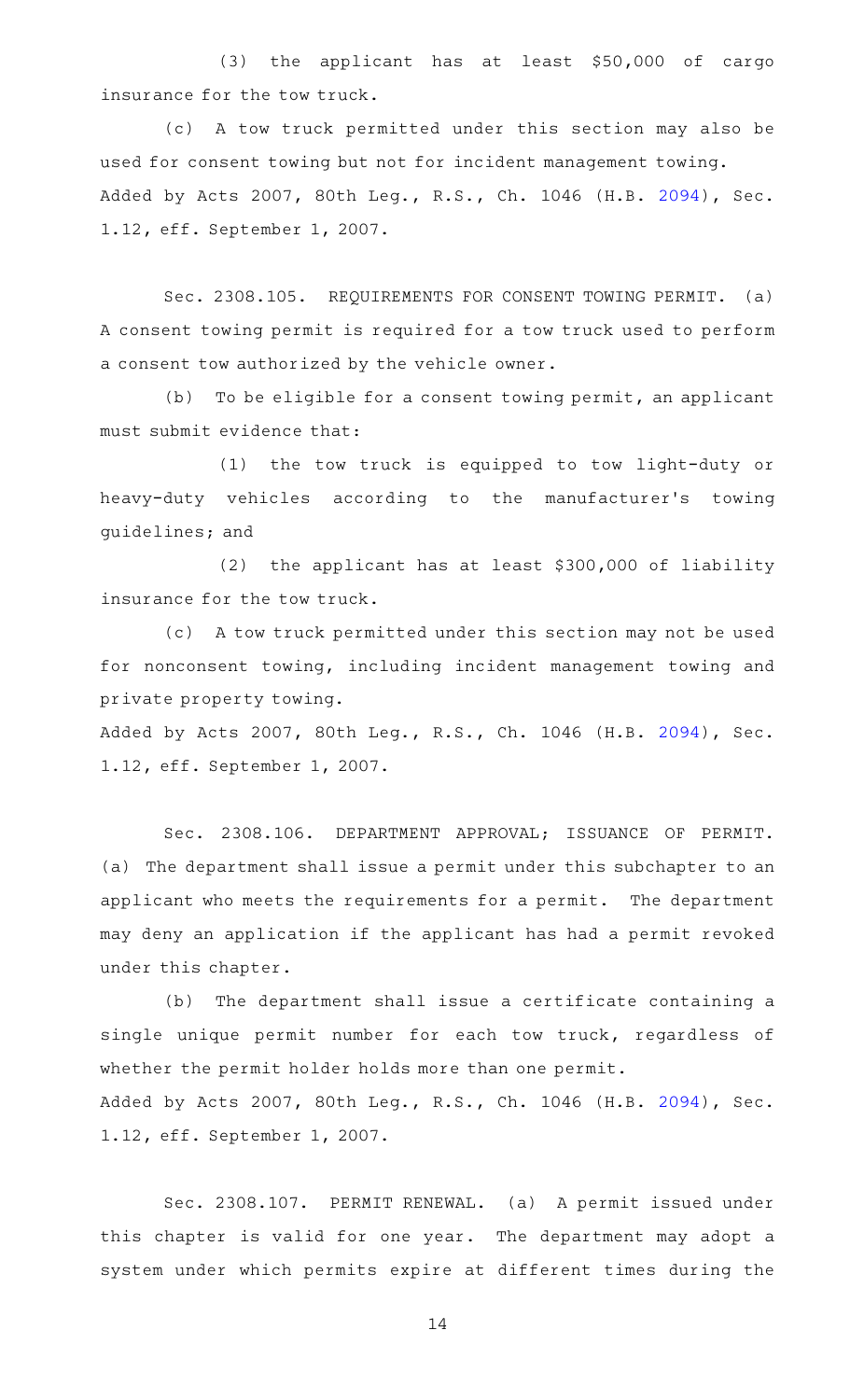year.

(b) The department shall notify the permit holder at least 30 days before the date a permit expires. The notice must be in writing and sent to the permit holder 's last known address according to the records of the department.

(c)AAA permit holder may renew a permit under this chapter by:

(1) paying a fee for each tow truck; and

(2) providing to the department evidence of continuing insurance or financial responsibility in an amount required by this chapter.

Added by Acts 2007, 80th Leg., R.S., Ch. 1046 (H.B. [2094](http://www.legis.state.tx.us/tlodocs/80R/billtext/html/HB02094F.HTM)), Sec. 1.12, eff. September 1, 2007.

Sec. 2308.108. CAB CARDS. (a) The department shall issue a cab card for each tow truck issued a permit. The cab card must:

(1) show the permit number of the certificate issued under Section [2308.106](https://statutes.capitol.texas.gov/GetStatute.aspx?Code=OC&Value=2308.106)(b);

 $(2)$  show the type of permit issued;

 $(3)$  show the vehicle unit number;

 $(4)$  show the vehicle identification number; and

(5) contain a statement that the vehicle has been issued a permit under this subchapter.

(b) The department shall issue a cab card when the department issues or renews a permit under this subchapter.

(c) A permit holder must keep the cab card in the cab of each permitted tow truck.

(d) The department may order a permit holder to surrender a cab card if the permit is suspended or revoked under this chapter.

(e) If the department determines that the cab card system described by Subsections (a) through (c) is not an efficient means of enforcing this subchapter, the executive director by rule may adopt an alternative method that is accessible by law enforcement personnel in the field and provides for the enforcement of the permit requirements of this subchapter.

(f) A cab card or a permit issued under the alternative method described in Subsection (e) must be valid for the same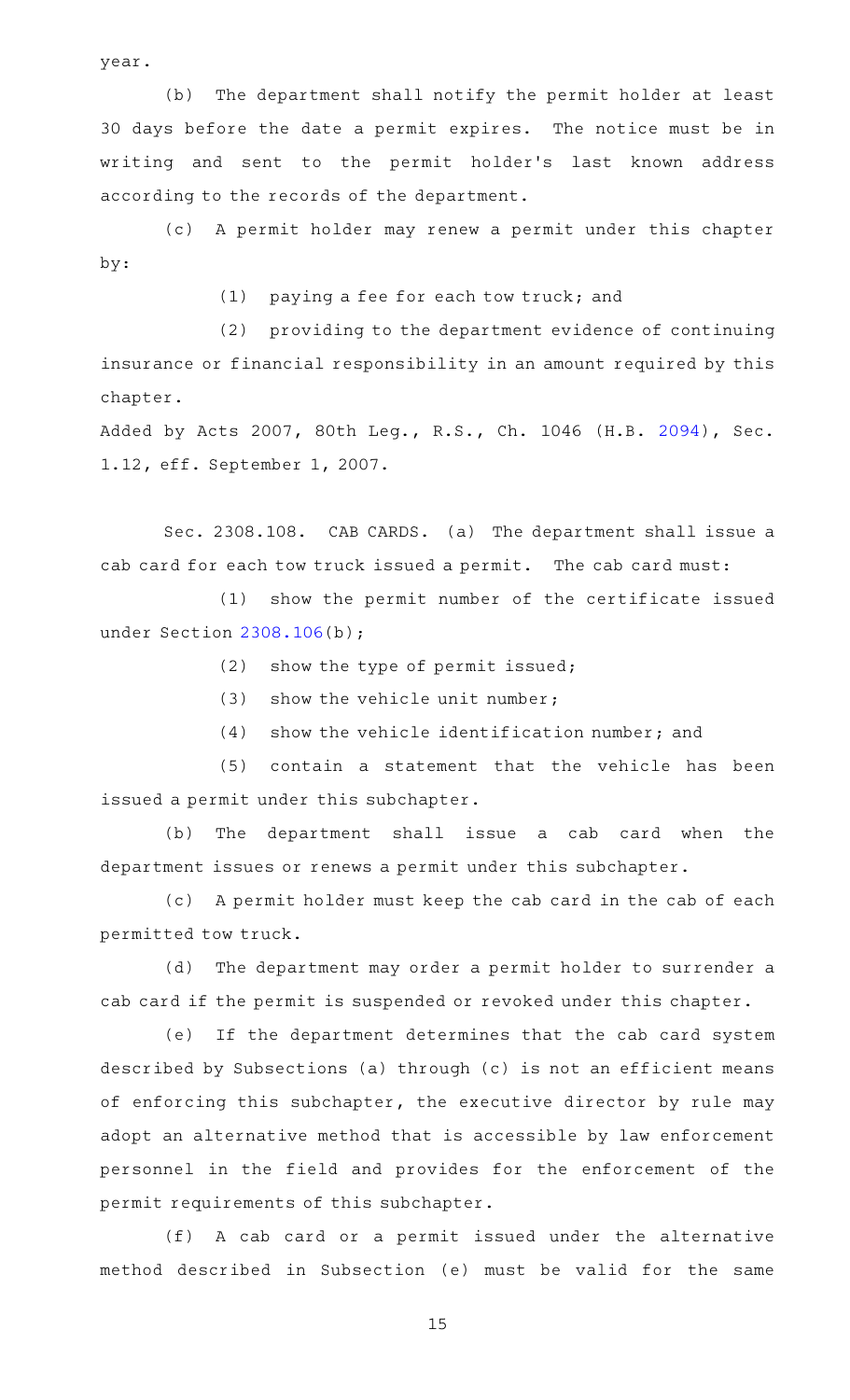duration as a certificate issued under Section [2308.106.](https://statutes.capitol.texas.gov/GetStatute.aspx?Code=OC&Value=2308.106) Added by Acts 2007, 80th Leg., R.S., Ch. 1046 (H.B. [2094](http://www.legis.state.tx.us/tlodocs/80R/billtext/html/HB02094F.HTM)), Sec. 1.12, eff. September 1, 2007.

Sec. 2308.109. DISPLAY OF INFORMATION ON TOW TRUCK. (a) A permit holder shall display on each permitted tow truck:

(1) the permit holder's name;

(2) the permit holder's telephone number;

(3) the city and state where the permit holder is located; and

 $(4)$  the permit number for the tow truck.

(b) The information required to be displayed must be:

(1) printed in letters and numbers that are at least two inches high and in a color that contrasts with the color of the background surface; and

(2) permanently affixed in conspicuous places on both sides of the tow truck.

Added by Acts 2007, 80th Leg., R.S., Ch. 1046 (H.B. [2094](http://www.legis.state.tx.us/tlodocs/80R/billtext/html/HB02094F.HTM)), Sec. 1.12, eff. September 1, 2007.

Sec. 2308.110. FINANCIAL RESPONSIBILITY. (a) A permit holder shall maintain liability insurance for each tow truck according to the requirements under this subchapter.

(b) Unless state law permits a tow truck to be self-insured, any insurance required for a tow truck must be obtained from an insurer authorized to do business in this state.

(c) An applicant or permit holder must file with the department evidence of insurance as required by this subchapter.

(d) A permit holder shall keep evidence of insurance in a form approved by the department in the cab of each permitted tow truck.

Added by Acts 2007, 80th Leg., R.S., Ch. 1046 (H.B. [2094](http://www.legis.state.tx.us/tlodocs/80R/billtext/html/HB02094F.HTM)), Sec. 1.12, eff. September 1, 2007.

## SUBCHAPTER D. LICENSE REQUIREMENTS

Sec. 2308.151. LICENSE OR LOCAL AUTHORIZATION REQUIRED.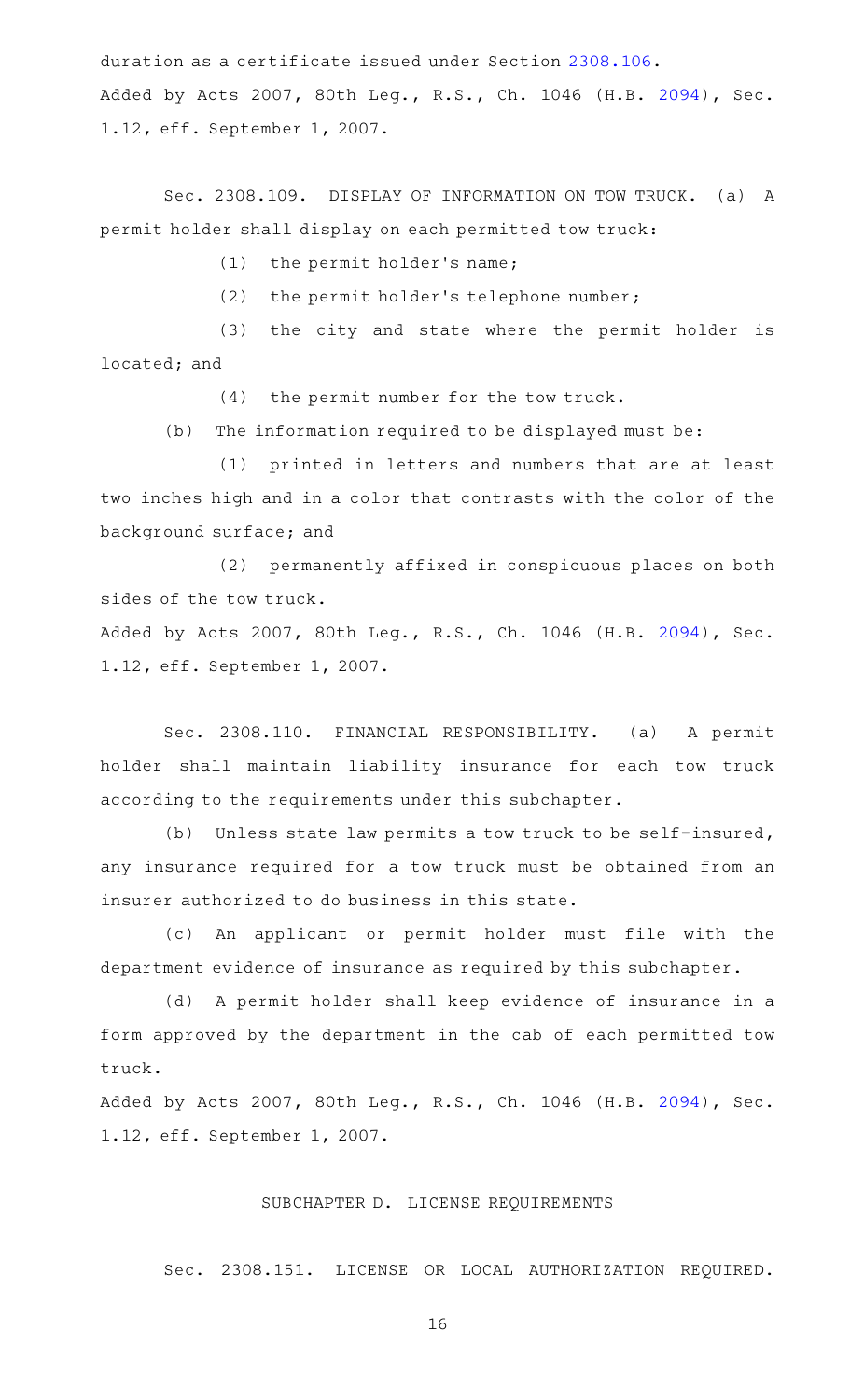(a) Unless the person holds an appropriate license under this subchapter, a person may not:

(1) perform towing operations; or

(2) operate a towing company.

(b) Unless prohibited by a local authority under Section [2308.2085,](https://statutes.capitol.texas.gov/GetStatute.aspx?Code=OC&Value=2308.2085) a person may:

(1) perform booting operations; and

(2) operate a booting company.

Added by Acts 2007, 80th Leg., R.S., Ch. 1046 (H.B. [2094](http://www.legis.state.tx.us/tlodocs/80R/billtext/html/HB02094F.HTM)), Sec. 1.12, eff. September 1, 2007.

Amended by:

Acts 2009, 81st Leg., R.S., Ch. 845 (S.B. [2153](http://www.legis.state.tx.us/tlodocs/81R/billtext/html/SB02153F.HTM)), Sec. 8, eff. September 1, 2009.

Acts 2017, 85th Leg., R.S., Ch. 919 (S.B. [1501\)](http://www.legis.state.tx.us/tlodocs/85R/billtext/html/SB01501F.HTM), Sec. 10, eff. September 1, 2018.

Acts 2017, 85th Leg., R.S., Ch. 967 (S.B. [2065\)](http://www.legis.state.tx.us/tlodocs/85R/billtext/html/SB02065F.HTM), Sec. 14.005, eff. September 1, 2018.

Reenacted and amended by Acts 2019, 86th Leg., R.S., Ch. 467 (H.B. [4170](http://www.legis.state.tx.us/tlodocs/86R/billtext/html/HB04170F.HTM)), Sec. 12.002, eff. September 1, 2019.

Sec. 2308.152. GENERAL LICENSE APPLICATION REQUIREMENTS. An applicant for a license under this subchapter must submit to the department:

(1) a completed application on a form prescribed by the executive director;

(2) the required fees; and

(3) any other information required by commission rule. Added by Acts 2007, 80th Leg., R.S., Ch. 1046 (H.B. [2094](http://www.legis.state.tx.us/tlodocs/80R/billtext/html/HB02094F.HTM)), Sec. 1.12, eff. September 1, 2007.

Sec. 2308.153. INCIDENT MANAGEMENT TOWING OPERATOR'S LICENSE. (a) An incident management towing operator 's license is required to operate a tow truck permitted under Section [2308.103](https://statutes.capitol.texas.gov/GetStatute.aspx?Code=OC&Value=2308.103).

(b) An applicant for an incident management towing operator 's license must:

(1) hold a valid driver's license issued by a state in the United States; and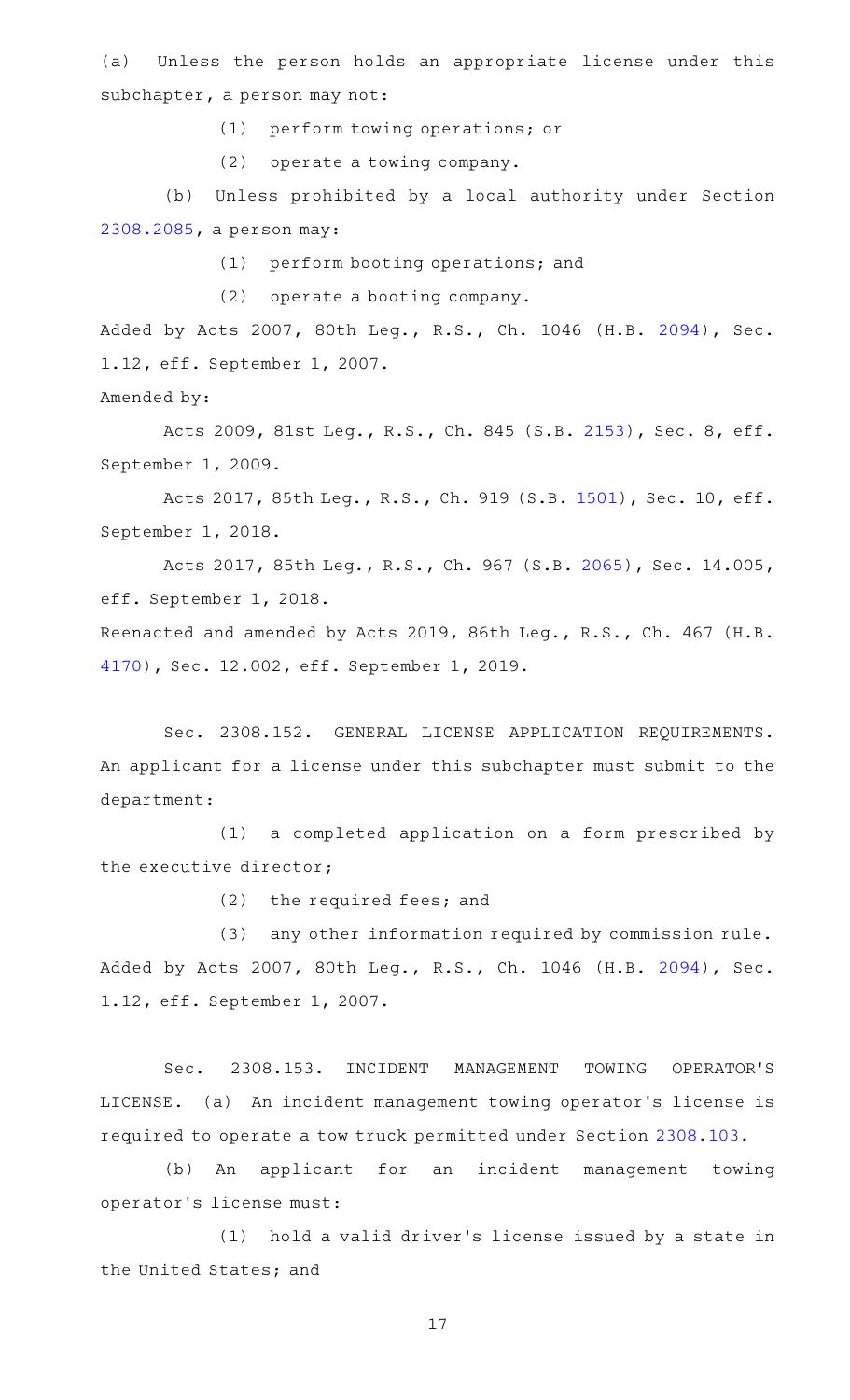$(2)$  be certified by a program approved by the department.

(c) A person holding a license described by this section may work at a vehicle storage facility regulated under Chapter [2303.](https://statutes.capitol.texas.gov/GetStatute.aspx?Code=OC&Value=2303) Added by Acts 2007, 80th Leg., R.S., Ch. 1046 (H.B. [2094](http://www.legis.state.tx.us/tlodocs/80R/billtext/html/HB02094F.HTM)), Sec. 1.12, eff. September 1, 2007.

Amended by:

Acts 2009, 81st Leg., R.S., Ch. 757 (S.B. [702](http://www.legis.state.tx.us/tlodocs/81R/billtext/html/SB00702F.HTM)), Sec. 5, eff. September 1, 2009.

Acts 2017, 85th Leg., R.S., Ch. 1057 (H.B. [2615](http://www.legis.state.tx.us/tlodocs/85R/billtext/html/HB02615F.HTM)), Sec. 2, eff. September 1, 2017.

Sec. 2308.154. PRIVATE PROPERTY TOWING OPERATOR'S LICENSE. (a) A private property towing operator 's license is required to operate a tow truck permitted under Section [2308.104.](https://statutes.capitol.texas.gov/GetStatute.aspx?Code=OC&Value=2308.104)

(b) An applicant for a private property towing operator's license must:

(1) hold a valid driver's license issued by a state in the United States; and

 $(2)$  be certified by a program approved by the department.

(c) A person holding a license described by this section may work at a vehicle storage facility regulated under Chapter [2303.](https://statutes.capitol.texas.gov/GetStatute.aspx?Code=OC&Value=2303) Added by Acts 2007, 80th Leg., R.S., Ch. 1046 (H.B. [2094](http://www.legis.state.tx.us/tlodocs/80R/billtext/html/HB02094F.HTM)), Sec. 1.12, eff. September 1, 2007.

Amended by:

Acts 2009, 81st Leg., R.S., Ch. 757 (S.B. [702](http://www.legis.state.tx.us/tlodocs/81R/billtext/html/SB00702F.HTM)), Sec. 6, eff. September 1, 2009.

Acts 2017, 85th Leg., R.S., Ch. 1057 (H.B. [2615](http://www.legis.state.tx.us/tlodocs/85R/billtext/html/HB02615F.HTM)), Sec. 3, eff. September 1, 2017.

Sec. 2308.155. CONSENT TOWING OPERATOR'S LICENSE. (a) A consent towing operator 's license is required to operate a tow truck permitted under Section [2308.105.](https://statutes.capitol.texas.gov/GetStatute.aspx?Code=OC&Value=2308.105)

(b) An applicant for a consent towing operator's license must hold a valid driver 's license issued by a state in the United States.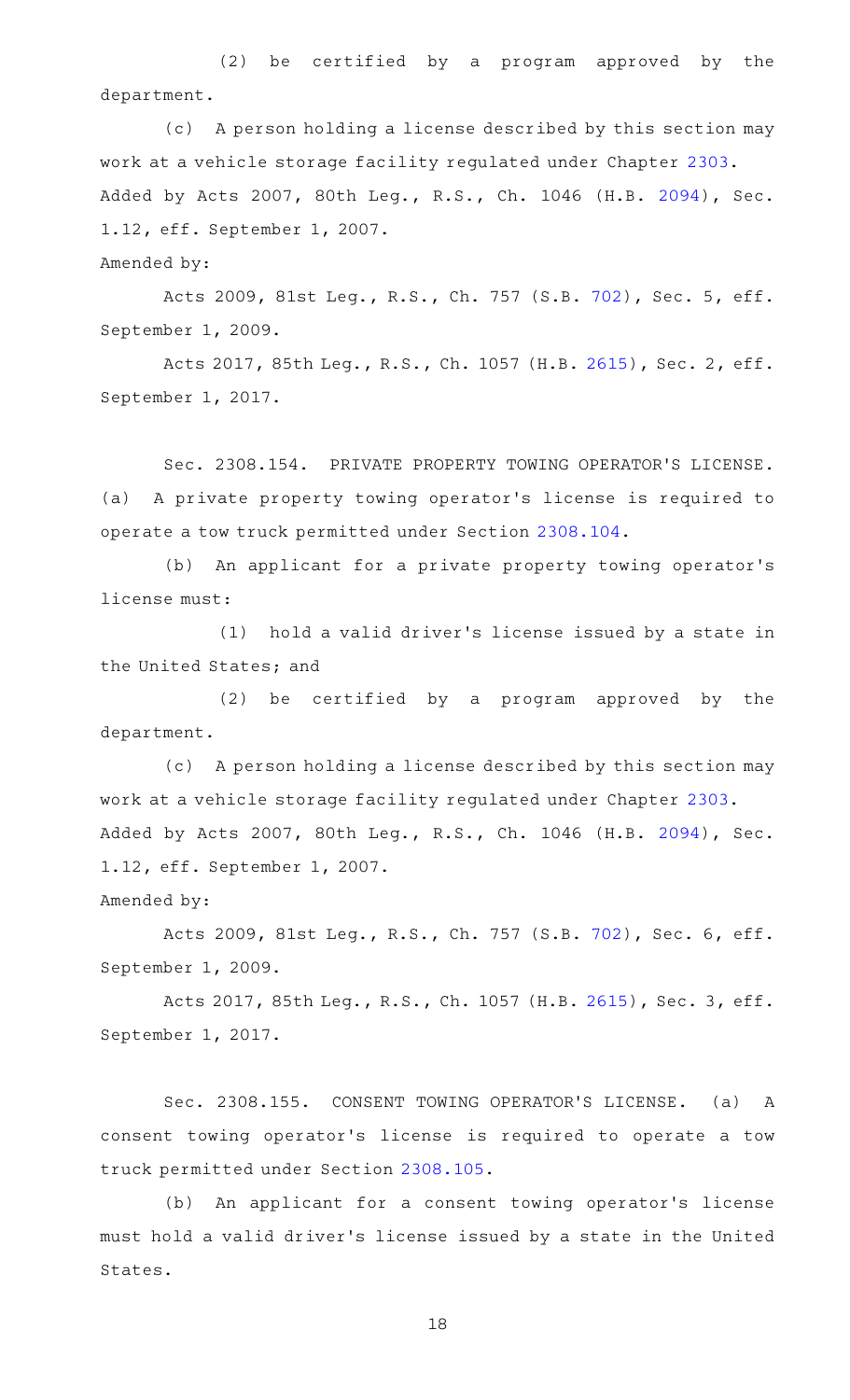(c) A person holding a license described by this section may work at a vehicle storage facility regulated under Chapter [2303.](https://statutes.capitol.texas.gov/GetStatute.aspx?Code=OC&Value=2303) Added by Acts 2007, 80th Leg., R.S., Ch. 1046 (H.B. [2094](http://www.legis.state.tx.us/tlodocs/80R/billtext/html/HB02094F.HTM)), Sec. 1.12, eff. September 1, 2007. Amended by:

Acts 2009, 81st Leg., R.S., Ch. 757 (S.B. [702](http://www.legis.state.tx.us/tlodocs/81R/billtext/html/SB00702F.HTM)), Sec. 7, eff. September 1, 2009.

Acts 2017, 85th Leg., R.S., Ch. 1057 (H.B. [2615](http://www.legis.state.tx.us/tlodocs/85R/billtext/html/HB02615F.HTM)), Sec. 4, eff. September 1, 2017.

Sec. 2308.156. NONTRANSFERABILITY OF LICENSE. A license issued by the executive director is valid throughout this state and is not transferable. Added by Acts 2007, 80th Leg., R.S., Ch. 1046 (H.B. [2094](http://www.legis.state.tx.us/tlodocs/80R/billtext/html/HB02094F.HTM)), Sec. 1.12, eff. September 1, 2007.

Sec. 2308.157. REQUIREMENT FOR INITIAL RENEWAL OF INCIDENT MANAGEMENT TOWING OPERATOR'S LICENSE. To renew an incident management towing operator 's license the first time, a license holder must complete a professional development course relating to incident management towing that is approved and administered by the department.

Added by Acts 2007, 80th Leg., R.S., Ch. 1046 (H.B. [2094](http://www.legis.state.tx.us/tlodocs/80R/billtext/html/HB02094F.HTM)), Sec. 1.12, eff. September 1, 2007.

Amended by:

Acts 2009, 81st Leg., R.S., Ch. 757 (S.B. [702](http://www.legis.state.tx.us/tlodocs/81R/billtext/html/SB00702F.HTM)), Sec. 9, eff. September 1, 2009.

Acts 2021, 87th Leg., R.S., Ch. 663 (H.B. [1560\)](http://www.legis.state.tx.us/tlodocs/87R/billtext/html/HB01560F.HTM), Sec. 1.23, eff. September 1, 2021.

Sec. 2308.158. ALCOHOL AND DRUG TESTING OF TOWING OPERATORS. (a) A towing company shall establish an alcohol and drug testing policy for towing operators. A towing company that establishes an alcohol and drug testing policy under this subsection may adopt the model alcohol and drug testing policy adopted by the commission or may use another alcohol and drug testing policy that the department determines is at least as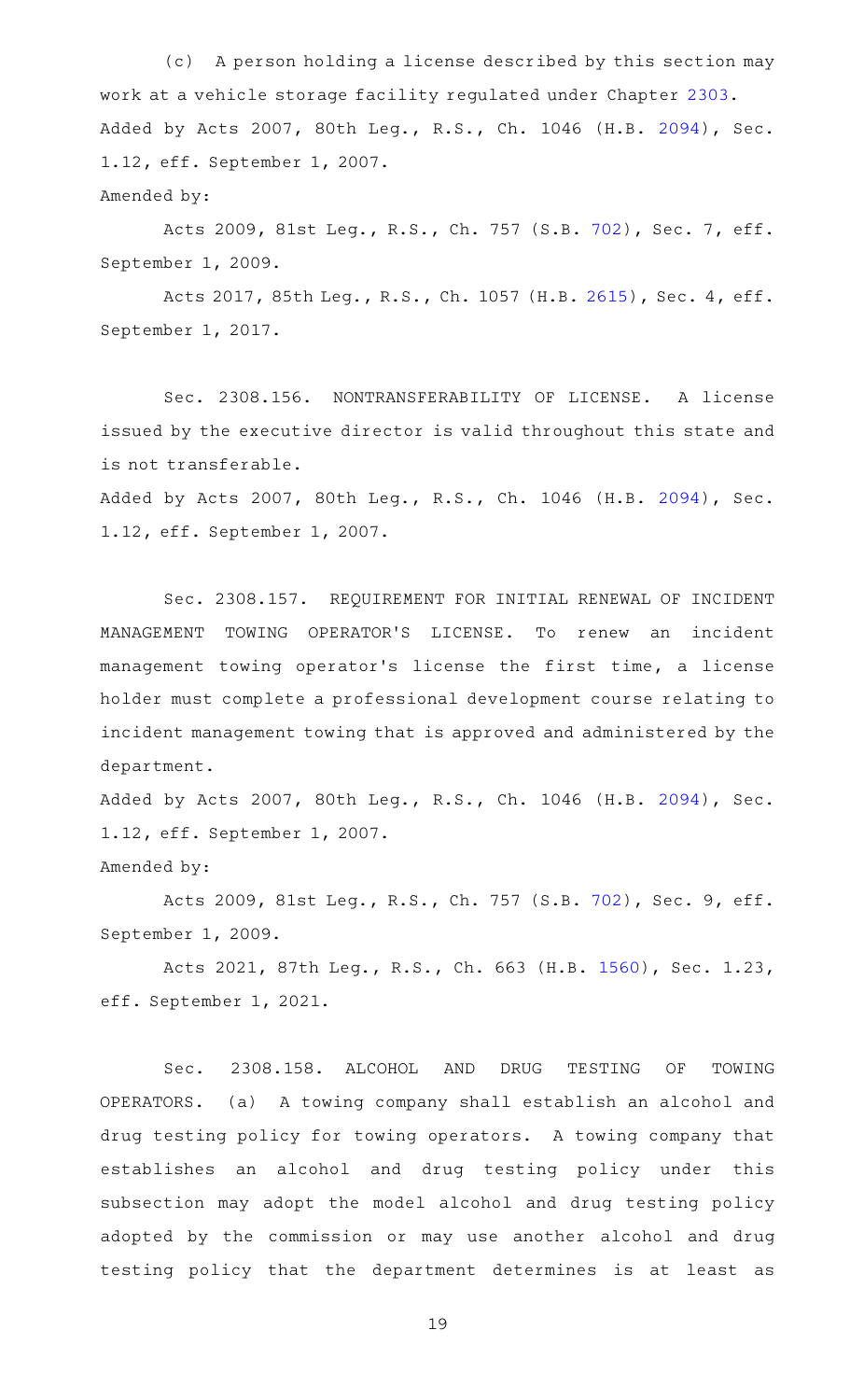stringent as the policy adopted by the commission.

(b) The commission by rule shall adopt a model alcohol and drug testing policy for use by a towing company. The model alcohol and drug testing policy must be designed to ensure the safety of the public through appropriate alcohol and drug testing and to protect the rights of employees. The model alcohol and drug testing policy must:

(1) require at least one scheduled drug test each year for each towing operator; and

(2) authorize random, unannounced alcohol and drug testing for towing operators.

Added by Acts 2007, 80th Leg., R.S., Ch. 1046 (H.B. [2094](http://www.legis.state.tx.us/tlodocs/80R/billtext/html/HB02094F.HTM)), Sec. 1.12, eff. September 1, 2007.

Amended by:

Acts 2009, 81st Leg., R.S., Ch. 757 (S.B. [702\)](http://www.legis.state.tx.us/tlodocs/81R/billtext/html/SB00702F.HTM), Sec. 10, eff. September 1, 2009.

Sec. 2308.159. LICENSE RENEWAL. (a) A license issued under this subchapter is valid for one year. The department may adopt a system under which licenses expire at different times during the year.

(b) The department shall notify the license holder at least 30 days before the date a license expires. The notice must be in writing and sent to the license holder 's last known address according to the records of the department.

(c)AAA license holder may renew a license issued under this chapter by:

(1) submitting an application on a form prescribed by the executive director;

(2) submitting evidence demonstrating compliance with the requirements for the license type as required by this chapter or commission rule;

(3) paying a renewal fee; and

(4) completing any applicable continuing education requirements.

Added by Acts 2007, 80th Leg., R.S., Ch. 1046 (H.B. [2094](http://www.legis.state.tx.us/tlodocs/80R/billtext/html/HB02094F.HTM)), Sec. 1.12, eff. September 1, 2007.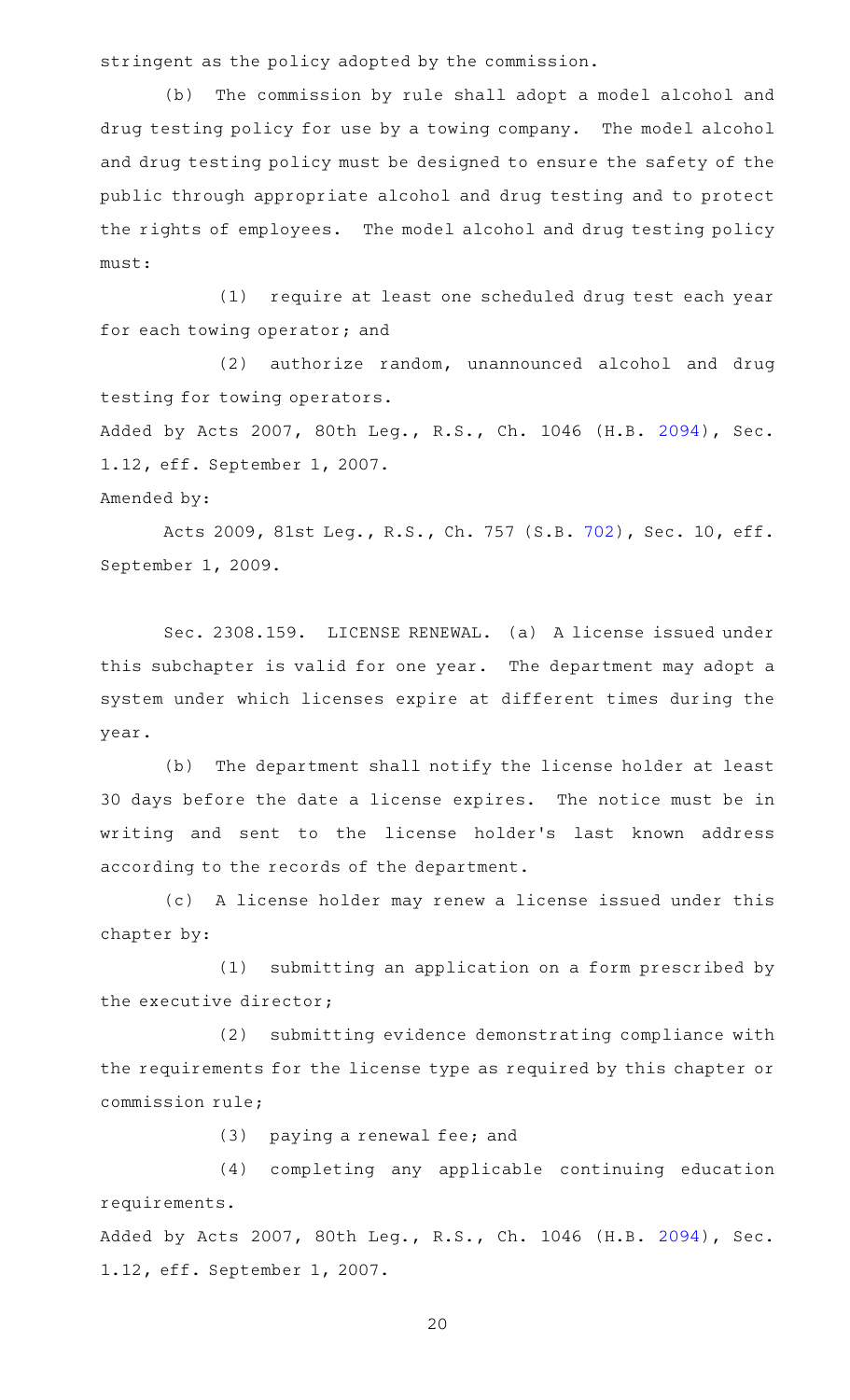### Amended by:

Acts 2011, 82nd Leg., R.S., Ch. 353 (H.B. [3510](http://www.legis.state.tx.us/tlodocs/82R/billtext/html/HB03510F.HTM)), Sec. 6, eff. September 1, 2011.

Acts 2021, 87th Leg., R.S., Ch. 663 (H.B. [1560\)](http://www.legis.state.tx.us/tlodocs/87R/billtext/html/HB01560F.HTM), Sec. 1.24, eff. September 1, 2021.

SUBCHAPTER E. LOCAL REGULATION OF TOWING AND BOOTING

Sec. 2308.201. TOW TRUCK REGULATION BY POLITICAL SUBDIVISIONS. (a) A political subdivision of this state may regulate the operation of a tow truck to the extent allowed by federal law, except that a political subdivision may not issue a more restrictive regulation for the use of lighting equipment on a tow truck than is imposed by Title 7, Transportation Code.

(b) A political subdivision may not require the registration of a tow truck that performs consent tows in the political subdivision unless the owner of the tow truck has a place of business in the territory of the political subdivision.

(c) A political subdivision may require the registration of a tow truck that performs a nonconsent tow in the political subdivision, regardless of whether the owner of the tow truck has a place of business in the territory of the political subdivision.

(d) A political subdivision may not require a person who holds a driver 's license or commercial driver 's license to obtain a license or permit for operating a tow truck unless the person performs nonconsent tows in the territory of the political subdivision. A fee charged for a license or permit may not exceed \$15.

Added by Acts 1997, 75th Leg., ch. 165, Sec. 30.150(a), eff. Sept. 1, 1997. Amended by Acts 2001, 77th Leg., ch. 1303, Sec. 1, eff. Sept. 1, 2001; Acts 2003, 78th Leg., ch. 1034, Sec. 9, eff. Sept. 1, 2003.

Renumbered from Transportation Code, Section 643.201 and amended by Acts 2007, 80th Leg., R.S., Ch. 1046 (H.B. [2094](http://www.legis.state.tx.us/tlodocs/80R/billtext/html/HB02094F.HTM)), Sec. 2.01, eff. September 1, 2007.

Sec. 2308.202. REGULATION BY POLITICAL SUBDIVISIONS OF FEES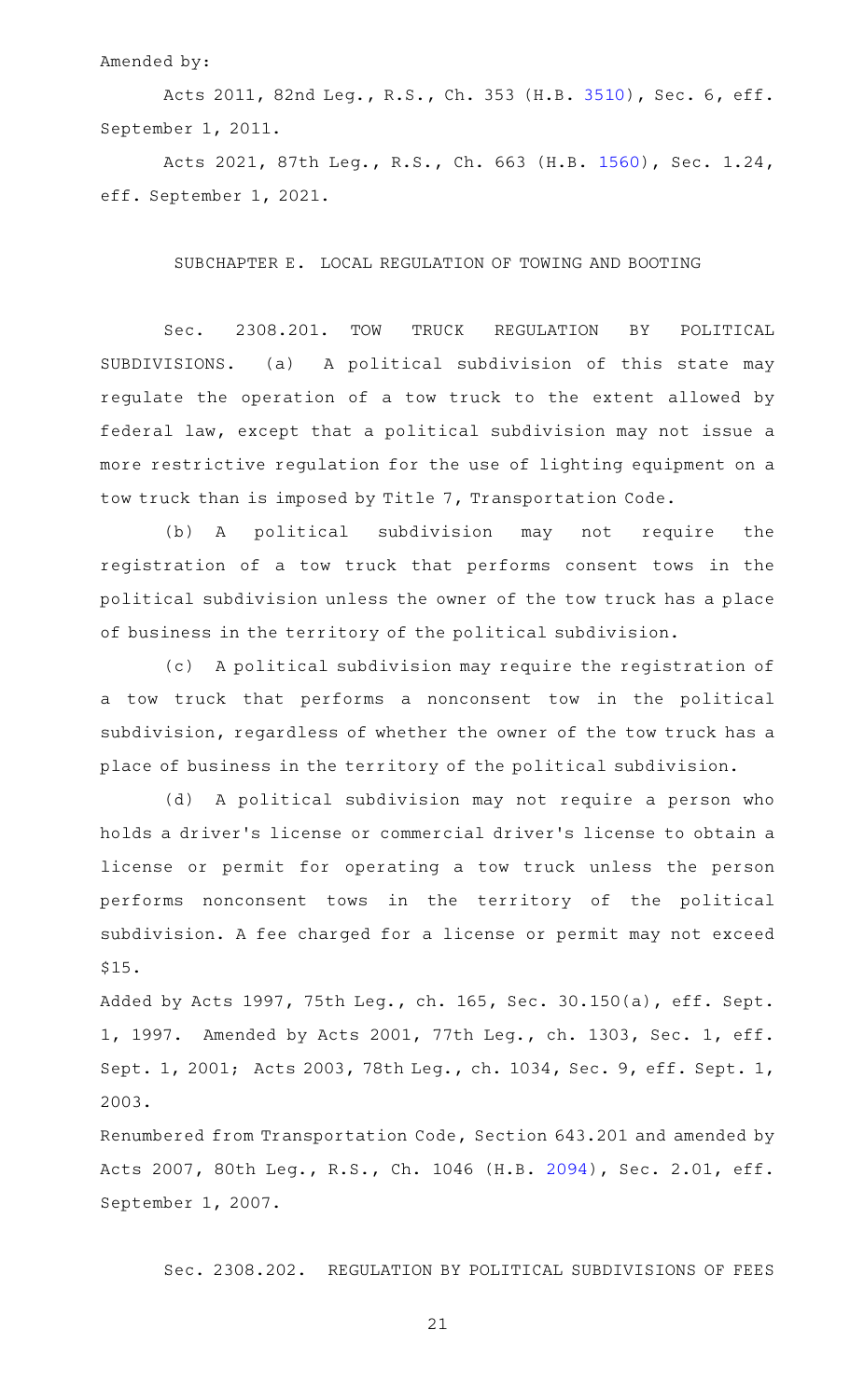FOR NONCONSENT TOWS. The governing body of a political subdivision may regulate the fees that may be charged or collected in connection with a nonconsent tow originating in the territory of the political subdivision if the private property tow fees:

 $(1)$  are authorized by commission rule; and

(2) do not exceed the maximum amount authorized by commission rule.

Added by Acts 2003, 78th Leg., ch. 1034, Sec. 10, eff. Sept. 1, 2003.

Renumbered from Transportation Code, Section 643.203 by Acts 2007, 80th Leg., R.S., Ch. 1046 (H.B. [2094\)](http://www.legis.state.tx.us/tlodocs/80R/billtext/html/HB02094F.HTM), Sec. 2.01, eff. September 1, 2007.

Amended by:

Acts 2009, 81st Leg., R.S., Ch. 1310 (H.B. [2571](http://www.legis.state.tx.us/tlodocs/81R/billtext/html/HB02571F.HTM)), Sec. 5, eff. September 1, 2010.

Sec. 2308.203. TOWING FEE STUDIES. (a) The governing body of a political subdivision that regulates nonconsent tow fees shall establish procedures by which a towing company may request that a towing fee study be performed.

(b) The governing body of the political subdivision shall establish or amend the allowable fees for nonconsent tows at amounts that represent the fair value of the services of a towing company and are reasonably related to any financial or accounting information provided to the governing body.

Added by Acts 2003, 78th Leg., ch. 1034, Sec. 10, eff. Sept. 1, 2003.

Renumbered from Transportation Code, Section 643.204 by Acts 2007, 80th Leg., R.S., Ch. 1046 (H.B. [2094\)](http://www.legis.state.tx.us/tlodocs/80R/billtext/html/HB02094F.HTM), Sec. 2.01, eff. September 1, 2007.

Sec. 2308.205. TOWING OF VEHICLES TO LICENSED VEHICLE STORAGE FACILITIES OR OTHER LOCATIONS ON PARKING FACILITIES. (a) A towing company that makes a nonconsent tow shall tow the vehicle to a vehicle storage facility that is operated by a person who holds a license to operate the facility under Chapter [2303](https://statutes.capitol.texas.gov/GetStatute.aspx?Code=OC&Value=2303), unless: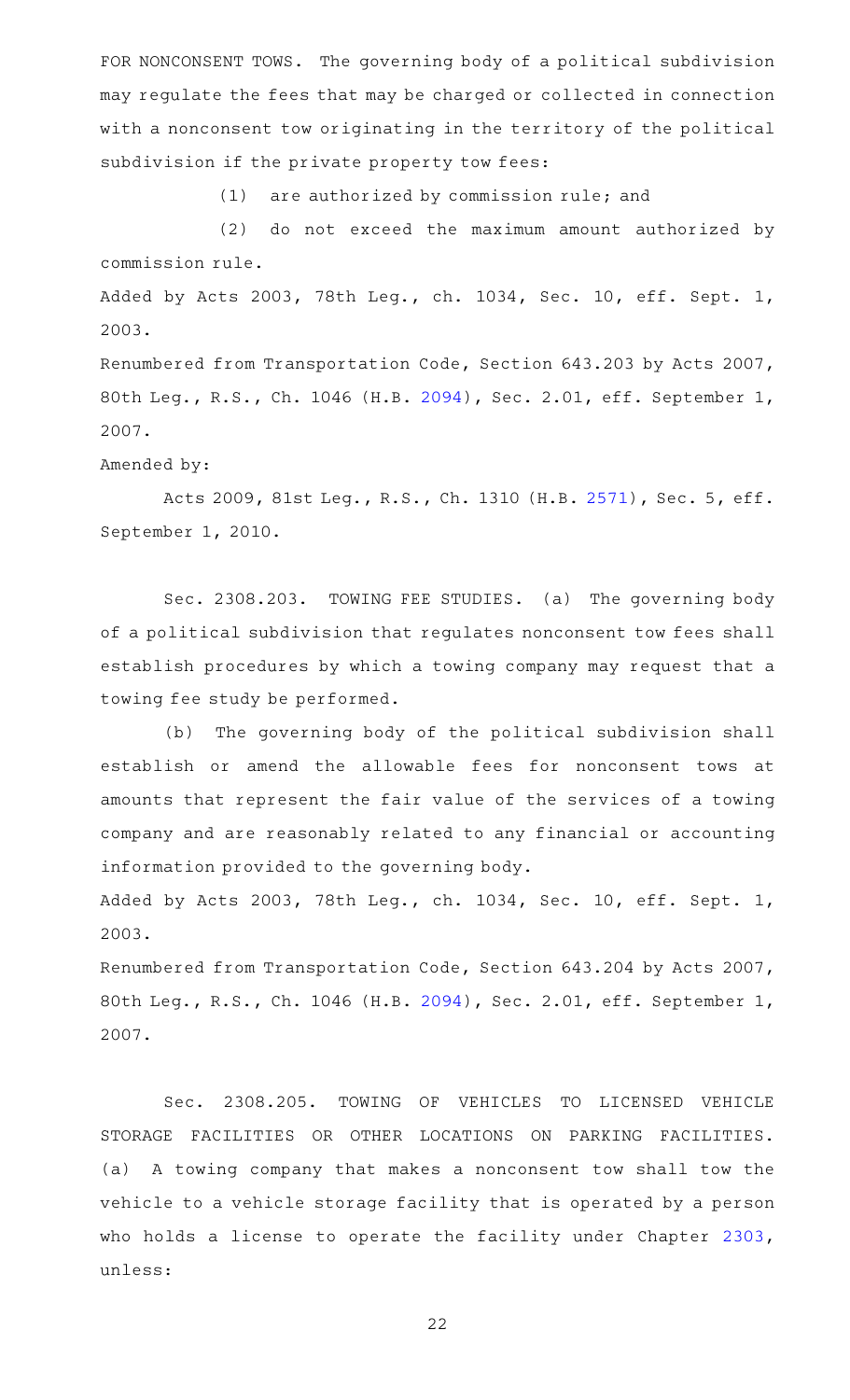(1) the towing company agrees to take the vehicle to a location designated by the vehicle 's owner; or

 $(2)$  the vehicle is towed under:

- (A) rules adopted under Subsection  $(a-1)$ ; or
- $(B)$  Section [2308.259\(](https://statutes.capitol.texas.gov/GetStatute.aspx?Code=OC&Value=2308.259)b).

 $(a-1)$  The commission shall adopt rules authorizing a towing company that makes a nonconsent tow from a parking facility to tow the vehicle to another location on the same parking facility under the direction of:

- $(1)$  the parking facility owner;
- (2) a parking facility authorized agent; or
- $(3)$  a peace officer.

(b) A storage or notification fee imposed in connection with a motor vehicle towed to a vehicle storage facility is governed by Chapter [2303](https://statutes.capitol.texas.gov/GetStatute.aspx?Code=OC&Value=2303).

(c) Except as provided by this chapter, Article [18.23](https://statutes.capitol.texas.gov/GetStatute.aspx?Code=CR&Value=18.23), Code of Criminal Procedure, or Chapter 2303, a fee may not be charged or collected without the prior written consent of the vehicle owner or operator.

Added by Acts 2003, 78th Leg., ch. 1034, Sec. 10, eff. Sept. 1, 2003.

Amended by:

Acts 2005, 79th Leg., Ch. 1197 (H.B. [480](http://www.legis.state.tx.us/tlodocs/79R/billtext/html/HB00480F.HTM)), Sec. 5, eff. September 1, 2005.

Renumbered from Transportation Code, Section 643.206 and amended by Acts 2007, 80th Leg., R.S., Ch. 1046 (H.B. [2094](http://www.legis.state.tx.us/tlodocs/80R/billtext/html/HB02094F.HTM)), Sec. 2.01, eff. September 1, 2007.

Amended by:

Acts 2017, 85th Leg., R.S., Ch. 919 (S.B. [1501\)](http://www.legis.state.tx.us/tlodocs/85R/billtext/html/SB01501F.HTM), Sec. 11, eff. June 15, 2017.

Acts 2017, 85th Leg., R.S., Ch. 919 (S.B. [1501\)](http://www.legis.state.tx.us/tlodocs/85R/billtext/html/SB01501F.HTM), Sec. 12, eff. June 15, 2017.

Acts 2017, 85th Leg., R.S., Ch. 967 (S.B. [2065\)](http://www.legis.state.tx.us/tlodocs/85R/billtext/html/SB02065F.HTM), Sec. 14.006, eff. June 15, 2017.

Acts 2019, 86th Leg., R.S., Ch. 467 (H.B. [4170\)](http://www.legis.state.tx.us/tlodocs/86R/billtext/html/HB04170F.HTM), Sec. 12.003, eff. September 1, 2019.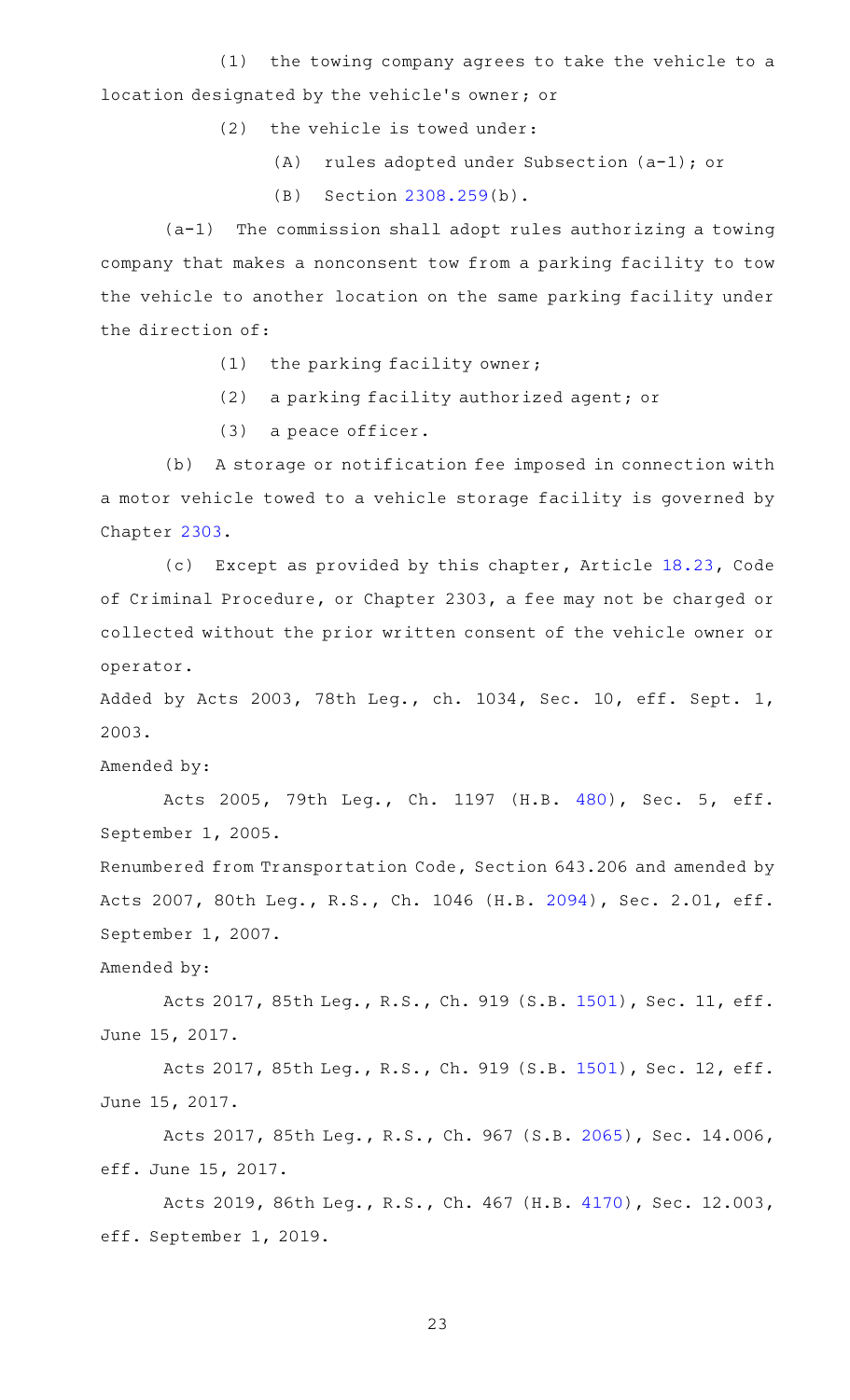Sec. 2308.2065. FEES FOR NONCONSENT TOWS; REFUNDS. (a) A license or permit holder may not charge a fee for a nonconsent tow that is greater than:

(1) the fee for a nonconsent tow established under Section [2308.0575;](https://statutes.capitol.texas.gov/GetStatute.aspx?Code=OC&Value=2308.0575) or

 $(2)$  a fee for a nonconsent tow authorized by a political subdivision.

(b) A license or permit holder may not charge a fee for a service related to a nonconsent tow that is not included in the list of fees established:

(1) under Section [2308.0575;](https://statutes.capitol.texas.gov/GetStatute.aspx?Code=OC&Value=2308.0575) or

(2) by a political subdivision.

(c) The department may require a license or permit holder to refund to a vehicle owner or operator the:

(1) amount charged to the owner or operator in excess of the amounts established by commission rule or by a political subdivision; or

 $(2)$  total amount of the charges for a service not listed in the amounts established by commission rule or by a political subdivision.

Added by Acts 2011, 82nd Leg., R.S., Ch. 353 (H.B. [3510](http://www.legis.state.tx.us/tlodocs/82R/billtext/html/HB03510F.HTM)), Sec. 7, eff. September 1, 2011.

Sec. 2308.208. MUNICIPAL OR COUNTY ORDINANCE REGULATING UNAUTHORIZED VEHICLES AND TOWING OF MOTOR VEHICLES. The governing body of a municipality or the commissioners court of a county may adopt an ordinance that is identical to this chapter or that imposes additional requirements that exceed the minimum standards of this chapter but may not adopt an ordinance conflicting with this chapter.

Acts 1995, 74th Leg., ch. 165, Sec. 1, eff. Sept. 1, 1995. Renumbered from Transportation Code, Section 684.101 by Acts 2007, 80th Leg., R.S., Ch. 1046 (H.B. [2094\)](http://www.legis.state.tx.us/tlodocs/80R/billtext/html/HB02094F.HTM), Sec. 2.02, eff. September 1, 2007.

#### Amended by:

Acts 2009, 81st Leg., R.S., Ch. 1310 (H.B. [2571](http://www.legis.state.tx.us/tlodocs/81R/billtext/html/HB02571F.HTM)), Sec. 8, eff. September 1, 2009.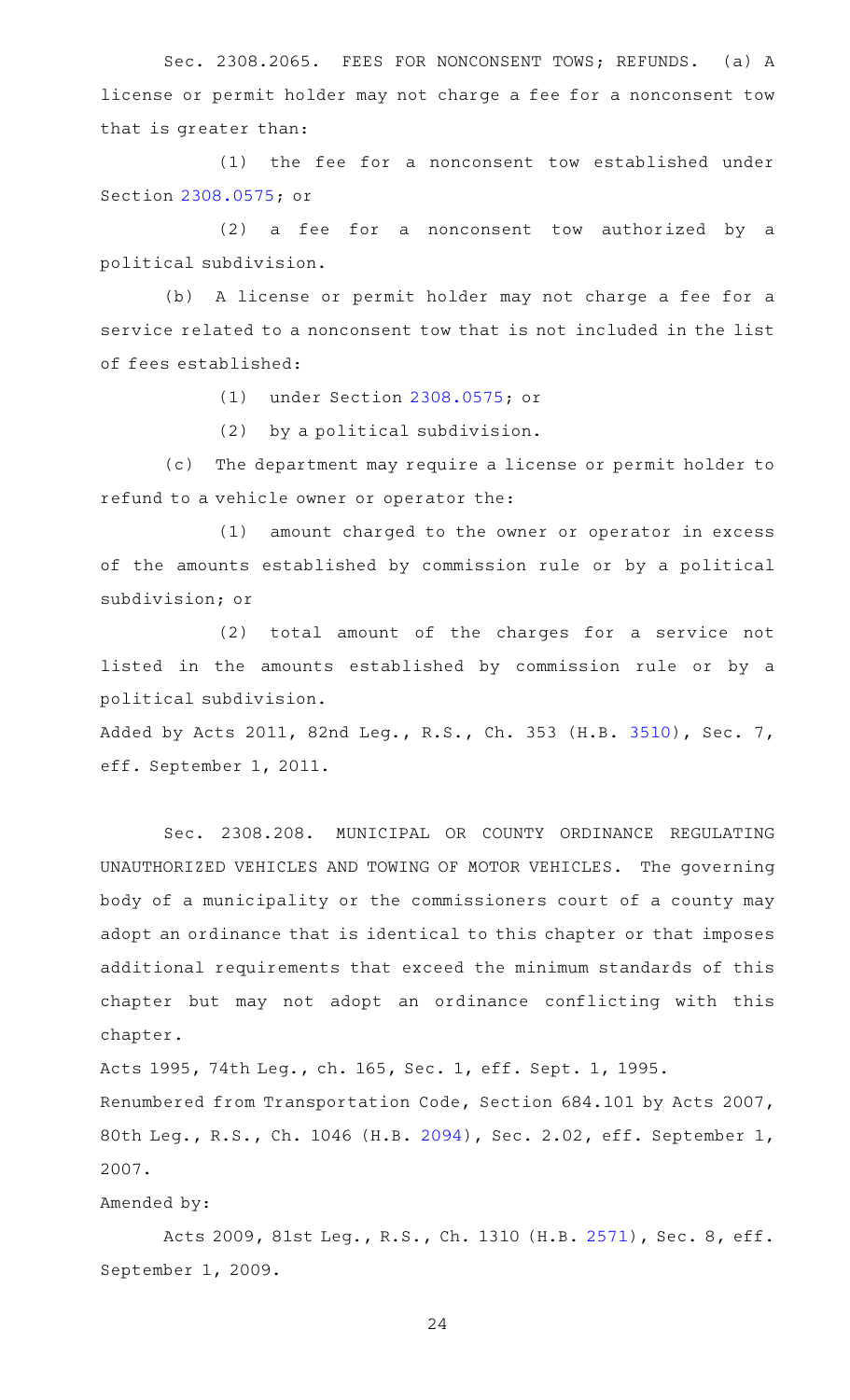Sec. 2308.2085. LOCAL AUTHORITY REGULATION OF BOOTING ACTIVITIES. (a) A local authority may regulate, in areas in which the entity regulates parking or traffic, booting activities, including:

 $(1)$  operation of booting companies and operators that operate on a parking facility;

(2) any permit and sign requirements in connection with the booting of a vehicle; and

(3) fees that may be charged in connection with the booting of a vehicle.

(b) Regulations adopted under this section must:

(1) incorporate the requirements of Sections [2308.257](https://statutes.capitol.texas.gov/GetStatute.aspx?Code=OC&Value=2308.257) and [2308.258](https://statutes.capitol.texas.gov/GetStatute.aspx?Code=OC&Value=2308.258);

(2) include procedures for vehicle owners and operators to file a complaint with the local authority regarding a booting company or operator; and

(3) provide for the imposition of a penalty on a booting company or operator for a violation of Section [2308.258.](https://statutes.capitol.texas.gov/GetStatute.aspx?Code=OC&Value=2308.258) Added by Acts 2009, 81st Leg., R.S., Ch. 845 (S.B. [2153\)](http://www.legis.state.tx.us/tlodocs/81R/billtext/html/SB02153F.HTM), Sec. 11, eff. September 1, 2009.

Amended by:

Acts 2017, 85th Leg., R.S., Ch. 919 (S.B. [1501\)](http://www.legis.state.tx.us/tlodocs/85R/billtext/html/SB01501F.HTM), Sec. 13, eff. June 15, 2017.

Acts 2017, 85th Leg., R.S., Ch. 967 (S.B. [2065\)](http://www.legis.state.tx.us/tlodocs/85R/billtext/html/SB02065F.HTM), Sec. 14.007, eff. June 15, 2017.

Sec. 2308.209. TOW ROTATION LIST IN CERTAIN COUNTIES. (a) Repealed by Acts 2009, 81st Leg., R.S., Ch. 87, Sec. 27.002(37), eff. September 1, 2009.

(b) This section applies only to the unincorporated area of a county:

 $(1)$  with a population of 450,000 or more that is adjacent to a county with a population of 3.3 million or more;

 $(2)$  with a population of less than 10,000 that is located in a national forest; or

(3) adjacent to a county described by Subdivision (2)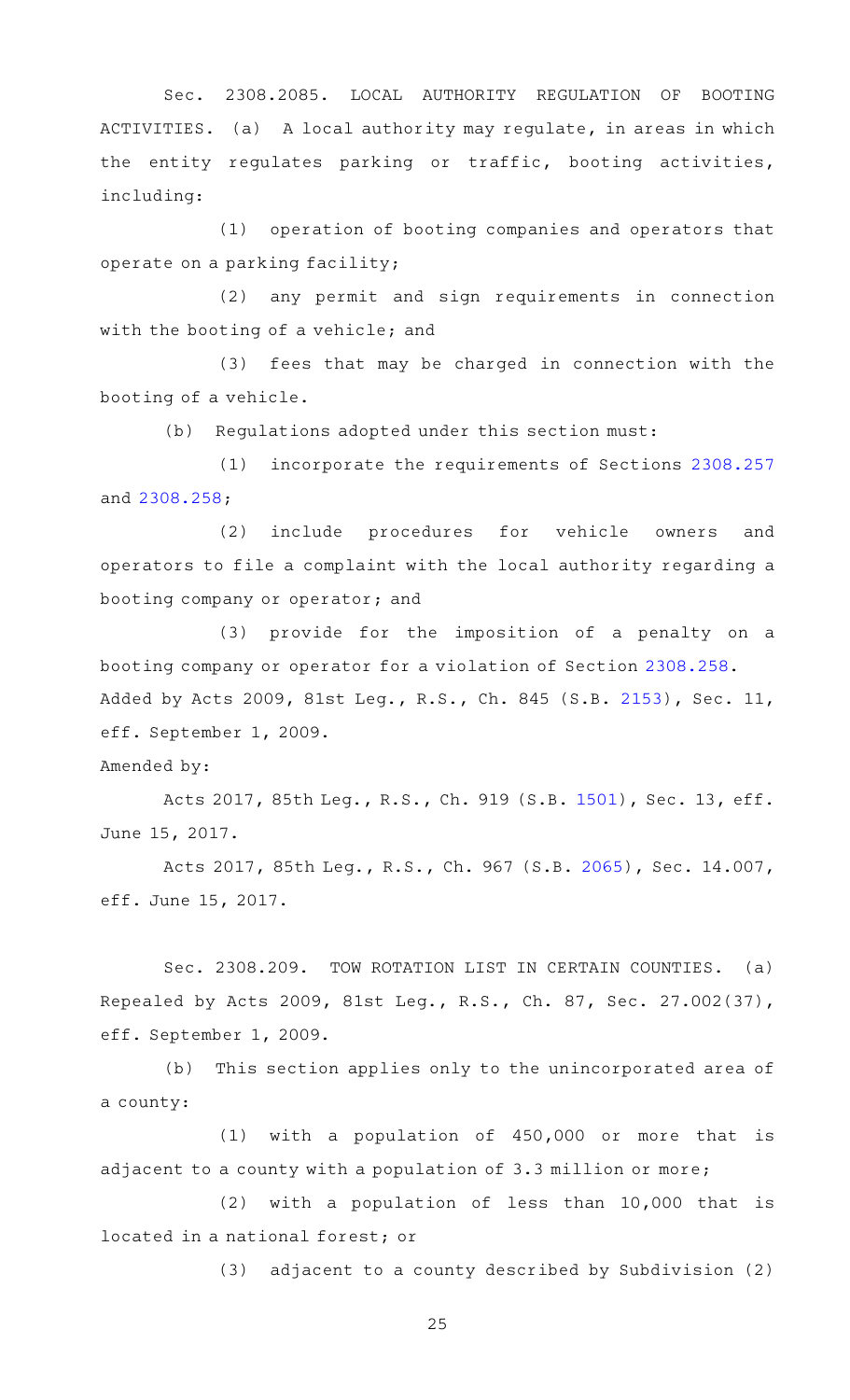that has a population of less than 75,000.

(c) The sheriff's office may maintain a list of towing companies to perform nonconsent tows of motor vehicles initiated by a peace officer investigating a traffic accident or a traffic incident. The towing companies must operate in a county to which this section applies.

(d) A peace officer initiating a nonconsent tow of a motor vehicle involved in a traffic accident or traffic incident that the officer is investigating shall notify the sheriff 's office that the tow is being initiated. The sheriff's office shall contact successive towing companies on the tow rotation list until a company agrees to carry out the tow.

(e) The sheriff's office may assess a towing company an administrative fee to be included on the tow rotation list in an amount not to exceed the amount necessary to implement this section.

 $(f)$  The commissioners court of a county in which a list is maintained under Subsection (c) shall adopt policies to implement this section in a manner that ensures:

(1) equal distribution of nonconsent tows among the towing companies that perform nonconsent tows in the county; and

(2) consumer protection, including fair pricing, for owners or operators of motor vehicles towed by towing companies on the tow rotation list.

(g) The sheriff's office shall make a list maintained under this section available for public inspection.

(h) In a county in which a list is maintained under Subsection (c), a person commits an offense if:

 $(1)$  the person arrives at the scene of a traffic accident or traffic incident to perform a nonconsent tow of a motor vehicle without first being contacted by the sheriff's office;

(2) the person directly or indirectly solicits, on streets located in the county, towing services, including towing, removing, repairing, wrecking, storing, trading, selling, or purchasing related to a vehicle that has been damaged in an accident to the extent that it cannot be normally and safely driven; or

(3) the person enters the scene of a traffic accident,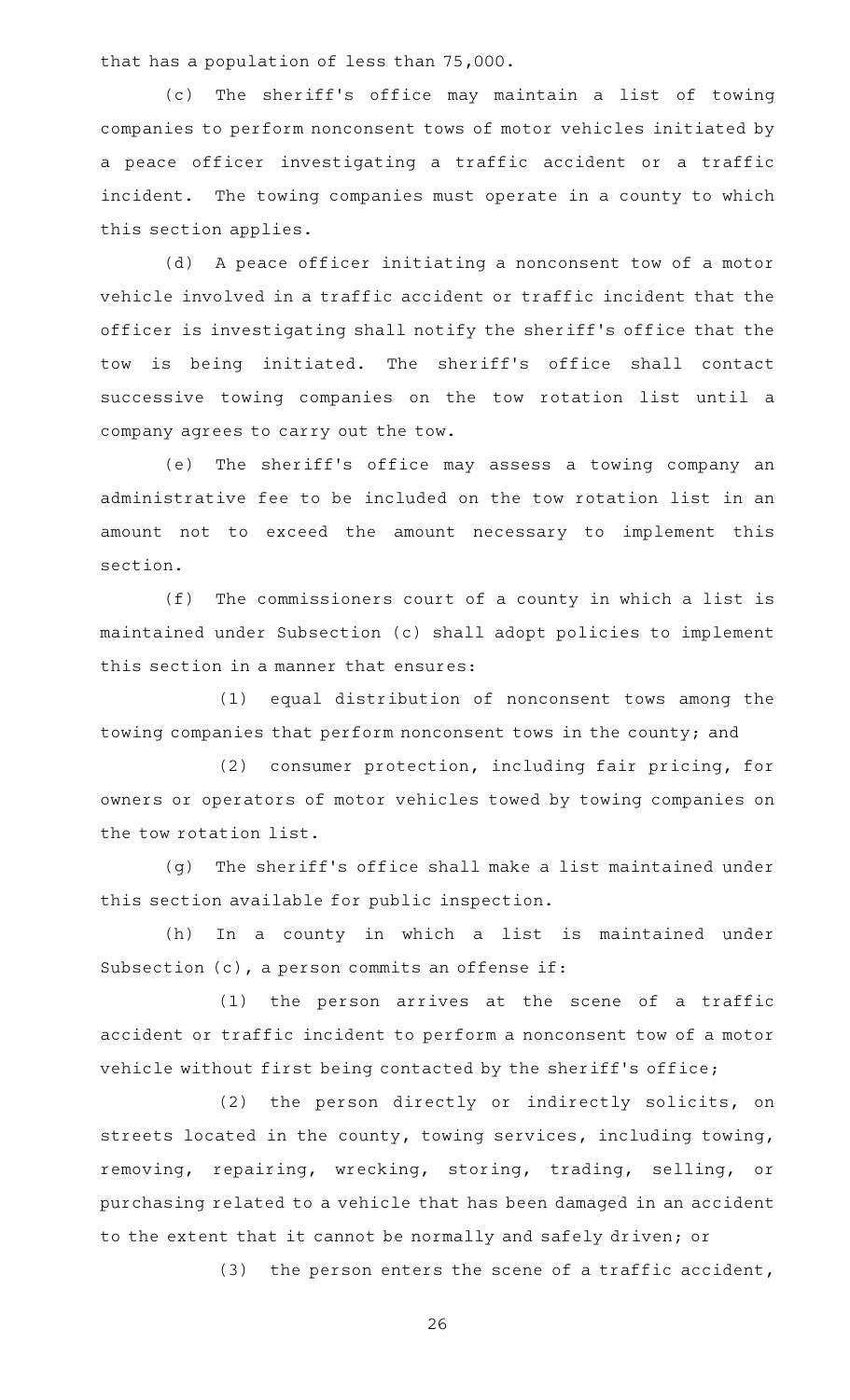traffic incident, or other area under the control of a peace officer without the permission of the peace officer.

(i) An offense under Subsection (h) is a misdemeanor punishable by a fine of not less than \$1 or more than \$200. Added by Acts 2007, 80th Leg., R.S., Ch. 162 (S.B. [500](http://www.legis.state.tx.us/tlodocs/80R/billtext/html/SB00500F.HTM)), Sec. 1, eff. September 1, 2007.

Transferred from Transportation Code, Section 643.209 by Acts 2009, 81st Leg., R.S., Ch. 87 (S.B. [1969\)](http://www.legis.state.tx.us/tlodocs/81R/billtext/html/SB01969F.HTM), Sec. 27.001(109), eff. September 1, 2009.

Amended by:

Acts 2009, 81st Leg., R.S., Ch. 87 (S.B. [1969\)](http://www.legis.state.tx.us/tlodocs/81R/billtext/html/SB01969F.HTM), Sec. 27.002(37), eff. September 1, 2009.

Acts 2011, 82nd Leg., R.S., Ch. 1163 (H.B. [2702](http://www.legis.state.tx.us/tlodocs/82R/billtext/html/HB02702F.HTM)), Sec. 108, eff. September 1, 2011.

Acts 2015, 84th Leg., R.S., Ch. 102 (H.B. [2213](http://www.legis.state.tx.us/tlodocs/84R/billtext/html/HB02213F.HTM)), Sec. 1, eff. May 23, 2015.

Sec. 2308.210. ROADWAY CLEARANCE PROGRAM IN CERTAIN COUNTIES; OFFENSE. (a) In this section, "freeway" has the meaning assigned by Section [541.302](https://statutes.capitol.texas.gov/GetStatute.aspx?Code=TN&Value=541.302), Transportation Code.

(b) The commissioners court of a county adjacent to a county with a population of more than 3.3 million by order may establish a program:

(1) for maintaining the safe movement of traffic on county freeways; and

(2) under which a peace officer designated by the sheriff 's office or the commissioners court is authorized to direct, at the scene of an incident or remotely, a towing company, only for the purpose of the program, to:

 $(A)$  remove from a freeway, including the shoulder of a freeway, a vehicle that is impeding the safe movement of traffic; and

(B) relocate the vehicle to the closest safe location for the vehicle to be stored.

(c) An order under Subsection (b) must ensure the protection of the public and the safe and efficient operation of towing and storage services in the county.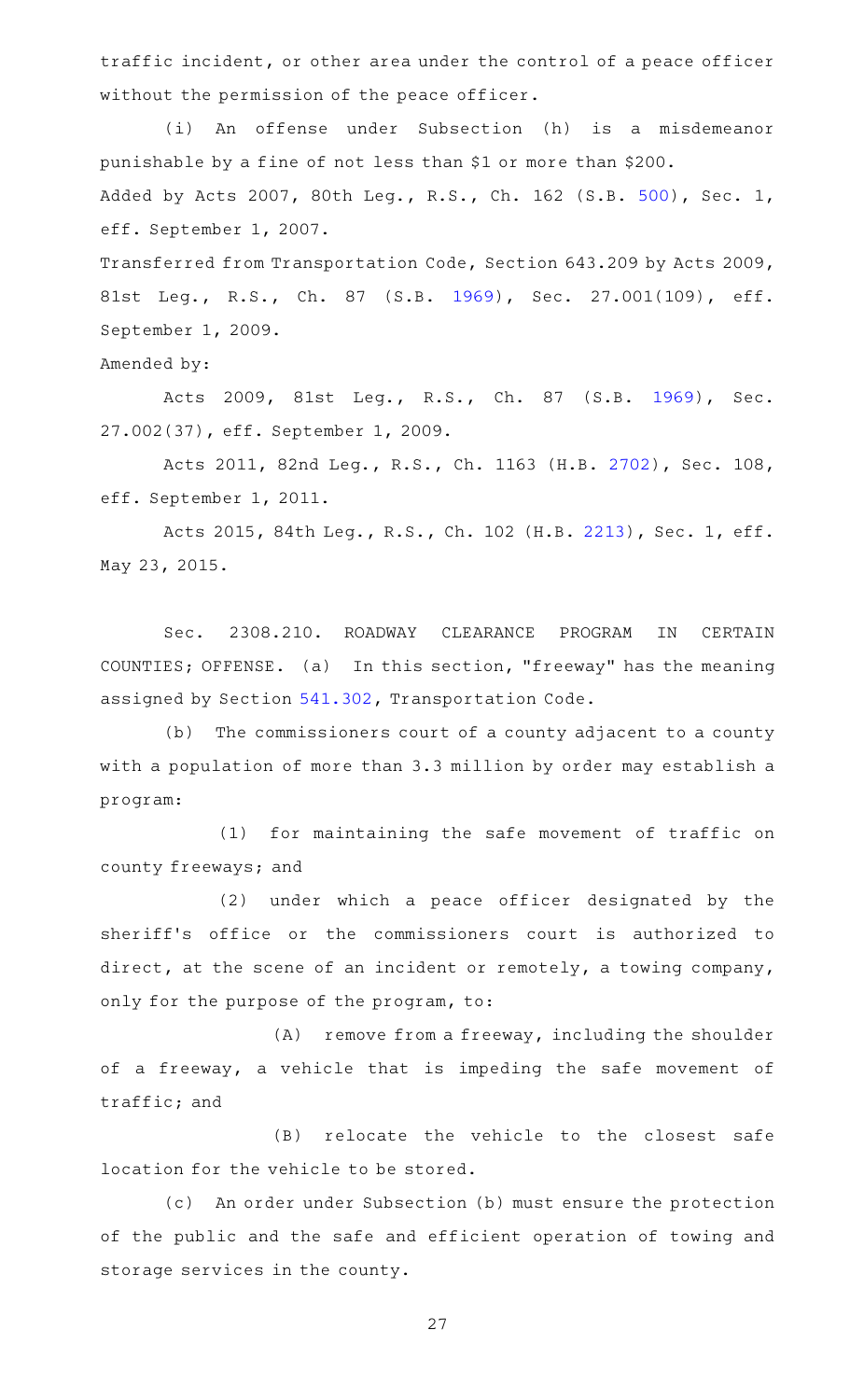(d) The commissioners court of a county operating a program under this section:

 $(1)$  may enter into an agreement with a federal agency, state agency, municipality, adjacent county, metropolitan rapid transit authority, or regional planning organization or any other governmental entity for the purpose of carrying out the program; and

(2) may apply for grants and other funding to carry out the program.

(e) A towing company or towing operator commits an offense if the company or operator violates a provision of an order establishing a program under this section relating to:

(1) the presence of a tow truck at the scene of an incident on a freeway or other area under the jurisdiction of the program; or

(2) the offering of towing or related services on a freeway or other area under the jurisdiction of the program.

(f) An offense under Subsection (e) is a misdemeanor punishable by a fine of not less than \$1 or more than \$200. Added by Acts 2017, 85th Leg., R.S., Ch. 919 (S.B. [1501\)](http://www.legis.state.tx.us/tlodocs/85R/billtext/html/SB01501F.HTM), Sec. 14, eff. June 15, 2017.

## SUBCHAPTER F. UNAUTHORIZED VEHICLES

Sec. 2308.251. PROHIBITION AGAINST UNATTENDED VEHICLES IN CERTAIN AREAS. (a) The owner or operator of a vehicle may not leave unattended on a parking facility a vehicle that:

 $(1)$  is in or obstructs a vehicular traffic aisle, entry, or exit of the parking facility;

(2) prevents a vehicle from exiting a parking space in the facility;

(3) is in or obstructs a fire lane marked according to Subsection (c);

(4) does not display the special license plates issued under Section [504.201,](https://statutes.capitol.texas.gov/GetStatute.aspx?Code=TN&Value=504.201) Transportation Code, or the disabled parking placard issued under Chapter [681](https://statutes.capitol.texas.gov/GetStatute.aspx?Code=TN&Value=681), Transportation Code, for a vehicle transporting a disabled person and is in a parking space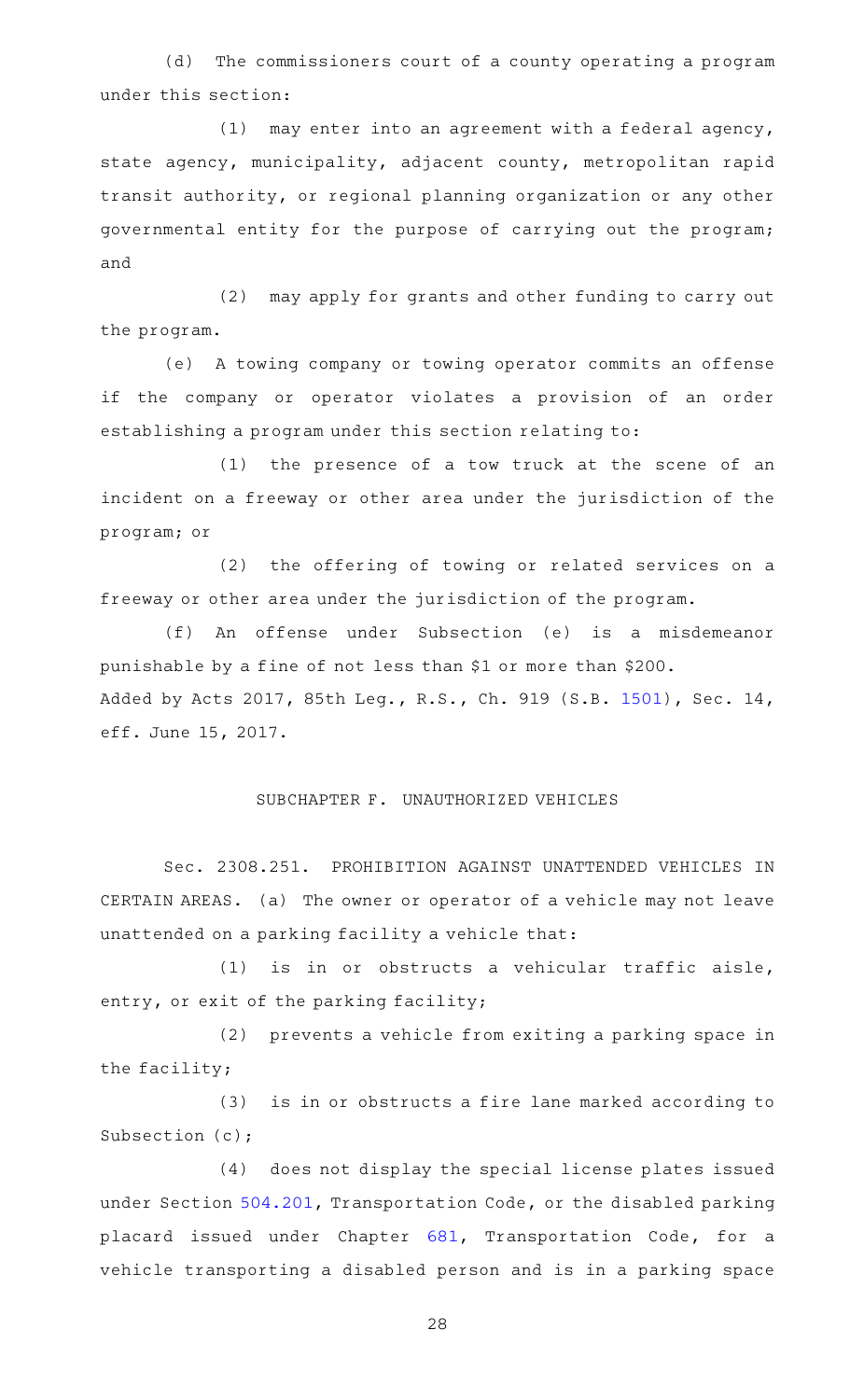that is designated for the exclusive use of a vehicle transporting a disabled person; or

(5) is leaking a fluid that presents a hazard or threat to persons or property.

(b) Subsection (a) does not apply to an emergency vehicle that is owned by, or the operation of which is authorized by, a governmental entity.

(c) If a government regulation governing the marking of a fire lane applies to a parking facility, a fire lane in the facility must be marked as provided by the regulation. If a government regulation on the marking of a fire lane does not apply to the parking facility, all curbs of fire lanes must be painted red and be conspicuously and legibly marked with the warning "FIRE LANE--TOW AWAY ZONE" in white letters at least three inches tall, at intervals not exceeding 50 feet.

Acts 1995, 74th Leg., ch. 165, Sec. 1, eff. Sept. 1, 1995. Amended by:

Acts 2005, 79th Leg., Ch. 728 (H.B. [2018\)](http://www.legis.state.tx.us/tlodocs/79R/billtext/html/HB02018F.HTM), Sec. 20.003(j), eff. September 1, 2005.

Renumbered from Transportation Code, Section 684.011 and amended by Acts 2007, 80th Leg., R.S., Ch. 1046 (H.B. [2094](http://www.legis.state.tx.us/tlodocs/80R/billtext/html/HB02094F.HTM)), Sec. 2.03, eff. September 1, 2007.

# Amended by:

Acts 2009, 81st Leg., R.S., Ch. 757 (S.B. [702\)](http://www.legis.state.tx.us/tlodocs/81R/billtext/html/SB00702F.HTM), Sec. 11, eff. September 1, 2009.

Sec. 2308.252. REMOVAL AND STORAGE OF UNAUTHORIZED VEHICLE. (a) A parking facility owner may, without the consent of the owner or operator of an unauthorized vehicle, cause the vehicle and any property on or in the vehicle to be removed and stored at a vehicle storage facility at the vehicle owner 's or operator 's expense if:

(1) signs that comply with Subchapter G prohibiting unauthorized vehicles are located on the parking facility at the time of towing and for the preceding 24 hours and remain installed at the time of towing;

(2) the owner or operator of the vehicle has received actual notice from the parking facility owner that the vehicle will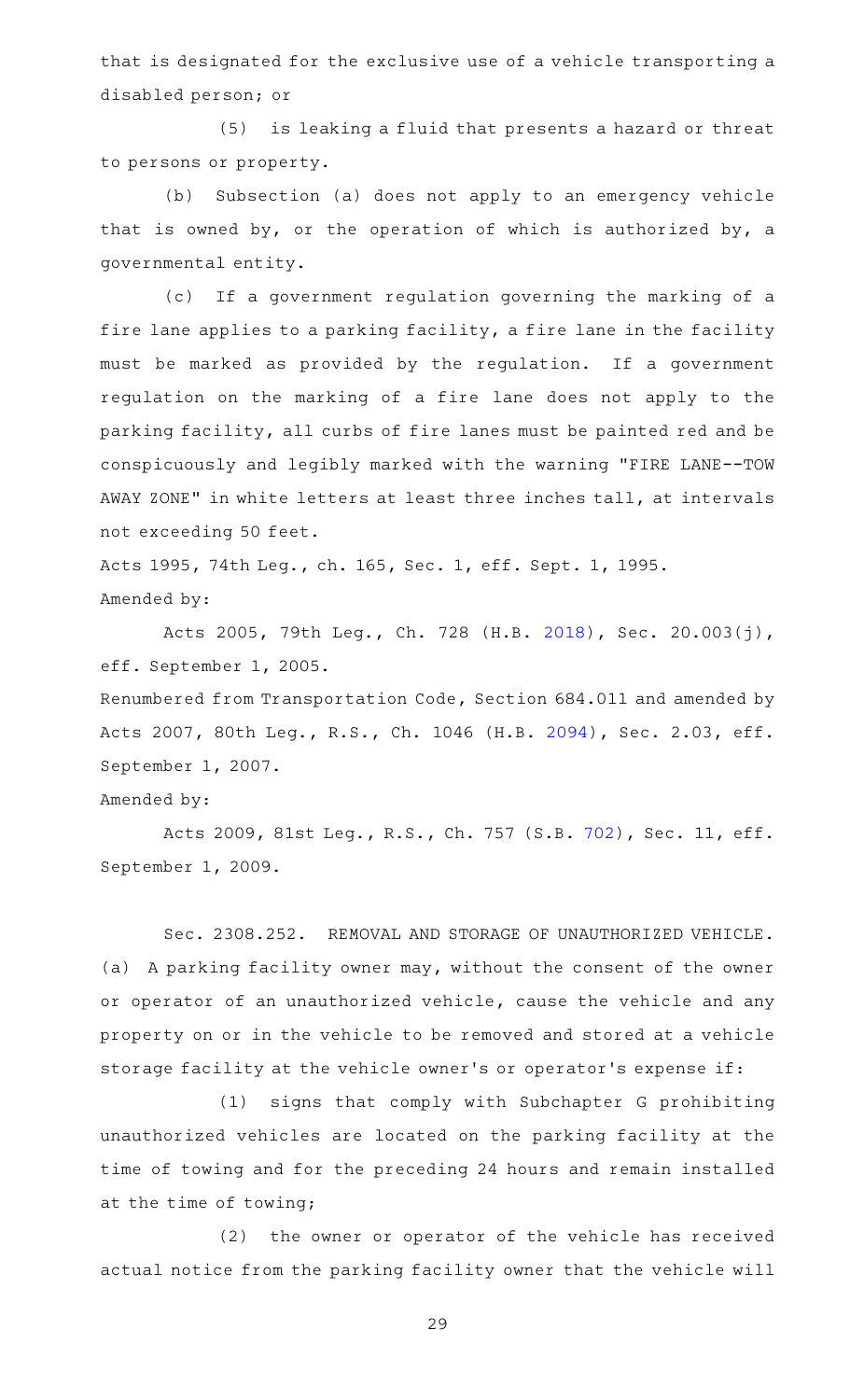be towed at the vehicle owner 's or operator 's expense if it is in or not removed from an unauthorized space;

(3) the parking facility owner gives notice to the owner or operator of the vehicle under Subsection (b); or

(4) on request the parking facility owner provides to the owner or operator of the vehicle information on the name of the towing company and vehicle storage facility that will be used to remove and store the vehicle and the vehicle is:

(A) left in violation of Section [2308.251](https://statutes.capitol.texas.gov/GetStatute.aspx?Code=OC&Value=2308.251) or [2308.253](https://statutes.capitol.texas.gov/GetStatute.aspx?Code=OC&Value=2308.253); or

(B) in or obstructing a portion of a paved driveway or abutting public roadway used for entering or exiting the facility.

(b) A parking facility owner is considered to have given notice under Subsection (a)(3) if:

(1) a conspicuous notice has been attached to the vehicle 's front windshield or, if the vehicle has no front windshield, to a conspicuous part of the vehicle stating:

(A) that the vehicle is in a parking space in which the vehicle is not authorized to be parked;

(B) a description of all other unauthorized areas in the parking facility;

(C) that the vehicle will be towed at the expense of the owner or operator of the vehicle if it remains in an unauthorized area of the parking facility; and

(D) a telephone number that is answered 24 hours a day to enable the owner or operator of the vehicle to locate the vehicle; and

 $(2)$  a notice is mailed after the notice is attached to the vehicle as provided by Subdivision (1) to the owner of the vehicle by certified mail, return receipt requested, to the last address shown for the owner according to the vehicle registration records of the Texas Department of Motor Vehicles, or if the vehicle is registered in another state, the appropriate agency of that state.

 $(c)$  The notice under Subsection (b)(2) must:

 $(1)$  state that the vehicle is in a space in which the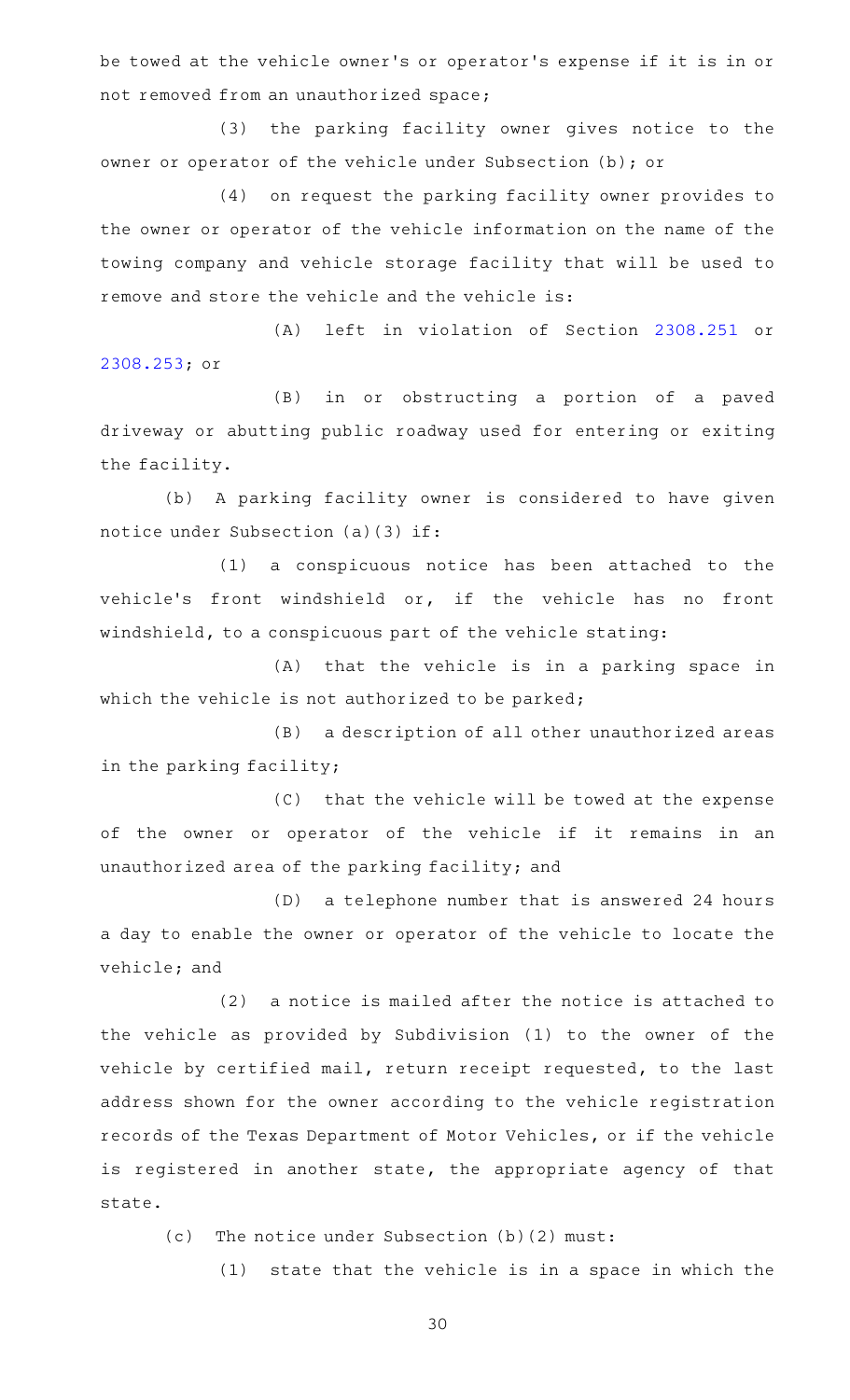vehicle is not authorized to park;

(2) describe all other unauthorized areas in the parking facility;

(3) contain a warning that the unauthorized vehicle will be towed at the expense of the owner or operator of the vehicle if it is not removed from the parking facility before the 15th day after the postmark date of the notice; and

(4) state a telephone number that is answered 24 hours a day to enable the owner or operator to locate the vehicle.

(d) The mailing of a notice under Subsection (b)(2) is not required if after the notice is attached under Subsection (b)(1) the owner or operator of the vehicle leaves the vehicle in another location where parking is unauthorized for the vehicle according to the notice.

Acts 1995, 74th Leg., ch. 165, Sec. 1, eff. Sept. 1, 1995. Amended by Acts 2003, 78th Leg., ch. 442, Sec. 1, eff. Jan. 1, 2004. Amended by:

Acts 2005, 79th Leg., Ch. 1197 (H.B. [480](http://www.legis.state.tx.us/tlodocs/79R/billtext/html/HB00480F.HTM)), Sec. 6, eff. September 1, 2005.

Renumbered from Transportation Code, Section 684.012 and amended by Acts 2007, 80th Leg., R.S., Ch. 1046 (H.B. [2094](http://www.legis.state.tx.us/tlodocs/80R/billtext/html/HB02094F.HTM)), Sec. 2.03, eff. September 1, 2007.

# Amended by:

Acts 2009, 81st Leg., R.S., Ch. 1310 (H.B. [2571](http://www.legis.state.tx.us/tlodocs/81R/billtext/html/HB02571F.HTM)), Sec. 9, eff. September 1, 2009.

Acts 2013, 83rd Leg., R.S., Ch. 764 (S.B. [1053](http://www.legis.state.tx.us/tlodocs/83R/billtext/html/SB01053F.HTM)), Sec. 2, eff. September 1, 2013.

Sec. 2308.253. UNATTENDED VEHICLES ON PARKING FACILITY OF APARTMENT COMPLEX; REMOVAL AND STORAGE OF VEHICLES. (a) This section applies only to a parking facility serving or adjacent to an apartment complex consisting of one or more residential apartment units and any adjacent real property serving the apartment complex.

(b) The owner or operator of a vehicle may not leave unattended on a parking facility a vehicle that:

(1) obstructs a gate that is designed or intended for the use of pedestrians or vehicles;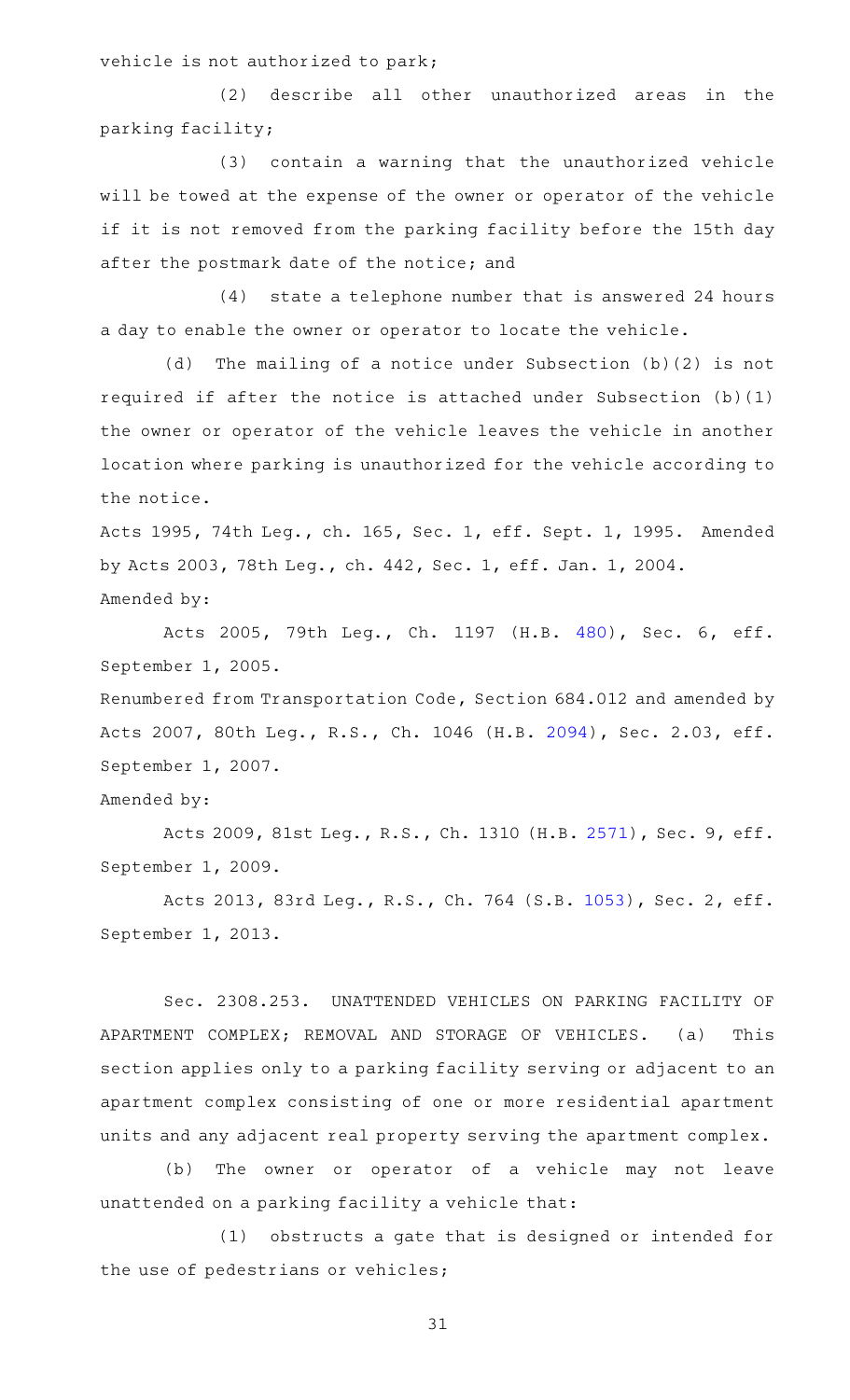(2) obstructs pedestrian or vehicular access to an area that is used for the placement of a garbage or refuse receptacle used in common by residents of the apartment complex;

(3) is in or obstructs a restricted parking area or parking space designated under Subchapter G, including a space designated for the use of employees or maintenance personnel of the parking facility or apartment complex;

 $(4)$  is in a tow away zone, other than a fire lane covered by Section [2308.251](https://statutes.capitol.texas.gov/GetStatute.aspx?Code=OC&Value=2308.251)(c), that is brightly painted and is conspicuously and legibly marked with the warning "TOW AWAY ZONE" in contrasting letters at least three inches tall;

(5) is a semitrailer, trailer, or truck-tractor, as defined by Chapter [502](https://statutes.capitol.texas.gov/GetStatute.aspx?Code=TN&Value=502), Transportation Code, unless the owner or operator of the vehicle is permitted under the terms of a rental or lease agreement with the apartment complex to leave the unattended vehicle on the parking facility; or

(6) is leaking a fluid that presents a hazard or threat to persons or property.

(c)AAA parking facility owner may not have an emergency vehicle described by Section [2308.251](https://statutes.capitol.texas.gov/GetStatute.aspx?Code=OC&Value=2308.251)(b) towed from the parking facility.

(d) Except as provided by a contract described by Subsection (e), a parking facility owner may not have a vehicle towed from the parking facility merely because the vehicle does not display an unexpired license plate or registration insignia issued for the vehicle under Chapter [502](https://statutes.capitol.texas.gov/GetStatute.aspx?Code=TN&Value=502), Transportation Code, or the vehicle registration law of another state or country.

(e) A contract provision providing for the towing from a parking facility of a vehicle that does not display an unexpired license plate or registration insignia is valid only if the provision requires the owner or operator of the vehicle to be given at least 10 days' written notice that the vehicle will be towed from the parking facility at the vehicle owner 's or operator 's expense if it is not removed from the parking facility. The notice must:

 $(1)$  state:

(A) that the vehicle does not display an unexpired license plate or registration insignia;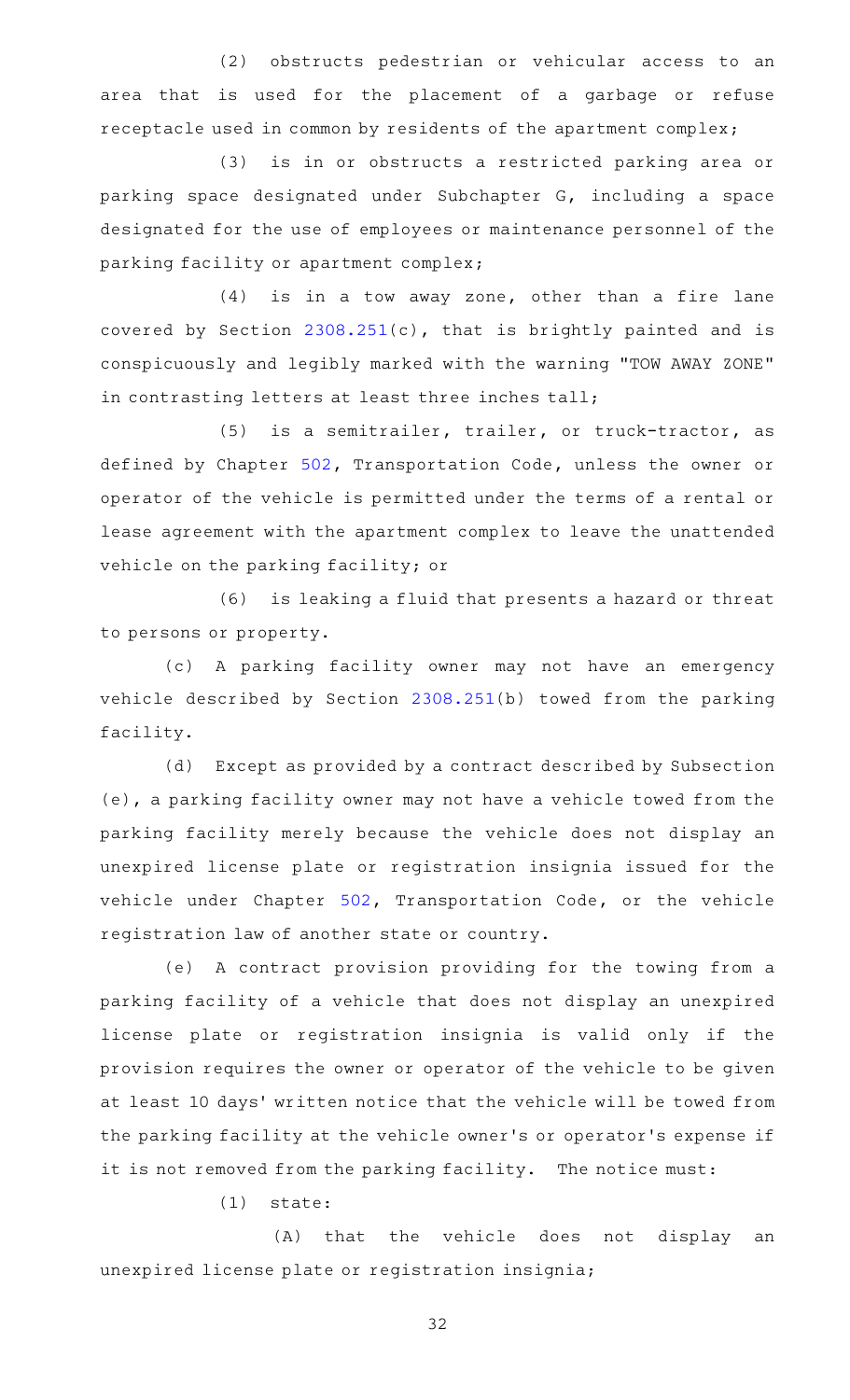(B) that the vehicle will be towed at the expense of the owner or operator of the vehicle if the vehicle does not display an unexpired license plate or registration insignia; and

 $(C)$  a telephone number that is answered 24 hours a day to enable the owner or operator of the vehicle to locate the vehicle; and

 $(2)$  be:

(A) delivered in person to the owner or operator of the vehicle;

(B) sent by certified mail, return receipt requested, to that owner or operator; or

(C) attached:

(i) to the vehicle's front windshield;

(ii) to the vehicle's driver's side window;

or

(iii) if the vehicle has no front windshield or driver 's side window, to a conspicuous part of the vehicle.

 $(f)$  This section may not be construed:

 $(1)$  to authorize the owner or operator of a vehicle to leave an unattended vehicle on property that is not designed or intended for the parking of vehicles; or

(2) to limit or restrict the enforcement of Chapter [683,](https://statutes.capitol.texas.gov/GetStatute.aspx?Code=TN&Value=683) Transportation Code, the abandoned motor vehicle law.

(g) A provision of an apartment lease or rental agreement entered into or renewed on or after January 1, 2004, that is in conflict or inconsistent with this section is void and may not be enforced.

Added by Acts 2003, 78th Leg., ch. 442, Sec. 2, eff. Jan. 1, 2004. Renumbered from Transportation Code, Section 684.0125 and amended by Acts 2007, 80th Leg., R.S., Ch. 1046 (H.B. [2094\)](http://www.legis.state.tx.us/tlodocs/80R/billtext/html/HB02094F.HTM), Sec. 2.03, eff. September 1, 2007.

Amended by:

Acts 2013, 83rd Leg., R.S., Ch. 1291 (H.B. [2305](http://www.legis.state.tx.us/tlodocs/83R/billtext/html/HB02305F.HTM)), Sec. 9, eff. March 1, 2015.

Acts 2017, 85th Leg., R.S., Ch. 919 (S.B. [1501\)](http://www.legis.state.tx.us/tlodocs/85R/billtext/html/SB01501F.HTM), Sec. 15, eff. June 15, 2017.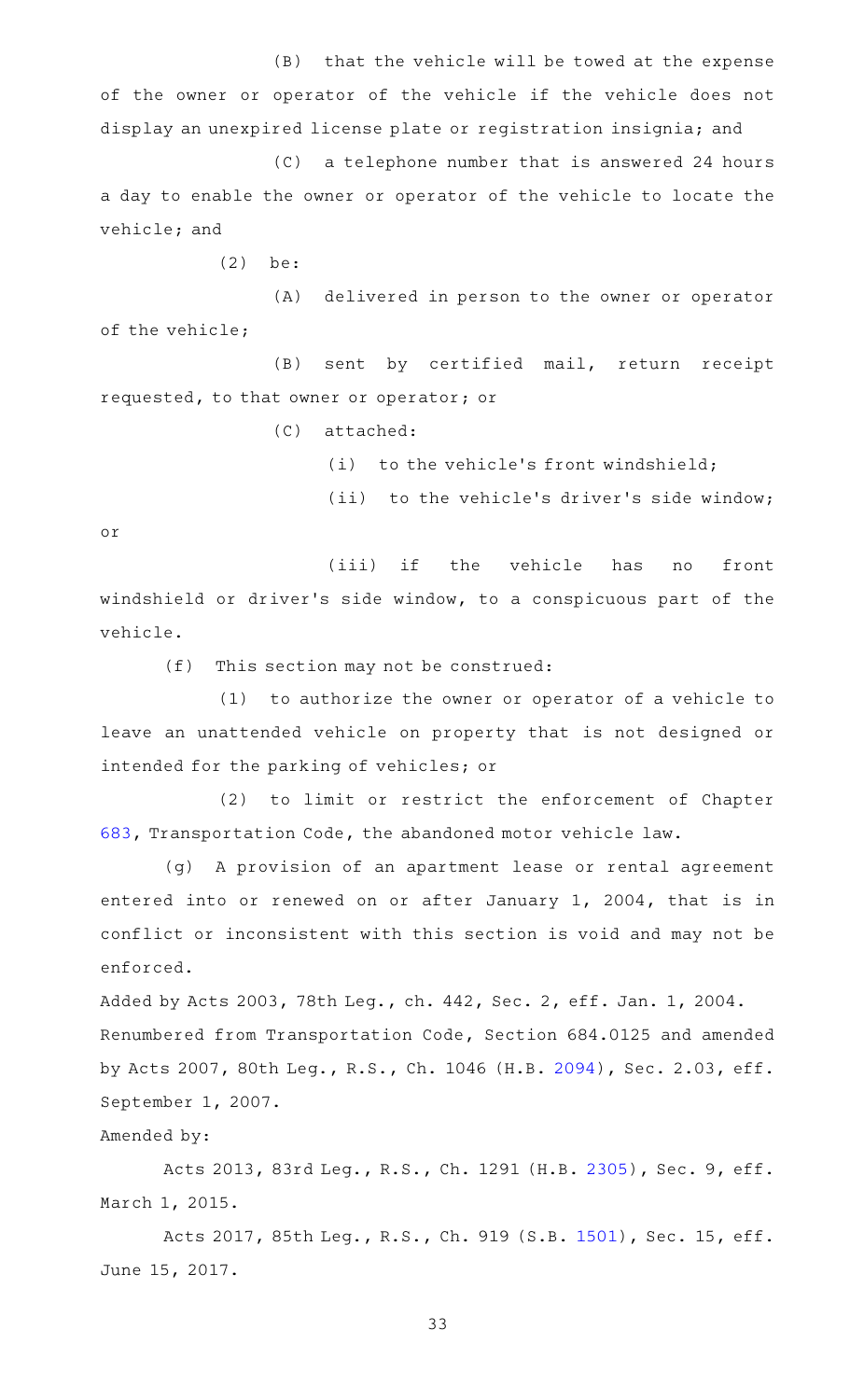Sec. 2308.254. LIMITATION ON PARKING FACILITY OWNER'S AUTHORITY TO REMOVE UNAUTHORIZED VEHICLE. A parking facility owner may not have an unauthorized vehicle removed from the facility except:

(1) as provided by this chapter or a municipal ordinance that complies with Section [2308.208](https://statutes.capitol.texas.gov/GetStatute.aspx?Code=OC&Value=2308.208); or

 $(2)$  under the direction of a peace officer or the owner or operator of the vehicle.

Acts 1995, 74th Leg., ch. 165, Sec. 1, eff. Sept. 1, 1995. Renumbered from Transportation Code, Section 684.013 and amended by Acts 2007, 80th Leg., R.S., Ch. 1046 (H.B. [2094](http://www.legis.state.tx.us/tlodocs/80R/billtext/html/HB02094F.HTM)), Sec. 2.03, eff. September 1, 2007.

Sec. 2308.255. TOWING COMPANY'S AUTHORITY TO TOW AND STORE UNAUTHORIZED VEHICLE. (a) A towing company may, without the consent of an owner or operator of an unauthorized vehicle, tow the vehicle to and store the vehicle at a vehicle storage facility at the expense of the owner or operator of the vehicle if:

(1) the towing company has received written verification from the parking facility owner that:

(A) the signs required by Section  $2308.252(a)(1)$  $2308.252(a)(1)$ are posted; or

(B) the owner or operator received notice under Section [2308.252](https://statutes.capitol.texas.gov/GetStatute.aspx?Code=OC&Value=2308.252)(a)(2) or the parking facility owner gave notice complying with Section [2308.252](https://statutes.capitol.texas.gov/GetStatute.aspx?Code=OC&Value=2308.252)(a)(3); or

(2) on request the parking facility owner provides to the owner or operator of the vehicle information on the name of the towing company and vehicle storage facility that will be used to tow and store the vehicle and the vehicle is:

 $(A)$  left in violation of Section [2308.251](https://statutes.capitol.texas.gov/GetStatute.aspx?Code=OC&Value=2308.251);

(B) in or obstructing a portion of a paved driveway; or

(C) on a public roadway used for entering or exiting the facility and the tow is approved by a peace officer.

(b) A towing company may not tow an unauthorized vehicle except under: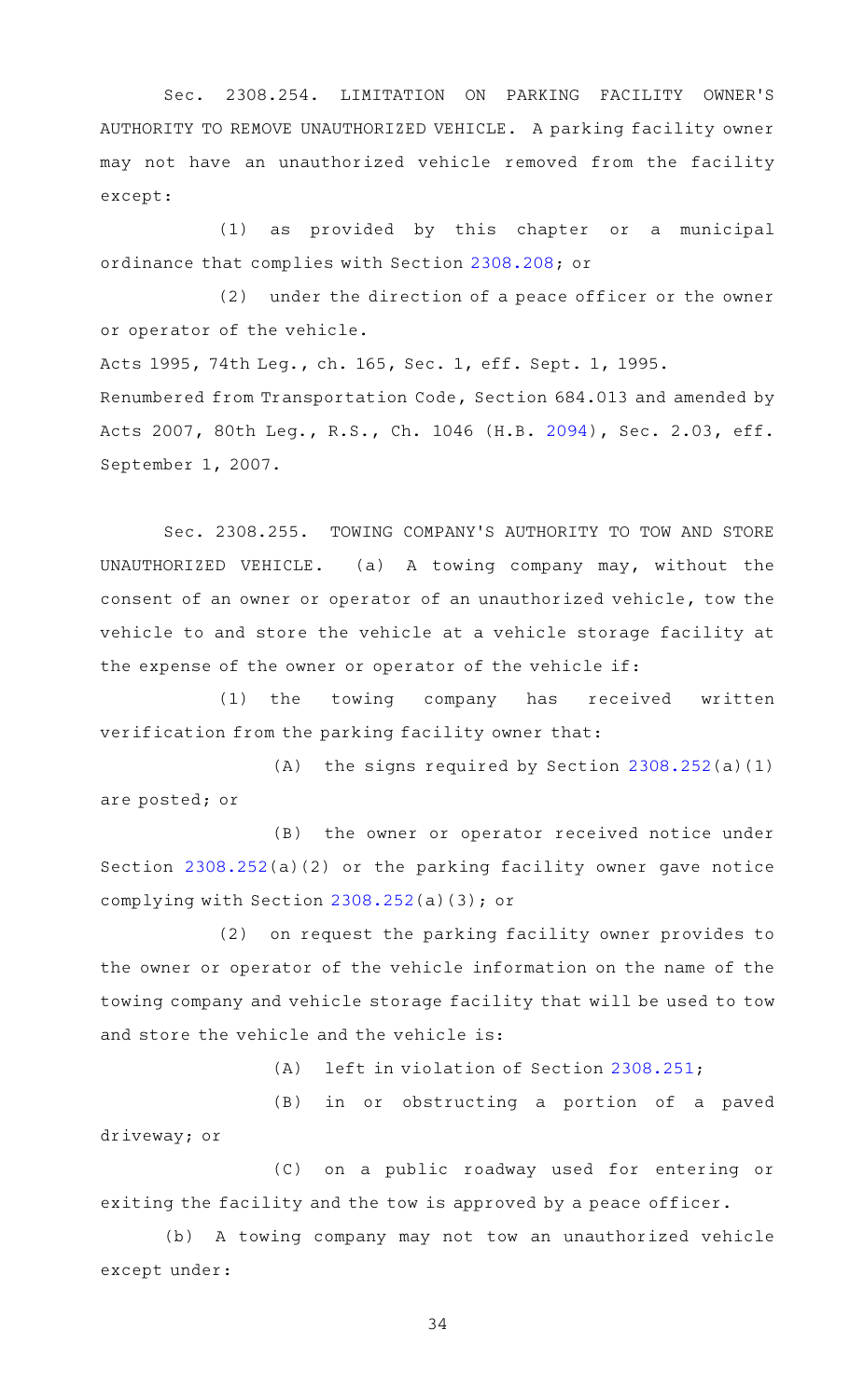$(1)$  this chapter;

(2) a municipal ordinance that complies with Section [2308.208](https://statutes.capitol.texas.gov/GetStatute.aspx?Code=OC&Value=2308.208); or

 $(3)$  the direction of:

 $(A)$  a peace officer; or

 $(B)$  the owner or operator of the vehicle.

(c) Only a towing company that is insured against liability for property damage incurred in towing a vehicle may tow and store an unauthorized vehicle under this section.

(d) A towing company may tow and store a vehicle under Subsection (a) only if the parking facility owner:

(1) requests that the towing company tow and store the specific vehicle; or

(2) has a standing written agreement with the towing company to enforce parking restrictions in the parking facility.

(e) When a tow truck is used for a nonconsent tow authorized by a peace officer under Section [545.3051](https://statutes.capitol.texas.gov/GetStatute.aspx?Code=TN&Value=545.3051), Transportation Code, the operator of the tow truck and the towing company are agents of the law enforcement agency and are subject to Section [545.3051\(](https://statutes.capitol.texas.gov/GetStatute.aspx?Code=TN&Value=545.3051)e), Transportation Code.

Acts 1995, 74th Leg., ch. 165, Sec. 1, eff. Sept. 1, 1995. Amended by:

Acts 2005, 79th Leg., Ch. 1197 (H.B. [480](http://www.legis.state.tx.us/tlodocs/79R/billtext/html/HB00480F.HTM)), Sec. 7, eff. September 1, 2005.

Renumbered from Transportation Code, Section 684.014 and amended by Acts 2007, 80th Leg., R.S., Ch. 1046 (H.B. [2094](http://www.legis.state.tx.us/tlodocs/80R/billtext/html/HB02094F.HTM)), Sec. 2.03, eff. September 1, 2007.

Amended by:

Acts 2009, 81st Leg., R.S., Ch. 1310 (H.B. [2571](http://www.legis.state.tx.us/tlodocs/81R/billtext/html/HB02571F.HTM)), Sec. 10, eff. September 1, 2009.

Acts 2011, 82nd Leg., R.S., Ch. 353 (H.B. [3510](http://www.legis.state.tx.us/tlodocs/82R/billtext/html/HB03510F.HTM)), Sec. 9, eff. September 1, 2011.

Acts 2017, 85th Leg., R.S., Ch. 919 (S.B. [1501\)](http://www.legis.state.tx.us/tlodocs/85R/billtext/html/SB01501F.HTM), Sec. 16, eff. June 15, 2017.

Acts 2017, 85th Leg., R.S., Ch. 967 (S.B. [2065\)](http://www.legis.state.tx.us/tlodocs/85R/billtext/html/SB02065F.HTM), Sec. 14.008, eff. June 15, 2017.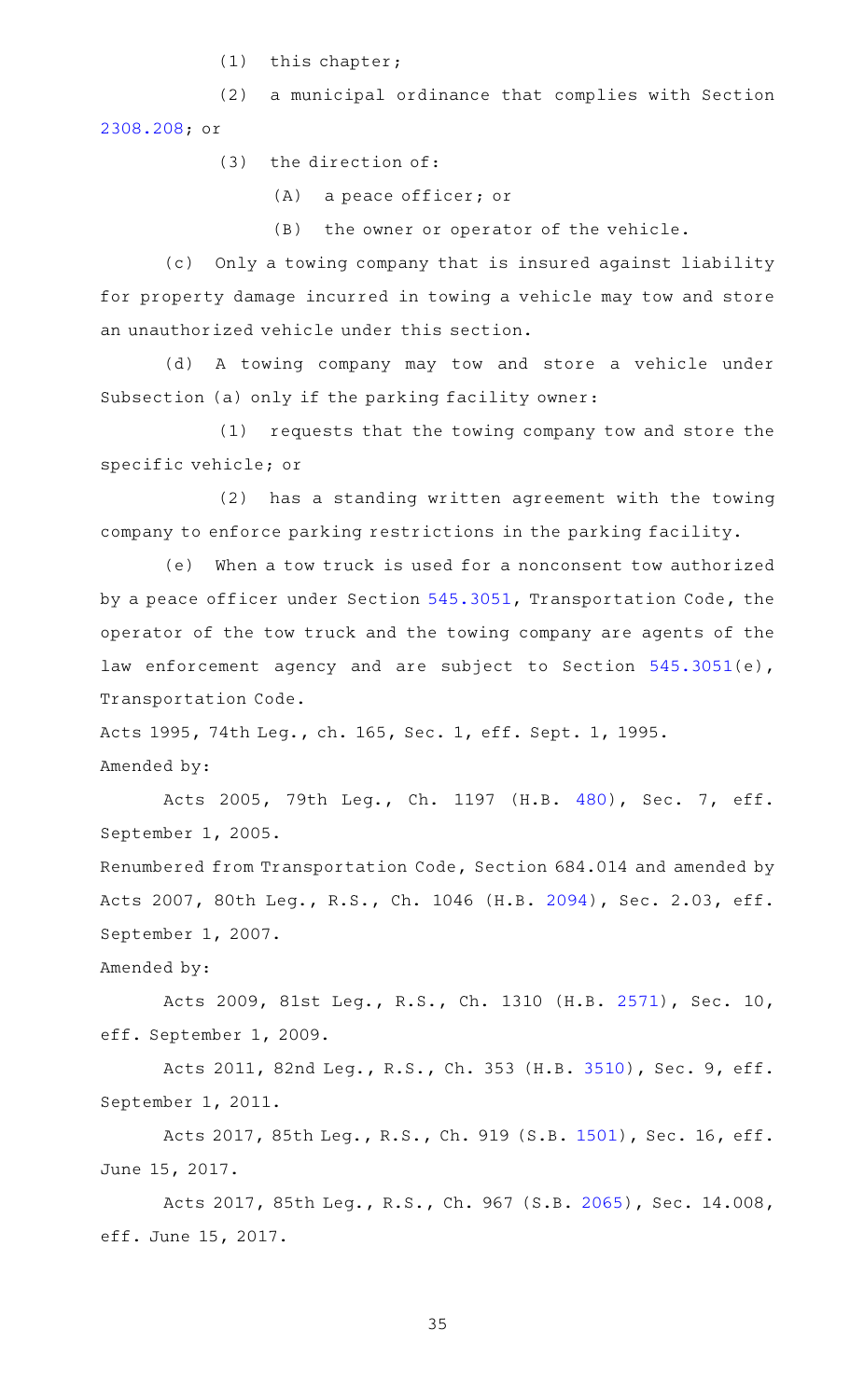Sec. 2308.2555. REMOVAL OF CERTAIN UNAUTHORIZED VEHICLES IN RURAL AREAS. (a) This section applies only to an abandoned vehicle that has damaged a fence on private property in a rural area.

(b) A law enforcement agency directing a towing company or tow operator to remove an abandoned vehicle that is located on private property shall provide the towing company or tow operator with the name and telephone number of the property owner or the owner 's agent if the owner or agent has provided the information to the law enforcement agency.

(c)AAA towing company or tow operator provided with information under Subsection (b) shall contact the property owner or the owner's agent before entering private property to tow a vehicle described by Subsection (a).

Added by Acts 2009, 81st Leg., R.S., Ch. 757 (S.B. [702\)](http://www.legis.state.tx.us/tlodocs/81R/billtext/html/SB00702F.HTM), Sec. 12, eff. September 1, 2009.

Redesignated from Occupations Code, Section [2308.257](https://statutes.capitol.texas.gov/GetStatute.aspx?Code=OC&Value=2308.257) by Acts 2011, 82nd Leg., R.S., Ch. 91 (S.B. [1303\)](http://www.legis.state.tx.us/tlodocs/82R/billtext/html/SB01303F.HTM), Sec. 27.001(49), eff. September 1, 2011.

Redesignated from Occupations Code, Section [2308.257](https://statutes.capitol.texas.gov/GetStatute.aspx?Code=OC&Value=2308.257) by Acts 2011, 82nd Leg., R.S., Ch. 353 (H.B. [3510\)](http://www.legis.state.tx.us/tlodocs/82R/billtext/html/HB03510F.HTM), Sec. 10, eff. September 1, 2011.

Sec. 2308.2565. VEHICLE STORAGE FACILITY DUTY TO REPORT AFTER ACCEPTING UNAUTHORIZED VEHICLE. (a) Except for an incident management tow requested by a law enforcement agency, a vehicle storage facility accepting a vehicle that is towed under this chapter shall within two hours after receiving the vehicle report to the police department of the municipality from which the vehicle was towed or, if the vehicle was towed from a location that is not in a municipality with a police department, to the sheriff of the county from which the vehicle was towed:

 $(1)$  a general description of the vehicle;

(2) the state and number of the vehicle's license plate, if any;

 $(3)$  the vehicle identification number of the vehicle, if it can be ascertained;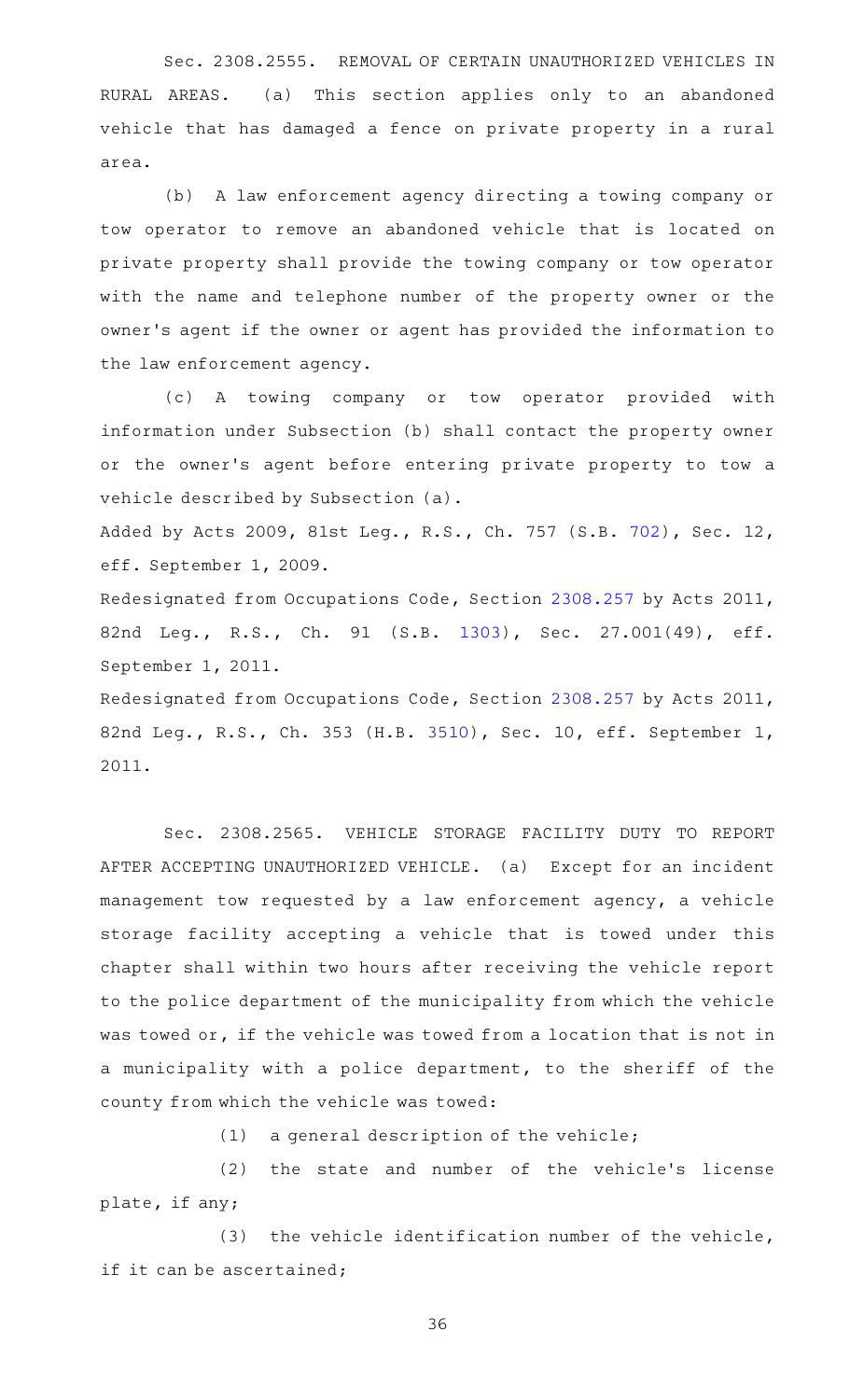$(4)$  the location from which the vehicle was towed; and

(5) the name and location of the vehicle storage facility in which the vehicle is being stored.

(b) A law enforcement agency may request a vehicle storage facility to provide a report, in a manner prescribed by the law enforcement agency, of incident management tows within the jurisdiction of the agency. A vehicle storage facility must provide the report not later than 48 hours after the time the facility receives the request.

Added by Acts 2011, 82nd Leg., R.S., Ch. 353 (H.B. [3510\)](http://www.legis.state.tx.us/tlodocs/82R/billtext/html/HB03510F.HTM), Sec. 11, eff. September 1, 2011.

Sec. 2308.257. BOOTING OF UNAUTHORIZED VEHICLE. (a) A parking facility owner may, without the consent of the owner or operator of an unauthorized vehicle, cause a boot to be installed on the vehicle in the parking facility if signs that comply with Subchapter G prohibiting unauthorized vehicles are located on the parking facility at the time of the booting and for the preceding 24 hours and remain installed at the time of the booting.

(b) A boot operator that installs a boot on a vehicle must affix a conspicuous notice to the vehicle 's front windshield or driver 's side window stating:

(1) that the vehicle has been booted and damage may occur if the vehicle is moved;

 $(2)$  the date and time the boot was installed;

(3) the name, address, and telephone number of the booting company;

(4) a telephone number that is answered 24 hours a day to enable the owner or operator of the vehicle to arrange for removal of the boot;

(5) the amount of the fee for removal of the boot and any associated parking fees;

(6) notice of the right of a vehicle owner or vehicle operator to a hearing under Subchapter J; and

 $(7)$  in the manner prescribed by the local authority, notice of the procedure to file a complaint with the local authority for violation of this chapter by a boot operator.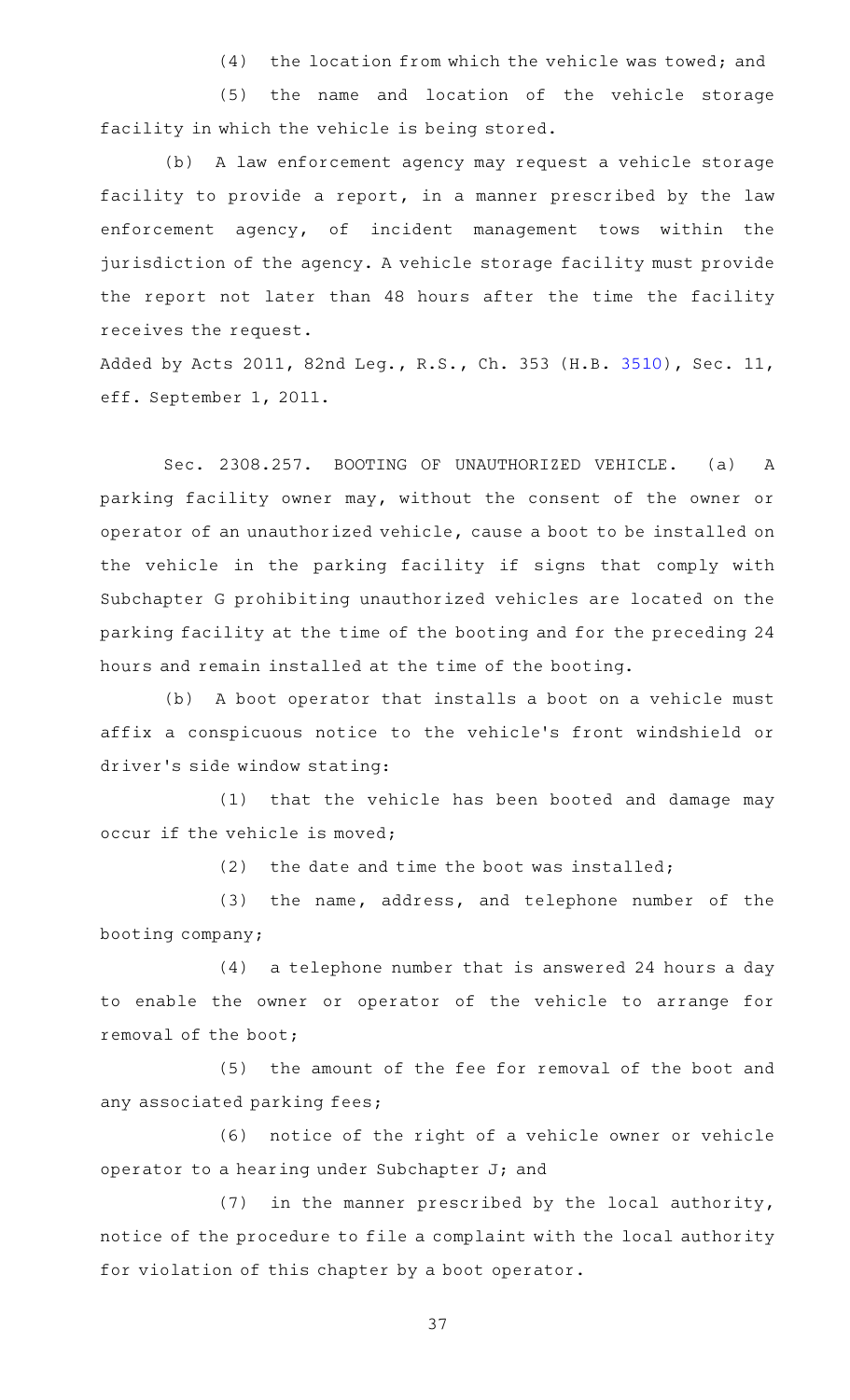(c) On removal of a boot, the boot operator shall provide a receipt to the vehicle owner or operator stating:

 $(1)$  the name of the person who removed the boot;

(2) the date and time the boot was removed;

(3) the name of the person to whom the vehicle was released;

(4) the amount of fees paid for removal of the boot and any associated parking fees; and

(5) the right of the vehicle owner or operator to a hearing under Subchapter J.

(d) The booting company shall maintain a copy of the receipt at its place of business for a period of three years. A peace officer has the right, on request, to inspect and copy the records to determine compliance with the requirements of this section.

(e) A booting company shall accept payment by an electronic check, debit card, or credit card for any fee or charge associated with the removal of a boot. A booting company may not collect a fee for any charge associated with the removal of a boot from a person who offers to pay the charge with an electronic check, debit card, or credit card form of payment that the booting company is not equipped to accept.

Added by Acts 2009, 81st Leg., R.S., Ch. 845 (S.B. [2153\)](http://www.legis.state.tx.us/tlodocs/81R/billtext/html/SB02153F.HTM), Sec. 12, eff. September 1, 2009.

Amended by:

Acts 2017, 85th Leg., R.S., Ch. 919 (S.B. [1501\)](http://www.legis.state.tx.us/tlodocs/85R/billtext/html/SB01501F.HTM), Sec. 17, eff. June 15, 2017.

Acts 2017, 85th Leg., R.S., Ch. 967 (S.B. [2065\)](http://www.legis.state.tx.us/tlodocs/85R/billtext/html/SB02065F.HTM), Sec. 14.009, eff. June 15, 2017.

Sec. 2308.258. BOOT REMOVAL. (a) A booting company responsible for the installation of a boot on a vehicle shall remove the boot not later than one hour after the time the owner or operator of the vehicle contacts the company to request removal of the boot.

(b) A booting company shall waive the amount of the fee for removal of a boot, excluding any associated parking fees, if the company fails to have the boot removed within the time prescribed by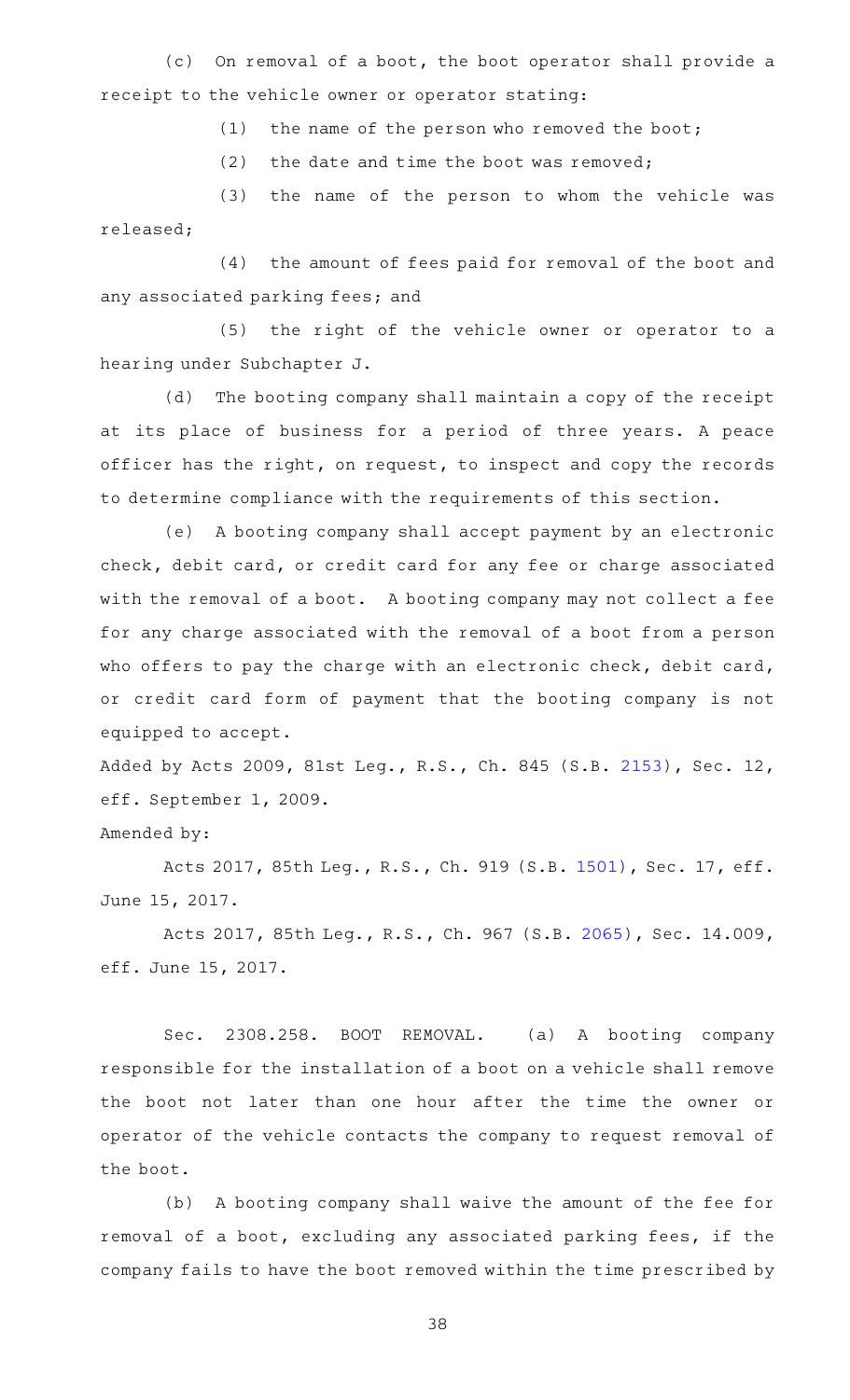Subsection (a).

(c)AAA booting company responsible for the installation of more than one boot on a vehicle may not charge a total amount for the removal of the boots that is greater than the amount of the fee for the removal of a single boot.

Added by Acts 2017, 85th Leg., R.S., Ch. 919 (S.B. [1501\)](http://www.legis.state.tx.us/tlodocs/85R/billtext/html/SB01501F.HTM), Sec. 18, eff. June 15, 2017.

Added by Acts 2017, 85th Leg., R.S., Ch. 967 (S.B. [2065](http://www.legis.state.tx.us/tlodocs/85R/billtext/html/SB02065F.HTM)), Sec. 14.010, eff. June 15, 2017.

Sec. 2308.259. TOWING COMPANY'S AUTHORITY TO TOW VEHICLE FROM UNIVERSITY PARKING FACILITY. (a) In this section:

(1) "Special event" means a university-sanctioned, on-campus activity, including parking lot maintenance.

(2) "University" means:

(A) a public senior college or university, as defined by Section [61.003](https://statutes.capitol.texas.gov/GetStatute.aspx?Code=ED&Value=61.003), Education Code; or

(B) a private or independent institution of higher education, as defined by Section [61.003](https://statutes.capitol.texas.gov/GetStatute.aspx?Code=ED&Value=61.003), Education Code.

(b) Subject to Subsection  $(c)$ , an individual designated by a university may, to facilitate a special event, request that a vehicle parked at a university parking facility be towed to another location on the university campus.

(c)AAA vehicle may not be towed under Subsection (b) unless signs complying with this section are installed on the parking facility for the 72 hours preceding towing enforcement for the special event and for 48 hours after the conclusion of the special event.

(d) Each sign required under Subsection (c) must:

 $(1)$  contain:

 $(A)$  a statement of:

(i) the nature of the special event; and

(ii) the dates and hours of towing enforcement; and

 $(B)$  the number, including the area code, of a telephone that is answered 24 hours a day to identify the location of a towed vehicle;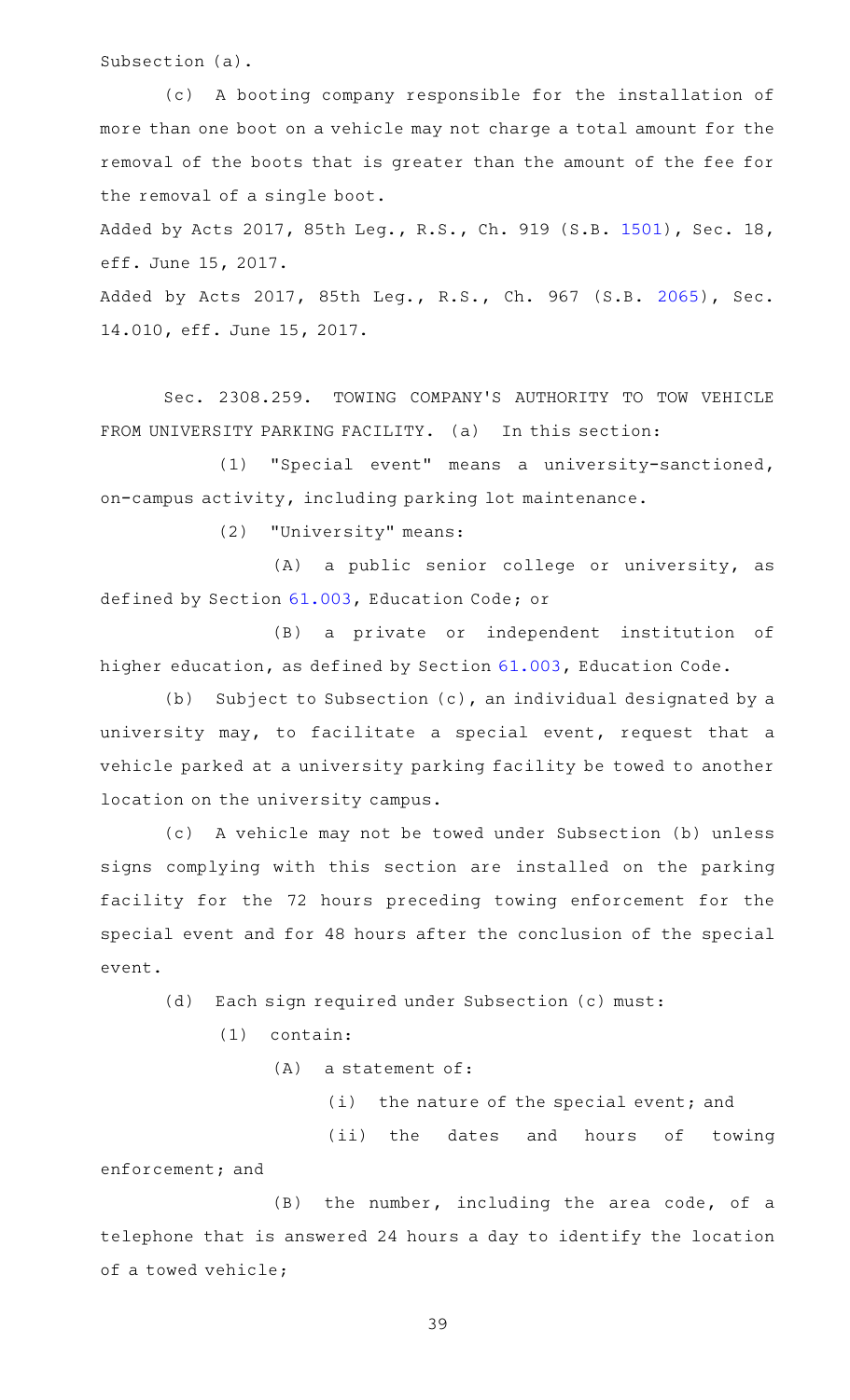(2) face and be conspicuously visible to the driver of a vehicle that enters the facility;

(3) be located:

(A) on the right or left side of each driveway or curb-cut through which a vehicle can enter the facility, including an entry from an alley abutting the facility; or

(B) at intervals along the entrance so that no entrance is farther than 25 feet from a sign if:

(i) curbs, access barriers, landscaping, or driveways do not establish definite vehicle entrances onto a parking facility from a public roadway other than an alley; and

(ii) the width of an entrance exceeds 35 feet;

 $(4)$  be made of weather-resistant material;

(5) be at least 18 inches wide and 24 inches tall;

(6) be mounted on a pole, post, wall, or free-standing board; and

(7) be installed so that the bottom edge of the sign is no lower than two feet and no higher than six feet above ground level.

(e) If a vehicle is towed under Subsection (b), personnel must be available to:

(1) release the vehicle within two hours after a request for release of the vehicle; and

(2) accept any payment required for the release of the vehicle.

(f) A university may not charge a fee for a tow under Subsection (b) that exceeds 75 percent of the private property tow fee established under Section [2308.0575](https://statutes.capitol.texas.gov/GetStatute.aspx?Code=OC&Value=2308.0575).

(g) A vehicle towed under Subsection (b) that is not claimed by the vehicle owner or operator within 48 hours after the conclusion of the special event may only be towed:

(1) without further expense to the vehicle owner or operator; and

(2) to another location on the university campus.

(h) The university must notify the owner or operator of a vehicle towed under Subsection (b) of the right of the vehicle owner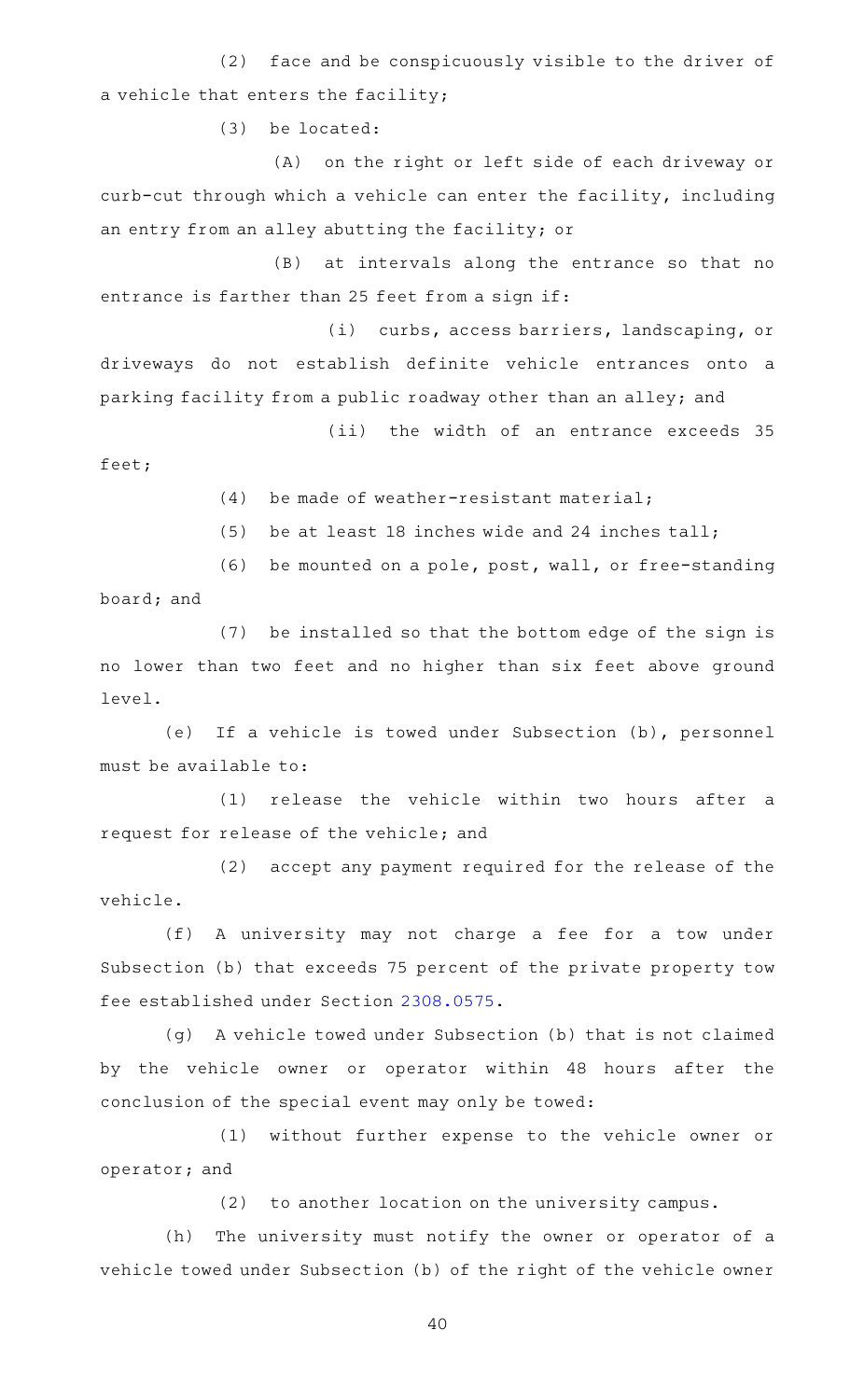or operator to a hearing under Subchapter J. Added by Acts 2017, 85th Leg., R.S., Ch. 919 (S.B. [1501\)](http://www.legis.state.tx.us/tlodocs/85R/billtext/html/SB01501F.HTM), Sec. 18, eff. June 15, 2017. Added by Acts 2017, 85th Leg., R.S., Ch. 967 (S.B. [2065](http://www.legis.state.tx.us/tlodocs/85R/billtext/html/SB02065F.HTM)), Sec. 14.010, eff. June 15, 2017.

# SUBCHAPTER G. SIGNS PROHIBITING UNAUTHORIZED VEHICLES AND DESIGNATING RESTRICTED AREAS

Sec. 2308.301. GENERAL REQUIREMENTS FOR SIGN PROHIBITING UNAUTHORIZED VEHICLES. (a) Except as provided by Subsection  $(a)(2)(B)$  and Section [2308.304](https://statutes.capitol.texas.gov/GetStatute.aspx?Code=OC&Value=2308.304) or [2308.305,](https://statutes.capitol.texas.gov/GetStatute.aspx?Code=OC&Value=2308.305) an unauthorized vehicle may not be towed under Section [2308.252](https://statutes.capitol.texas.gov/GetStatute.aspx?Code=OC&Value=2308.252)(a)(1) or booted under Section [2308.257](https://statutes.capitol.texas.gov/GetStatute.aspx?Code=OC&Value=2308.257) unless a sign prohibiting unauthorized vehicles on a parking facility is:

(1) facing and conspicuously visible to the driver of a vehicle that enters the facility;

 $(2)$  located:

(A) on the right or left side of each driveway or curb-cut through which a vehicle can enter the facility, including an entry from an alley abutting the facility; or

(B) at intervals along the entrance so that no entrance is farther than 25 feet from a sign if:

(i) curbs, access barriers, landscaping, or driveways do not establish definite vehicle entrances onto a parking facility from a public roadway other than an alley; and

(ii) the width of an entrance exceeds 35 feet;

(3) permanently mounted on a pole, post, permanent wall, or permanent barrier;

(4) installed on the parking facility; and

(5) installed so that the bottom edge of the sign is no lower than five feet and no higher than eight feet above ground level.

(b) Except as provided by Section [2308.305](https://statutes.capitol.texas.gov/GetStatute.aspx?Code=OC&Value=2308.305), an unauthorized vehicle may be towed under Section [2308.252](https://statutes.capitol.texas.gov/GetStatute.aspx?Code=OC&Value=2308.252)(a)(1) or booted under Section [2308.257](https://statutes.capitol.texas.gov/GetStatute.aspx?Code=OC&Value=2308.257) only if each sign prohibiting unauthorized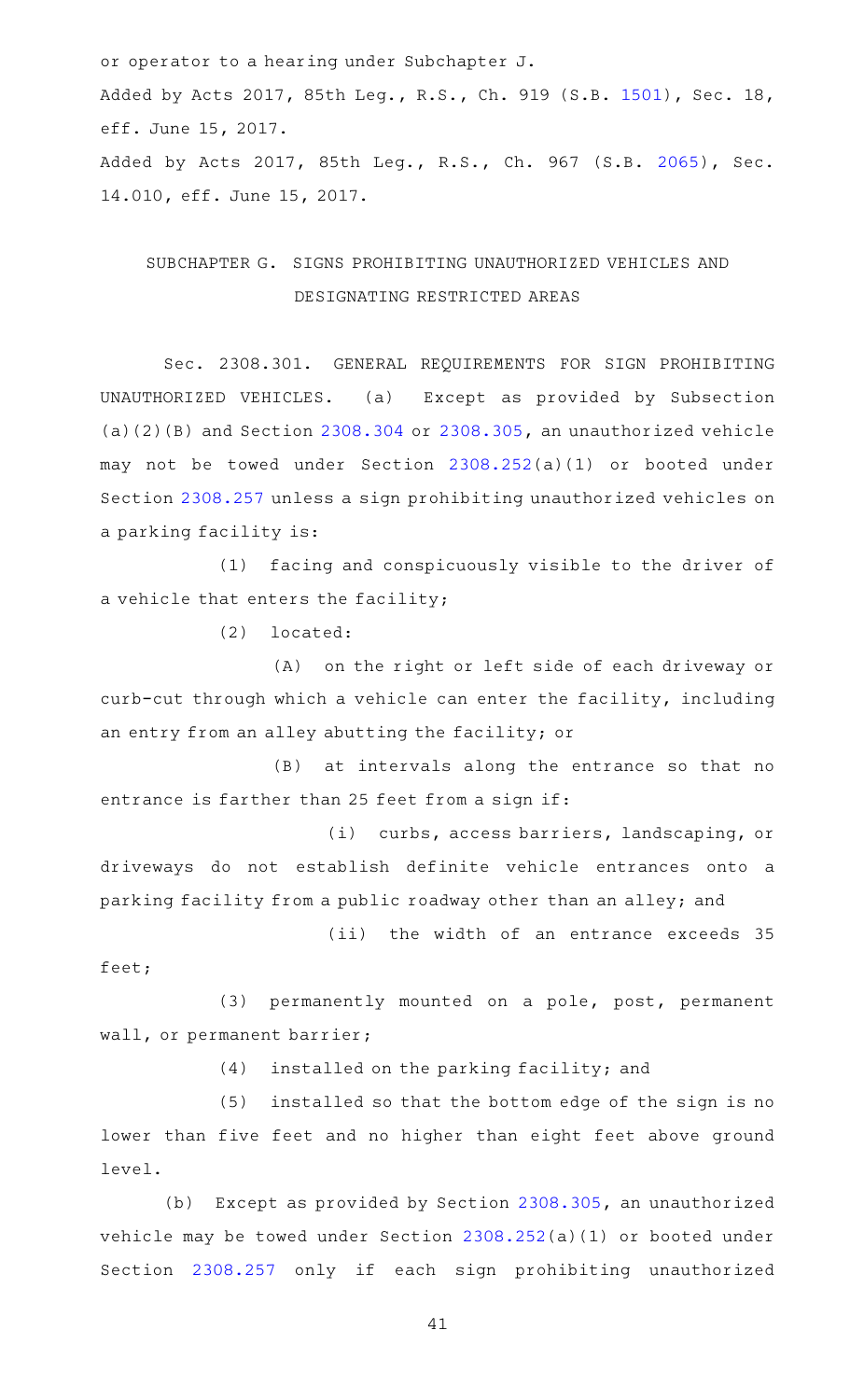vehicles:

(1) is made of weather-resistant material;

(2) is at least 18 inches wide and 24 inches tall;

(3) contains the international symbol for towing vehicles;

(4) contains a statement describing who may park in the parking facility and prohibiting all others;

 $(5)$  bears the words, as applicable:

(A) "Unauthorized Vehicles Will Be Towed or Booted at Owner 's or Operator 's Expense";

(B) "Unauthorized Vehicles Will Be Towed at Owner 's or Operator 's Expense"; or

(C) "Unauthorized Vehicles Will Be Booted at Owner 's or Operator 's Expense";

(6) contains a statement of the days and hours of towing and booting enforcement; and

 $(7)$  contains a number, including the area code, of a telephone that is answered 24 hours a day to enable an owner or operator of a vehicle to locate a towed vehicle or to arrange for removal of a boot from a vehicle.

Acts 1995, 74th Leg., ch. 165, Sec. 1, eff. Sept. 1, 1995.

Renumbered from Transportation Code, Section 684.031 and amended by Acts 2007, 80th Leg., R.S., Ch. 1046 (H.B. [2094](http://www.legis.state.tx.us/tlodocs/80R/billtext/html/HB02094F.HTM)), Sec. 2.04, eff. September 1, 2007.

Amended by:

Acts 2009, 81st Leg., R.S., Ch. 845 (S.B. [2153\)](http://www.legis.state.tx.us/tlodocs/81R/billtext/html/SB02153F.HTM), Sec. 13, eff. September 1, 2009.

Acts 2011, 82nd Leg., R.S., Ch. 353 (H.B. [3510\)](http://www.legis.state.tx.us/tlodocs/82R/billtext/html/HB03510F.HTM), Sec. 12, eff. September 1, 2011.

Sec. 2308.302. COLOR, LAYOUT, AND LETTERING HEIGHT REQUIREMENTS. (a) Except as provided by Section [2308.305](https://statutes.capitol.texas.gov/GetStatute.aspx?Code=OC&Value=2308.305), each sign required by this chapter must comply with the color, layout, and lettering height requirements of this section.

(b) A bright red international towing symbol, which is a solid silhouette of a tow truck towing a vehicle on a generally rectangular white background, at least four inches in height, must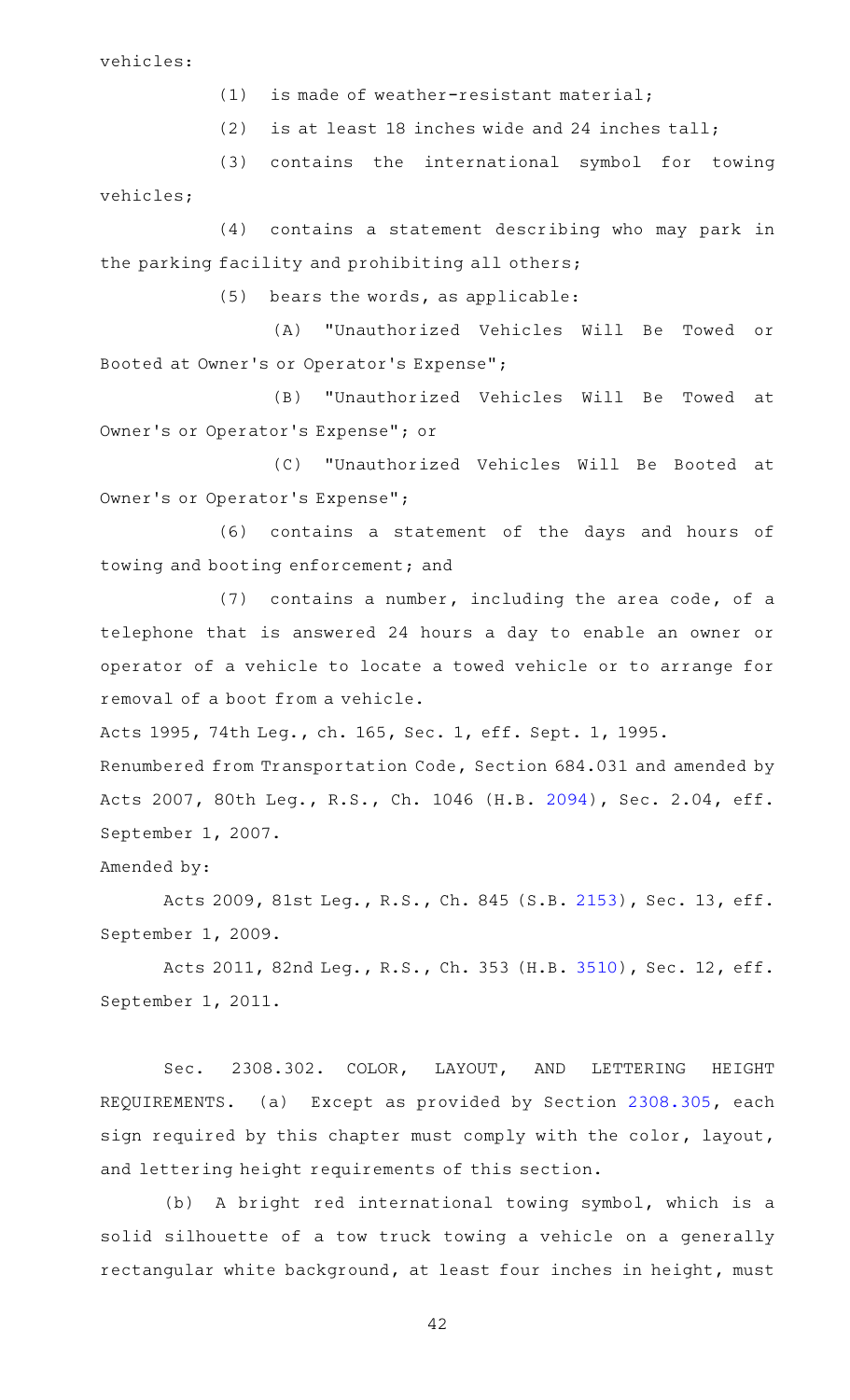be on the uppermost portion of a sign or on a separate sign placed immediately above the sign.

(c) The portion of the sign immediately below the international towing symbol must:

 $(1)$  in lettering at least two inches in height, contain the words, as applicable:

(A) "Towing and Booting Enforced";

(B) "Towing Enforced"; or

(C) "Booting Enforced"; and

(2) consist of white letters on a bright red background.

(d) Except as provided by Subsection (e), the next lower portion of the sign must contain the remaining information required by Section [2308.301](https://statutes.capitol.texas.gov/GetStatute.aspx?Code=OC&Value=2308.301)(b) displayed in bright red letters at least one inch in height on a white background.

(e) The bottommost portion of the sign must contain the telephone numbers required by Section [2308.301\(](https://statutes.capitol.texas.gov/GetStatute.aspx?Code=OC&Value=2308.301)b), in lettering at least one inch in height and may, if the facility owner chooses or if an applicable municipal ordinance requires, include the name and address of the storage facility to which an unauthorized vehicle will be removed. The lettering on this portion of the sign must consist of white letters on a bright red background.

Acts 1995, 74th Leg., ch. 165, Sec. 1, eff. Sept. 1, 1995.

Renumbered from Transportation Code, Section 684.032 and amended by Acts 2007, 80th Leg., R.S., Ch. 1046 (H.B. [2094](http://www.legis.state.tx.us/tlodocs/80R/billtext/html/HB02094F.HTM)), Sec. 2.04, eff. September 1, 2007.

Amended by:

Acts 2009, 81st Leg., R.S., Ch. 845 (S.B. [2153\)](http://www.legis.state.tx.us/tlodocs/81R/billtext/html/SB02153F.HTM), Sec. 14, eff. September 1, 2009.

Acts 2011, 82nd Leg., R.S., Ch. 353 (H.B. [3510\)](http://www.legis.state.tx.us/tlodocs/82R/billtext/html/HB03510F.HTM), Sec. 13, eff. September 1, 2011.

Sec. 2308.303. TELEPHONE NUMBER FOR LOCATING TOWED VEHICLE REQUIRED. If a parking facility owner posts a sign described by Sections [2308.301](https://statutes.capitol.texas.gov/GetStatute.aspx?Code=OC&Value=2308.301) and [2308.302,](https://statutes.capitol.texas.gov/GetStatute.aspx?Code=OC&Value=2308.302) the owner of a vehicle that is towed from the facility under this chapter must be able to locate the vehicle by calling the telephone number on the sign.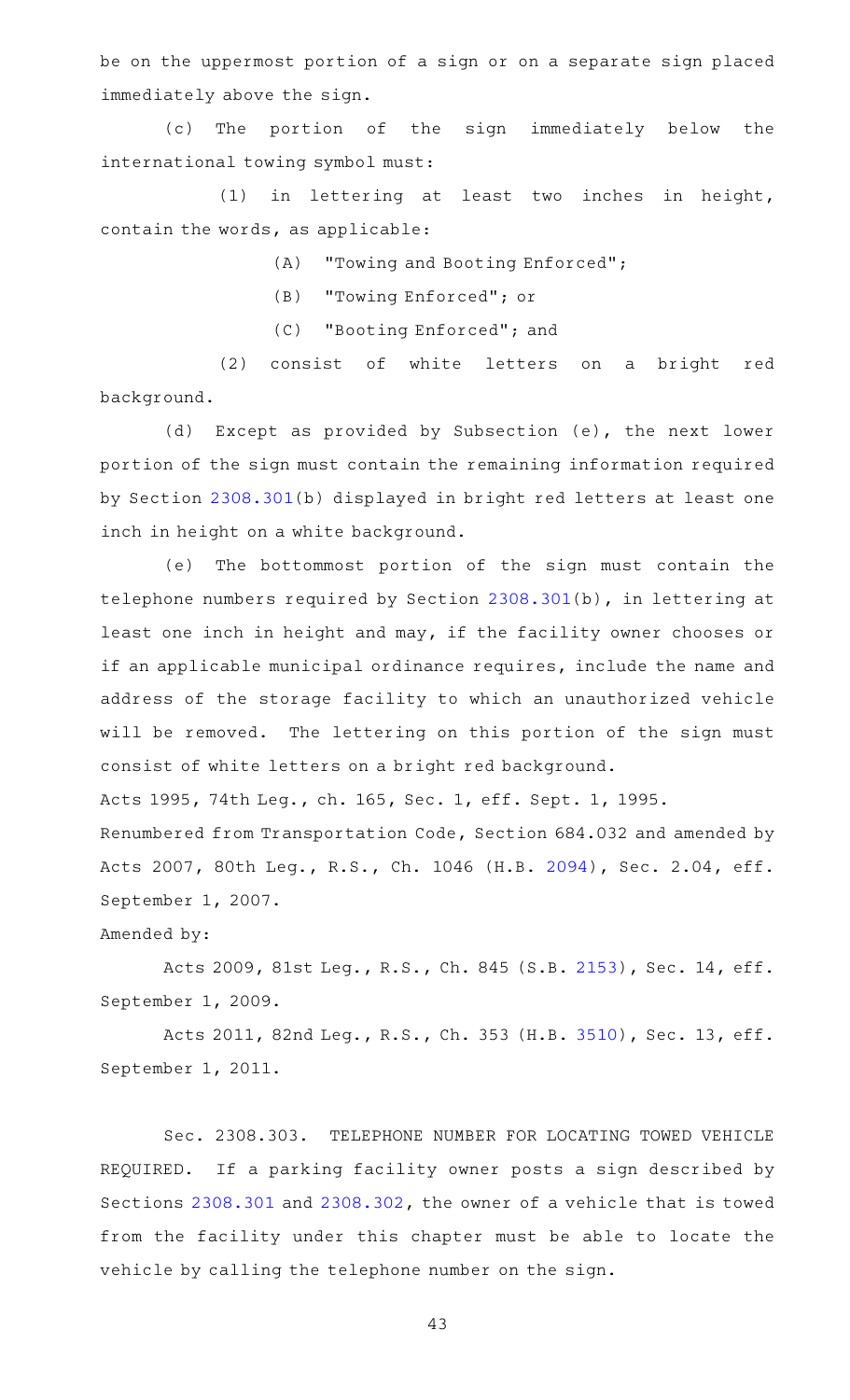Acts 1995, 74th Leg., ch. 165, Sec. 1, eff. Sept. 1, 1995. Renumbered from Transportation Code, Section 684.033 and amended by Acts 2007, 80th Leg., R.S., Ch. 1046 (H.B. [2094](http://www.legis.state.tx.us/tlodocs/80R/billtext/html/HB02094F.HTM)), Sec. 2.04, eff. September 1, 2007.

Sec. 2308.304. DESIGNATION OF RESTRICTED PARKING SPACES ON OTHERWISE UNRESTRICTED PARKING FACILITY. A parking facility owner may designate one or more spaces as restricted parking spaces on a portion of an otherwise unrestricted parking facility. Instead of installing a sign at each entrance to the parking facility as provided by Section [2308.301\(](https://statutes.capitol.texas.gov/GetStatute.aspx?Code=OC&Value=2308.301)a)(2), an owner may place a sign that prohibits unauthorized vehicles from parking in designated spaces and that otherwise complies with Sections [2308.301](https://statutes.capitol.texas.gov/GetStatute.aspx?Code=OC&Value=2308.301) and [2308.302](https://statutes.capitol.texas.gov/GetStatute.aspx?Code=OC&Value=2308.302):

(1) at the right or left side of each entrance to a designated area or group of parking spaces located on the restricted portion of the parking facility; or

(2) at the end of a restricted parking space so that the sign, the top of which must not be higher than seven feet above the ground, is in front of a vehicle that is parked in the space and the rear of which is at the entrance of the space.

Acts 1995, 74th Leg., ch. 165, Sec. 1, eff. Sept. 1, 1995.

Renumbered from Transportation Code, Section 684.034 and amended by Acts 2007, 80th Leg., R.S., Ch. 1046 (H.B. [2094](http://www.legis.state.tx.us/tlodocs/80R/billtext/html/HB02094F.HTM)), Sec. 2.04, eff. September 1, 2007.

Sec. 2308.305. INDIVIDUAL PARKING RESTRICTIONS IN RESTRICTED AREA. (a) A parking facility owner who complies with Sections [2308.301](https://statutes.capitol.texas.gov/GetStatute.aspx?Code=OC&Value=2308.301) and [2308.302](https://statutes.capitol.texas.gov/GetStatute.aspx?Code=OC&Value=2308.302) may impose further specific parking restrictions in an area to which the signs apply for individual spaces by installing or painting a weather-resistant sign or notice on a curb, pole, post, permanent wall, or permanent barrier so that the sign is in front of a vehicle that is parked in the space and the rear of which is at the entrance of the space.

(b) The top of the sign or notice may not be higher than seven feet above the ground.

(c) The sign or notice must include an indication that the space is reserved for a particular unit number, person, or type of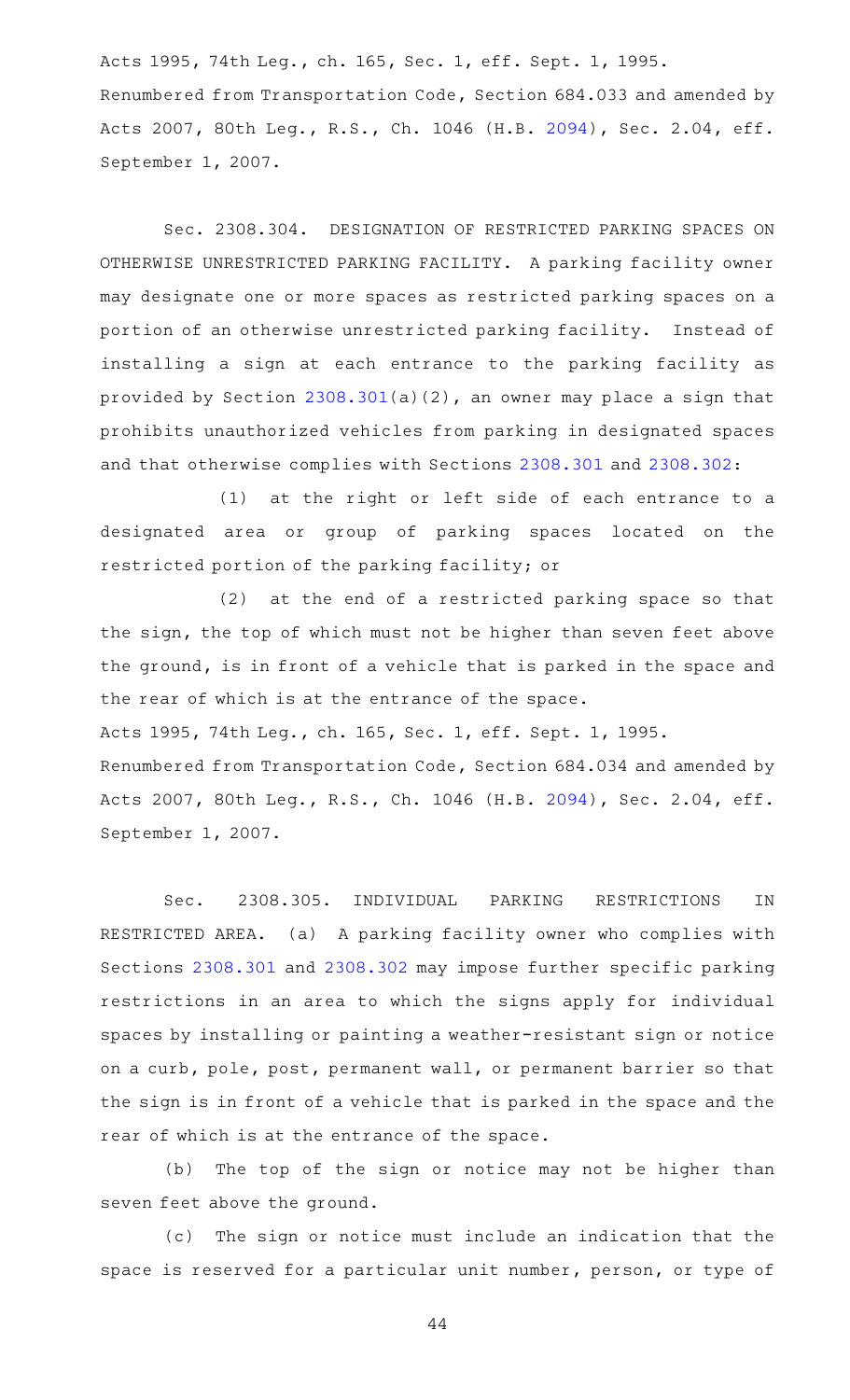person.

(d) The letters on the sign or notice must be at least two inches in height and must contrast to the color of the curb, wall, or barrier so they can be read during the day and at night. The letters are not required to be illuminated or made of reflective material.

Acts 1995, 74th Leg., ch. 165, Sec. 1, eff. Sept. 1, 1995.

Renumbered from Transportation Code, Section 684.035 and amended by Acts 2007, 80th Leg., R.S., Ch. 1046 (H.B. [2094](http://www.legis.state.tx.us/tlodocs/80R/billtext/html/HB02094F.HTM)), Sec. 2.04, eff. September 1, 2007.

# SUBCHAPTER H. REGULATION OF PARKING ON CERTAIN PUBLIC ROADWAY AREAS

Sec. 2308.351. REMOVAL OF UNAUTHORIZED VEHICLE FROM LEASED RIGHT-OF-WAY. Unless prohibited by the lease, a parking facility owner or towing company may remove an unauthorized vehicle parked in a leased area described by Section [2308.002](https://statutes.capitol.texas.gov/GetStatute.aspx?Code=OC&Value=2308.002)(7)(B)(i) if the owner or towing company gives notice under Section [2308.252](https://statutes.capitol.texas.gov/GetStatute.aspx?Code=OC&Value=2308.252)(a)(1), (2), or (3) and otherwise complies with this chapter. Acts 1995, 74th Leg., ch. 165, Sec. 1, eff. Sept. 1, 1995. Renumbered from Transportation Code, Section 684.051 and amended by Acts 2007, 80th Leg., R.S., Ch. 1046 (H.B. [2094](http://www.legis.state.tx.us/tlodocs/80R/billtext/html/HB02094F.HTM)), Sec. 2.05, eff. September 1, 2007.

Sec. 2308.352. REMOVAL OF UNAUTHORIZED VEHICLE FROM AREA BETWEEN PARKING FACILITY AND PUBLIC ROADWAY. Unless prohibited by a municipal ordinance, a parking facility owner or towing company may remove an unauthorized vehicle any part of which is in an area described by Section [2308.002\(](https://statutes.capitol.texas.gov/GetStatute.aspx?Code=OC&Value=2308.002)7)(B)(ii) if notice provided by Section [2308.252\(](https://statutes.capitol.texas.gov/GetStatute.aspx?Code=OC&Value=2308.252)a)(2) or (3) is given and the owner or towing company has otherwise complied with this chapter. Acts 1995, 74th Leg., ch. 165, Sec. 1, eff. Sept. 1, 1995. Renumbered from Transportation Code, Section 684.052 and amended by Acts 2007, 80th Leg., R.S., Ch. 1046 (H.B. [2094](http://www.legis.state.tx.us/tlodocs/80R/billtext/html/HB02094F.HTM)), Sec. 2.05, eff. September 1, 2007.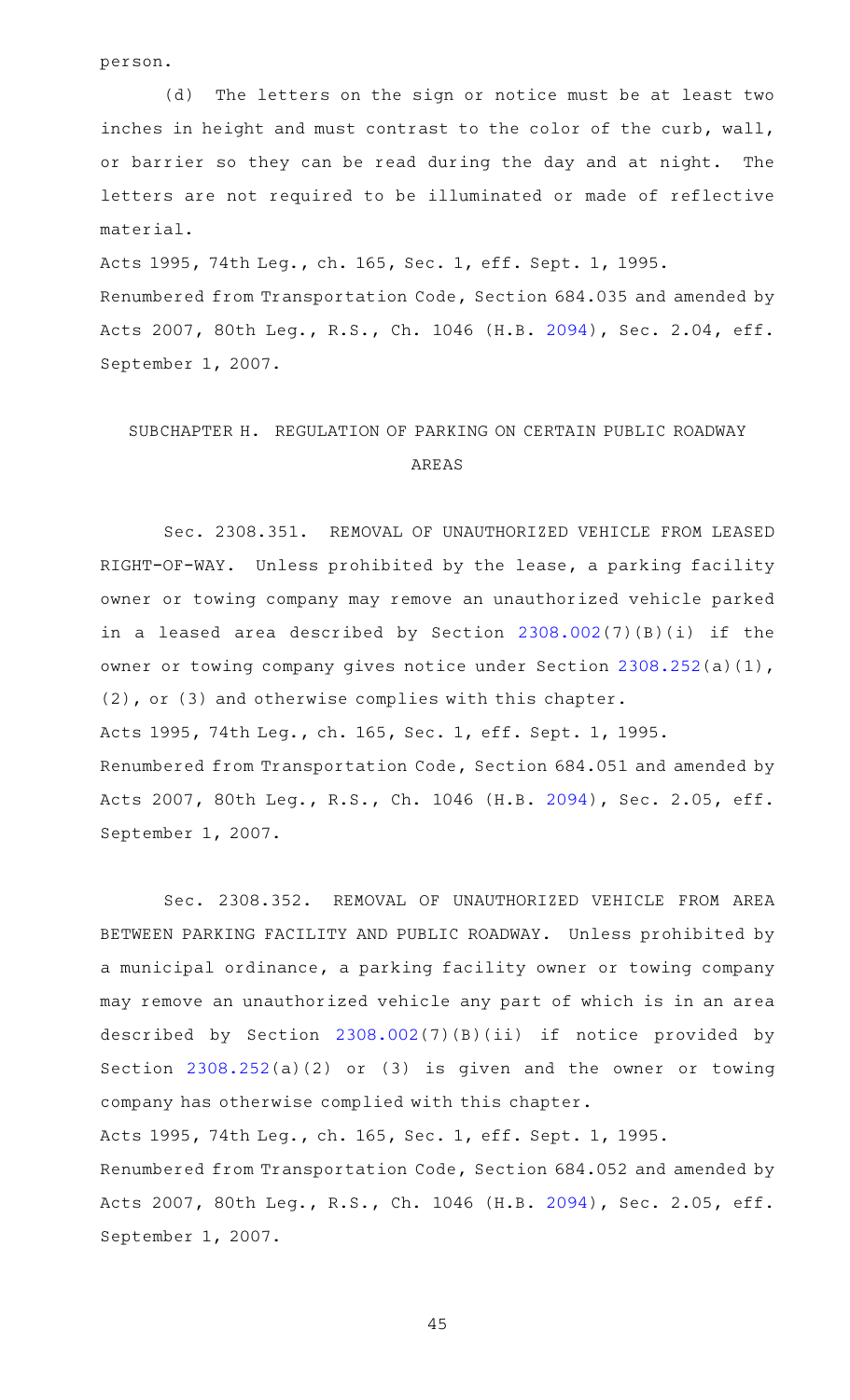Sec. 2308.353. REMOVAL UNDER GOVERNMENTAL ENTITY'S AUTHORITY OF UNAUTHORIZED VEHICLE PARKED IN RIGHT-OF-WAY. (a) A governmental entity that has jurisdiction over a public roadway and that has posted one or more signs in the right-of-way stating that parking is prohibited in the right-of-way may:

(1) remove or contract with a towing company to remove an unauthorized vehicle parked in the right-of-way of the public roadway; or

(2) grant written permission to an abutting parking facility owner to:

(A) post one or more "No parking in R.O.W." signs along a common property line of the facility and the roadway; and

(B) remove vehicles from the right-of-way of the public roadway under this chapter.

(b) A sign under Subsection (a)(2) must:

 $(1)$  state that a vehicle parked in the right-of-way may be towed at the expense of the owner or operator of the vehicle;

 $(2)$  be placed facing the public roadway:

(A) on the parking facility owner's property not more than two feet from the common boundary line; and

(B) at intervals so that no point in the boundary line is less than 25 feet from a sign posted under this subsection; and

(3) in all other respects comply with Subchapter G.

(c) After signs have been posted under Subsection (b), the parking facility owner or a towing company may remove an unauthorized vehicle from the right-of-way subject to the governmental entity 's written permission given under Subsection (a)(2).

Acts 1995, 74th Leg., ch. 165, Sec. 1, eff. Sept. 1, 1995.

Renumbered from Transportation Code, Section 684.053 and amended by Acts 2007, 80th Leg., R.S., Ch. 1046 (H.B. [2094](http://www.legis.state.tx.us/tlodocs/80R/billtext/html/HB02094F.HTM)), Sec. 2.05, eff. September 1, 2007.

Sec. 2308.354. AUTHORITY FOR REMOVAL OF VEHICLE FROM PUBLIC ROADWAY. (a) Under an ordinance of a municipality regulating the parking of vehicles in the municipality, to aid in the enforcement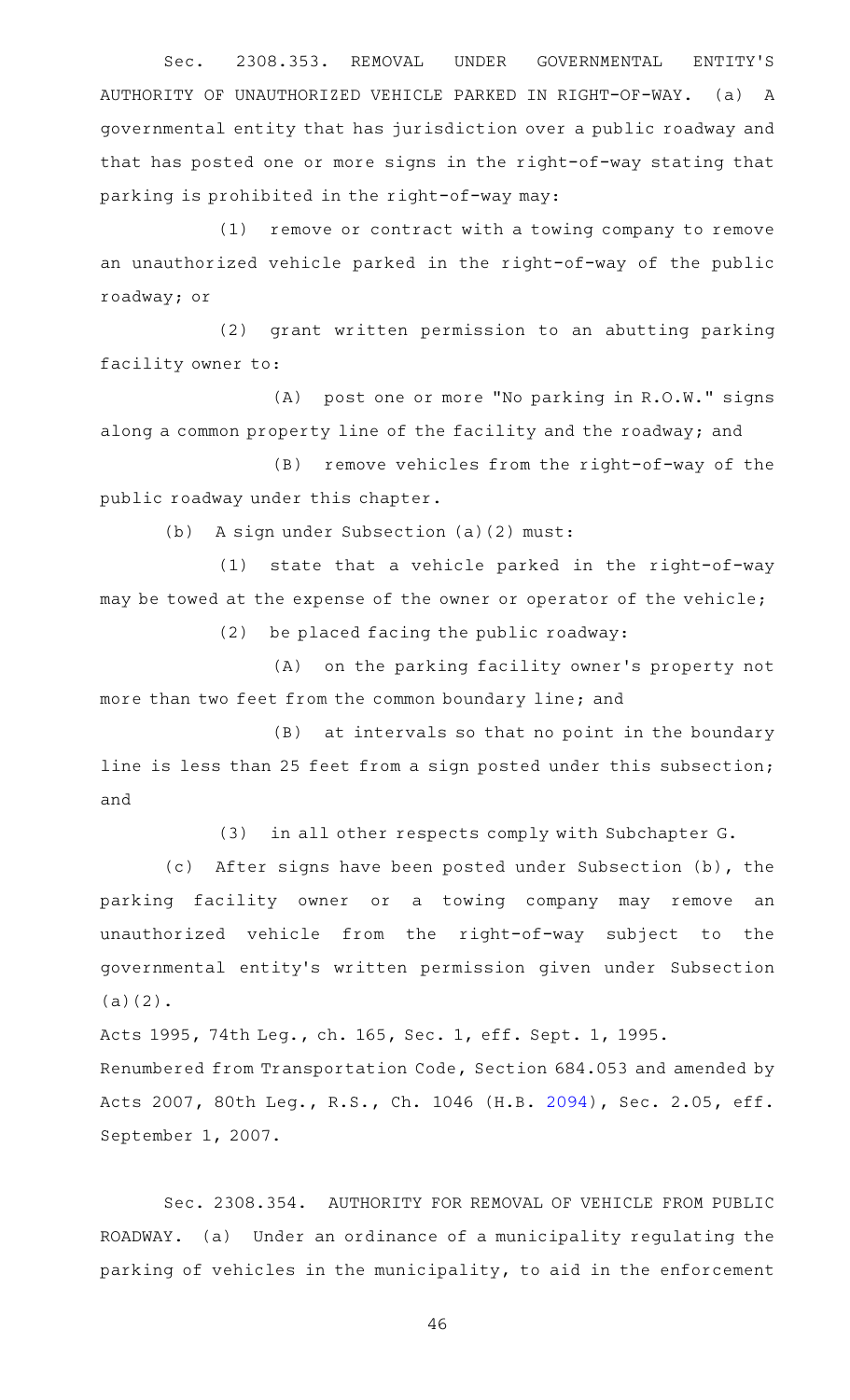of the ordinance, an employee designated by the municipality may be authorized to:

 $(1)$  immobilize a vehicle parked in the municipality;

(2) remove an immobilized vehicle from a public roadway in the municipality; and

(3) request the removal and storage of a vehicle that is located in an area where on-street parking is regulated by the ordinance and that:

(A) is parked illegally; or

 $(B)$  is parked legally and:

(i) has been unattended for more than 48

hours; and

(ii) the employee has reasonable grounds to believe is abandoned.

(b) A parking facility owner or towing company may not remove a vehicle from a public roadway except under:

(1) this chapter or a municipal ordinance that complies with Section [2308.208;](https://statutes.capitol.texas.gov/GetStatute.aspx?Code=OC&Value=2308.208) or

 $(2)$  the direction of a peace officer, a municipal employee under Subsection (a)(3), or the owner or operator of the vehicle.

(c) Subsection (a) does not apply to a vehicle owned by an electric, gas, water, or telecommunications utility while the vehicle is parked for the purpose of conducting work on a facility of the utility that is located below, above, or adjacent to the street.

Acts 1995, 74th Leg., ch. 165, Sec. 1, eff. Sept. 1, 1995. Amended by Acts 2001, 77th Leg., ch. 301, Sec. 1, eff. Sept. 1, 2001.

Renumbered from Transportation Code, Section 684.054 and amended by Acts 2007, 80th Leg., R.S., Ch. 1046 (H.B. [2094](http://www.legis.state.tx.us/tlodocs/80R/billtext/html/HB02094F.HTM)), Sec. 2.05, eff. September 1, 2007.

Amended by:

Acts 2009, 81st Leg., R.S., Ch. 1298 (H.B. [2346](http://www.legis.state.tx.us/tlodocs/81R/billtext/html/HB02346F.HTM)), Sec. 1, eff. September 1, 2009.

Acts 2021, 87th Leg., R.S., Ch. 231 (H.B. [914](http://www.legis.state.tx.us/tlodocs/87R/billtext/html/HB00914F.HTM)), Sec. 1, eff. September 1, 2021.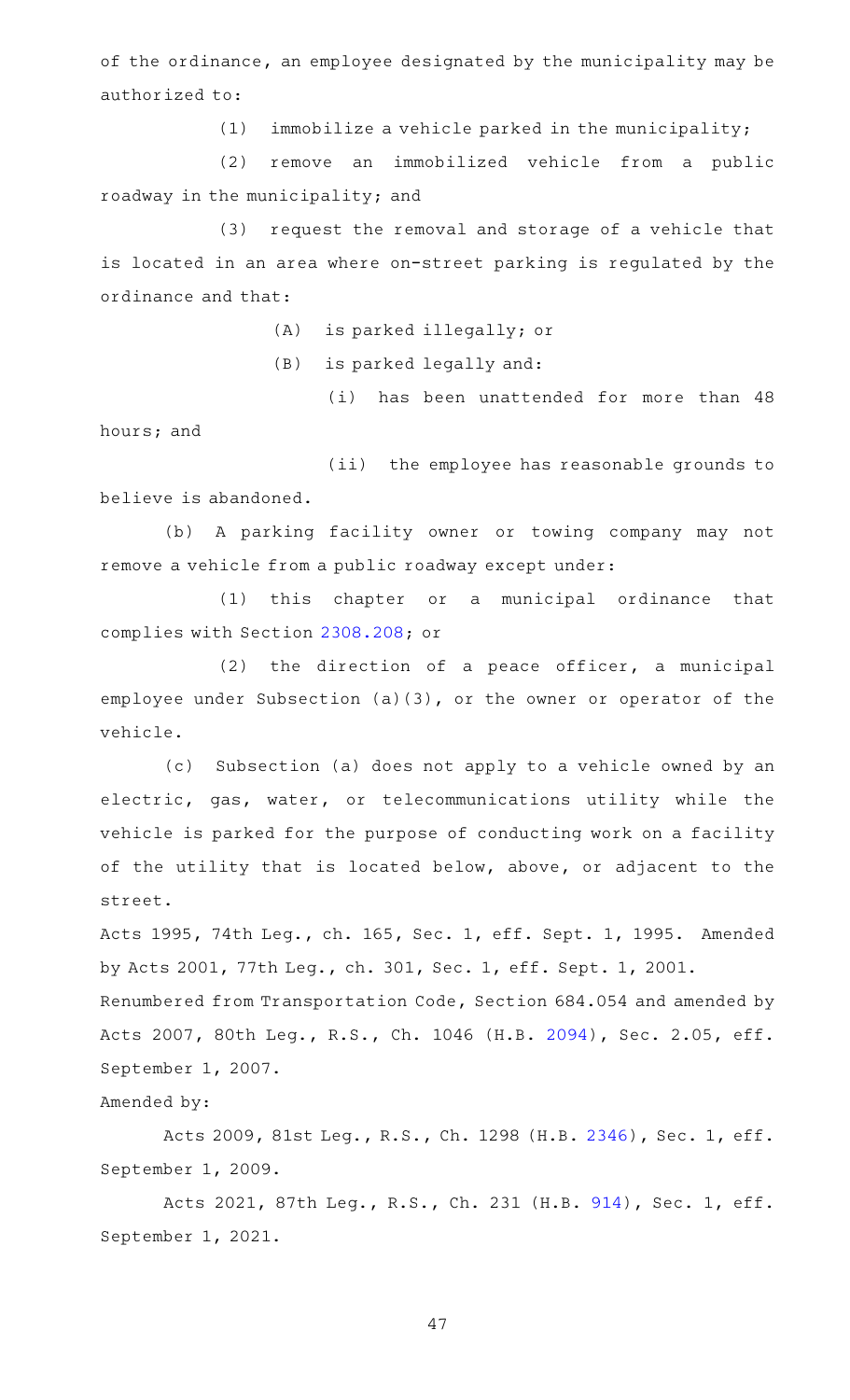#### OWNERS

Sec. 2308.401. PARKING FACILITY OWNER PROHIBITED FROM RECEIVING FINANCIAL GAIN FROM TOWING COMPANY OR BOOTING COMPANY. (a) A parking facility owner may not directly or indirectly accept anything of value from:

(1) a towing company in connection with the removal of a vehicle from a parking facility; or

(2) a booting company in connection with booting a vehicle in a parking facility.

(b) A parking facility owner may not have a direct or indirect monetary interest in:

(1) a towing company that for compensation removes unauthorized vehicles from a parking facility in which the parking facility owner has an interest; or

(2) a booting company that for compensation boots vehicles in a parking facility in which the parking facility owner has an interest.

(c) This section does not apply to a sign required under Section [2308.301](https://statutes.capitol.texas.gov/GetStatute.aspx?Code=OC&Value=2308.301) provided by a towing or booting company to a parking facility owner.

Acts 1995, 74th Leg., ch. 165, Sec. 1, eff. Sept. 1, 1995.

Renumbered from Transportation Code, Section 684.081 by Acts 2007, 80th Leg., R.S., Ch. 1046 (H.B. [2094\)](http://www.legis.state.tx.us/tlodocs/80R/billtext/html/HB02094F.HTM), Sec. 2.06, eff. September 1, 2007.

Amended by:

Acts 2009, 81st Leg., R.S., Ch. 845 (S.B. [2153\)](http://www.legis.state.tx.us/tlodocs/81R/billtext/html/SB02153F.HTM), Sec. 16, eff. September 1, 2009.

Acts 2011, 82nd Leg., R.S., Ch. 353 (H.B. [3510\)](http://www.legis.state.tx.us/tlodocs/82R/billtext/html/HB03510F.HTM), Sec. 14, eff. September 1, 2011.

Sec. 2308.402. TOWING COMPANY AND BOOTING COMPANY PROHIBITED FROM FINANCIAL INVOLVEMENT WITH PARKING FACILITY OWNER. (a) A towing company or booting company may not directly or indirectly give anything of value to a parking facility owner in connection with: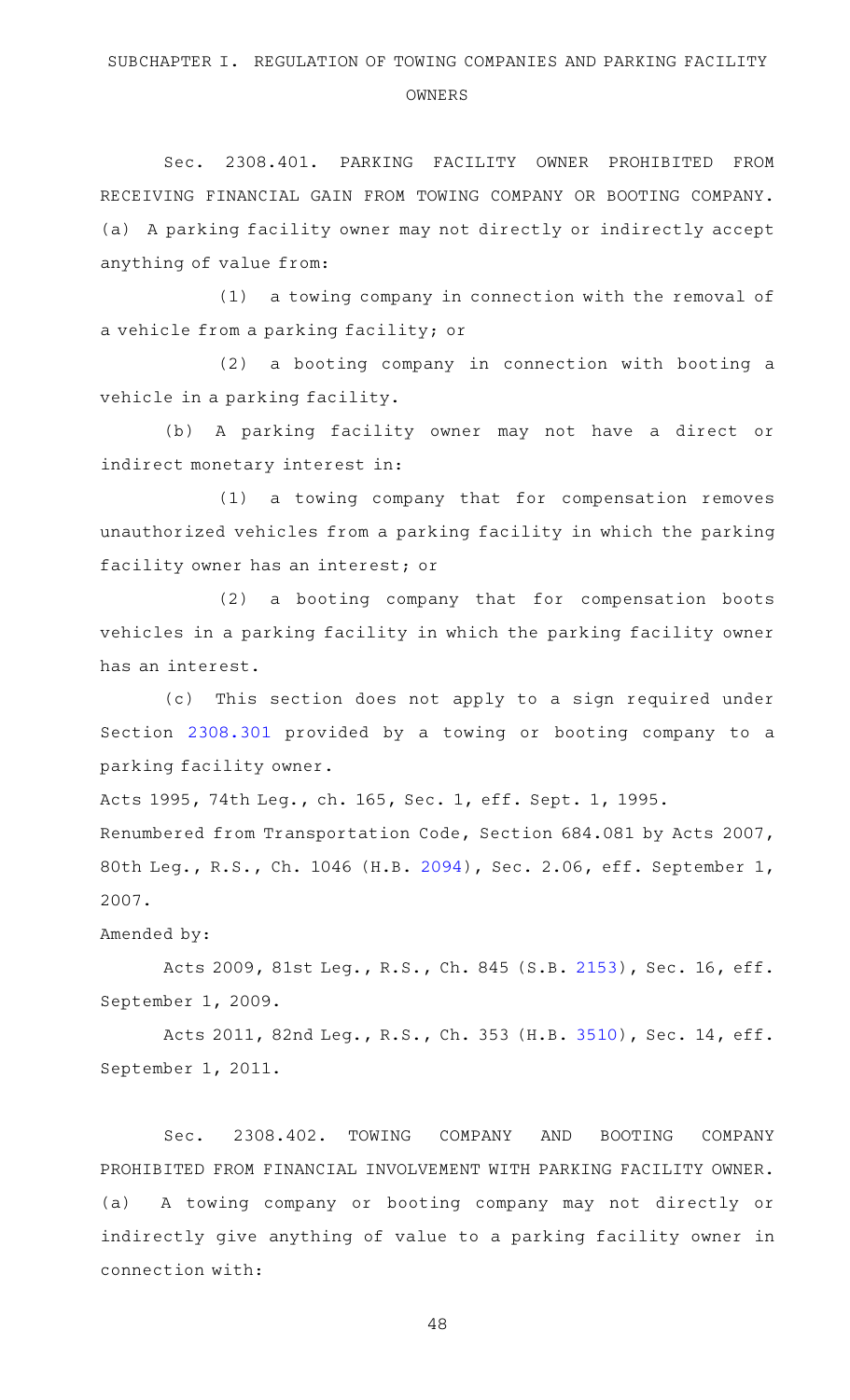(1) the removal of a vehicle from a parking facility;

or

 $(2)$  the booting of a vehicle in a parking facility.

(b) A towing company or booting company may not have a direct or indirect monetary interest in a parking facility:

(1) from which the towing company for compensation removes unauthorized vehicles; or

(2) in which the booting company for compensation installs boots on unauthorized vehicles.

(c) This section does not apply to a sign required under Section [2308.301](https://statutes.capitol.texas.gov/GetStatute.aspx?Code=OC&Value=2308.301) provided by a towing or booting company to a parking facility owner.

Acts 1995, 74th Leg., ch. 165, Sec. 1, eff. Sept. 1, 1995. Renumbered from Transportation Code, Section 684.082 by Acts 2007, 80th Leg., R.S., Ch. 1046 (H.B. [2094\)](http://www.legis.state.tx.us/tlodocs/80R/billtext/html/HB02094F.HTM), Sec. 2.06, eff. September 1, 2007.

Amended by:

Acts 2009, 81st Leg., R.S., Ch. 845 (S.B. [2153\)](http://www.legis.state.tx.us/tlodocs/81R/billtext/html/SB02153F.HTM), Sec. 17, eff. September 1, 2009.

Acts 2011, 82nd Leg., R.S., Ch. 353 (H.B. [3510\)](http://www.legis.state.tx.us/tlodocs/82R/billtext/html/HB03510F.HTM), Sec. 15, eff. September 1, 2011.

Sec. 2308.403. LIMITATION ON LIABILITY OF PARKING FACILITY OWNER FOR REMOVAL OR STORAGE OF UNAUTHORIZED VEHICLE. A parking facility owner who causes the removal of an unauthorized vehicle is not liable for damages arising from the removal or storage of the vehicle if the vehicle:

(1) was removed in compliance with this chapter; and

 $(2)$  is:

(A) removed by a towing company insured against liability for property damage incurred in towing a vehicle; and

(B) stored by a vehicle storage facility insured against liability for property damage incurred in storing a vehicle.

Acts 1995, 74th Leg., ch. 165, Sec. 1, eff. Sept. 1, 1995. Renumbered from Transportation Code, Section 684.083 by Acts 2007, 80th Leg., R.S., Ch. 1046 (H.B. [2094\)](http://www.legis.state.tx.us/tlodocs/80R/billtext/html/HB02094F.HTM), Sec. 2.06, eff. September 1,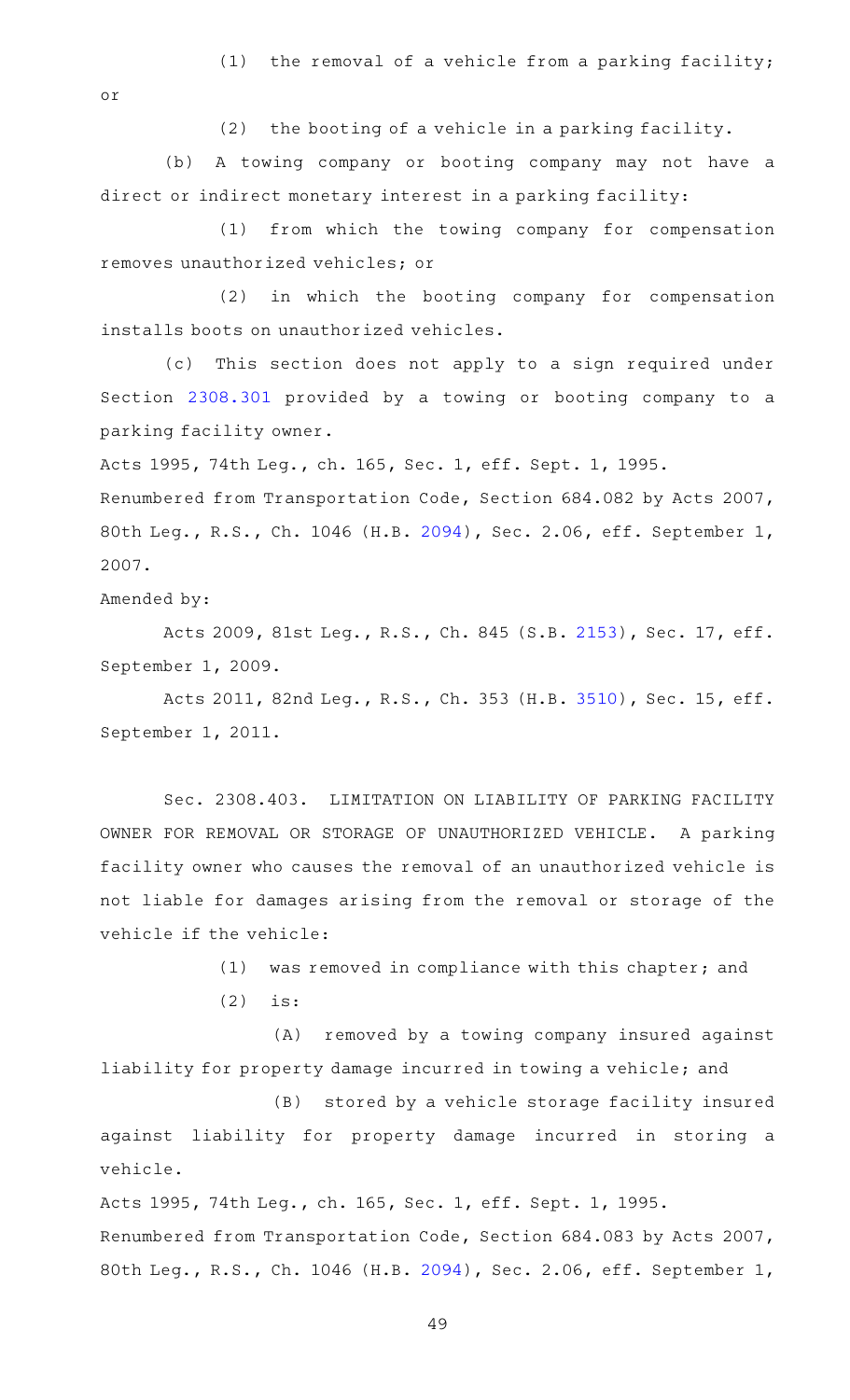2007.

Sec. 2308.404. CIVIL LIABILITY OF TOWING COMPANY, BOOTING COMPANY, OR PARKING FACILITY OWNER FOR VIOLATION OF CHAPTER. (a) A towing company, booting company, or parking facility owner who violates this chapter is liable to the owner or operator of the vehicle that is the subject of the violation for:

(1) damages arising from the removal, storage, or booting of the vehicle; and

(2) towing, storage, or booting fees assessed in connection with the vehicle 's removal, storage, or booting.

(b) A vehicle's owner or operator is not required to prove negligence of a parking facility owner, towing company, or booting company to recover under Subsection (a).

(c) A towing company, booting company, or parking facility owner who intentionally, knowingly, or recklessly violates this chapter is liable to the owner or operator of the vehicle that is the subject of the violation for \$1,000 plus three times the amount of fees assessed in the vehicle 's removal, towing, storage, or booting.

(d) Repealed by Acts 2011, 82nd Leg., R.S., Ch. 353, Sec. 19(a)(3), eff. September 1, 2011.

Acts 1995, 74th Leg., ch. 165, Sec. 1, eff. Sept. 1, 1995.

Renumbered from Transportation Code, Section 684.084 by Acts 2007, 80th Leg., R.S., Ch. 1046 (H.B. [2094\)](http://www.legis.state.tx.us/tlodocs/80R/billtext/html/HB02094F.HTM), Sec. 2.06, eff. September 1, 2007.

Amended by:

Acts 2009, 81st Leg., R.S., Ch. 845 (S.B. [2153\)](http://www.legis.state.tx.us/tlodocs/81R/billtext/html/SB02153F.HTM), Sec. 18, eff. September 1, 2009.

Acts 2009, 81st Leg., R.S., Ch. 845 (S.B. [2153\)](http://www.legis.state.tx.us/tlodocs/81R/billtext/html/SB02153F.HTM), Sec. 19, eff. September 1, 2009.

Acts 2009, 81st Leg., R.S., Ch. 1310 (H.B. [2571](http://www.legis.state.tx.us/tlodocs/81R/billtext/html/HB02571F.HTM)), Sec. 12, eff. September 1, 2009.

Acts 2011, 82nd Leg., R.S., Ch. 353 (H.B. [3510\)](http://www.legis.state.tx.us/tlodocs/82R/billtext/html/HB03510F.HTM), Sec. 19(a)(3), eff. September 1, 2011.

Sec. 2308.405. CRIMINAL PENALTY. A person commits an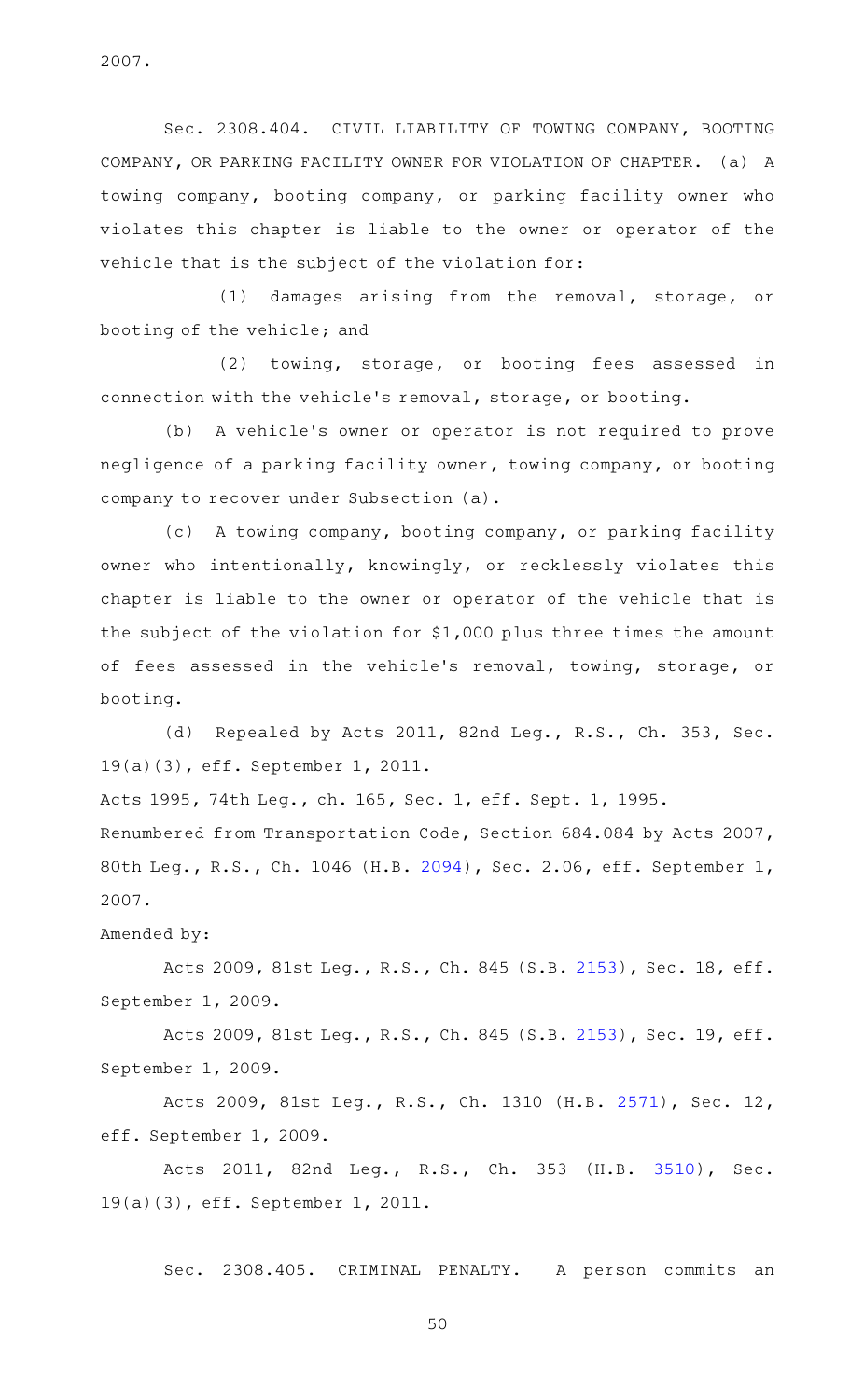offense if the person violates this chapter. An offense under this section is a misdemeanor punishable by a fine of not less than \$500 or more than \$1,500 unless it is shown on trial of the offense that the person knowingly or intentionally violated this chapter, in which event the offense is a Class B misdemeanor. Acts 1995, 74th Leg., ch. 165, Sec. 1, eff. Sept. 1, 1995. Amended by:

Acts 2005, 79th Leg., Ch. 1197 (H.B. [480](http://www.legis.state.tx.us/tlodocs/79R/billtext/html/HB00480F.HTM)), Sec. 8, eff. September 1, 2005. Renumbered from Transportation Code, Section 684.085 by Acts 2007,

80th Leg., R.S., Ch. 1046 (H.B. [2094\)](http://www.legis.state.tx.us/tlodocs/80R/billtext/html/HB02094F.HTM), Sec. 2.06, eff. September 1, 2007.

#### Amended by:

Acts 2009, 81st Leg., R.S., Ch. 1310 (H.B. [2571](http://www.legis.state.tx.us/tlodocs/81R/billtext/html/HB02571F.HTM)), Sec. 13, eff. September 1, 2009.

Sec. 2308.406. VIOLATION OF CHAPTER; INJUNCTION. A violation of this chapter may be enjoined under Subchapter [E](https://statutes.capitol.texas.gov/GetStatute.aspx?Code=BC&Value=17.41), Chapter [17,](https://statutes.capitol.texas.gov/GetStatute.aspx?Code=BC&Value=17) Business & Commerce Code.

Acts 1995, 74th Leg., ch. 165, Sec. 1, eff. Sept. 1, 1995. Renumbered from Transportation Code, Section 684.086 by Acts 2007, 80th Leg., R.S., Ch. 1046 (H.B. [2094\)](http://www.legis.state.tx.us/tlodocs/80R/billtext/html/HB02094F.HTM), Sec. 2.06, eff. September 1, 2007.

Sec. 2308.407. MINOR SIGN OR LETTERING HEIGHT VARIATIONS. A minor variation of a required or minimum height of a sign or lettering is not a violation of this chapter. Acts 1995, 74th Leg., ch. 165, Sec. 1, eff. Sept. 1, 1995. Renumbered from Transportation Code, Section 684.087 by Acts 2007, 80th Leg., R.S., Ch. 1046 (H.B. [2094\)](http://www.legis.state.tx.us/tlodocs/80R/billtext/html/HB02094F.HTM), Sec. 2.06, eff. September 1, 2007.

# SUBCHAPTER J. RIGHTS OF OWNERS AND OPERATORS OF STORED OR BOOTED VEHICLES

Sec. 2308.451. PAYMENT OF COST OF REMOVAL, STORAGE, AND BOOTING OF VEHICLE. (a) If in a hearing held under this chapter the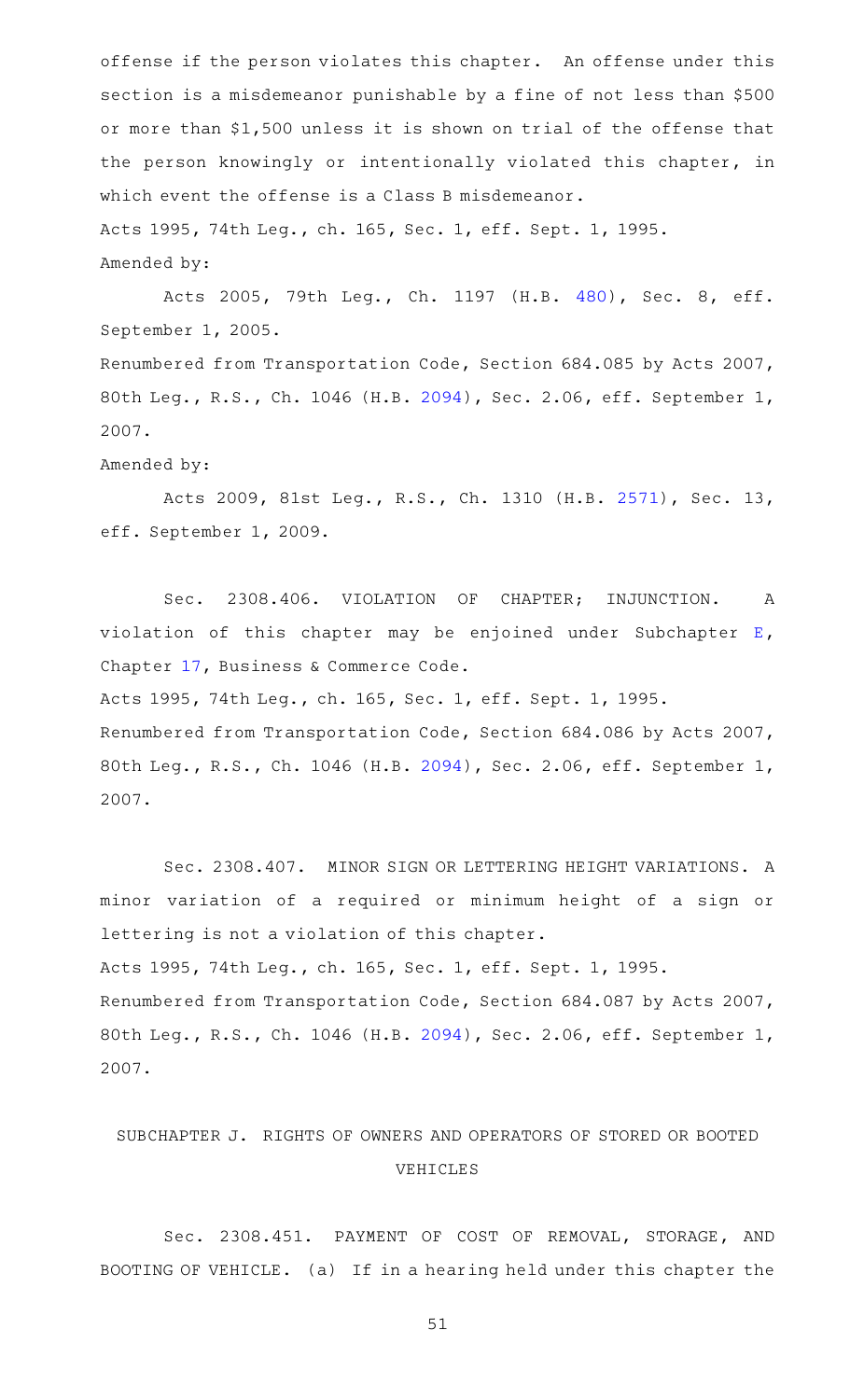court finds that a person or law enforcement agency authorized, with probable cause, the removal and storage in a vehicle storage facility of a vehicle, the person who requested the hearing shall pay the costs of the removal and storage.

(b) If in a hearing held under this chapter the court does not find that a person or law enforcement agency authorized, with probable cause, the removal and storage in a vehicle storage facility of a vehicle, the towing company, vehicle storage facility, or parking facility owner or law enforcement agency that authorized the removal shall:

(1) pay the costs of the removal and storage; or

(2) reimburse the owner or operator for the cost of the removal and storage paid by the owner or operator.

(c) If in a hearing held under this chapter the court finds that a person authorized, with probable cause, the booting of a vehicle in a parking facility, the person who requested the hearing shall pay the costs of the booting.

 $(c-1)$  If, in a hearing held under this chapter, regardless of whether the court finds that there was probable cause for the removal and storage of a vehicle, the court finds that the towing charge collected exceeded fees regulated by a political subdivision or authorized by this chapter or Chapter [2303](https://statutes.capitol.texas.gov/GetStatute.aspx?Code=OC&Value=2303), the towing company shall reimburse the owner or operator of the vehicle an amount equal to the overcharge.

(d) If in a hearing held under this chapter the court does not find that a person authorized, with probable cause, the booting of a vehicle, the person that authorized the booting shall:

(1) pay the costs of the booting and any related parking fees; or

(2) reimburse the owner or operator for the cost of the booting and any related parking fees paid by the owner or operator. Acts 1995, 74th Leg., ch. 165, Sec. 1, eff. Sept. 1, 1995. Amended by Acts 1997, 75th Leg., ch. 165, Sec. 30.159(a), eff. Sept. 1, 1997.

Renumbered from Transportation Code, Section 685.002 by Acts 2007, 80th Leg., R.S., Ch. 1046 (H.B. [2094\)](http://www.legis.state.tx.us/tlodocs/80R/billtext/html/HB02094F.HTM), Sec. 2.07, eff. September 1, 2007.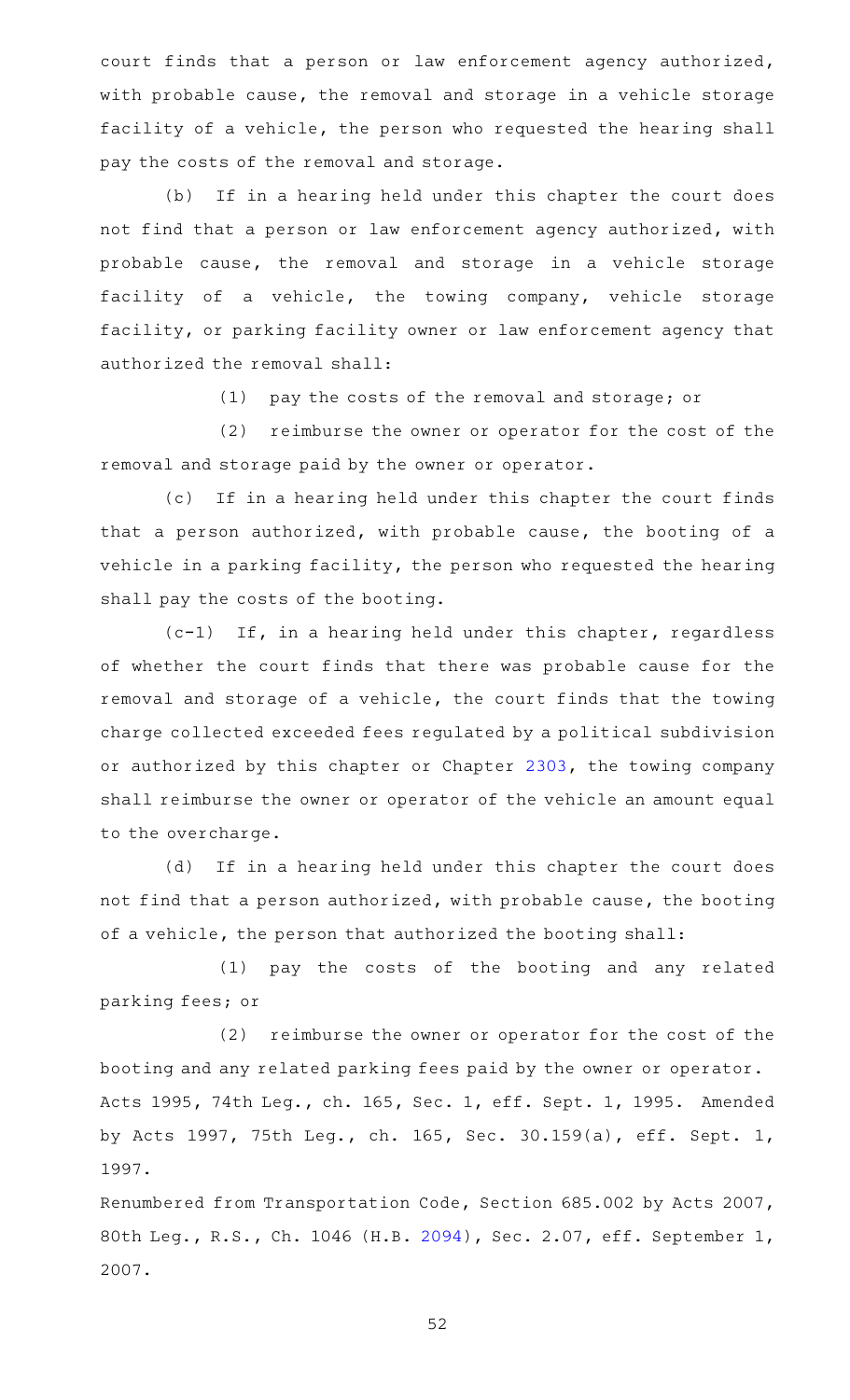Amended by:

Acts 2009, 81st Leg., R.S., Ch. 845 (S.B. [2153\)](http://www.legis.state.tx.us/tlodocs/81R/billtext/html/SB02153F.HTM), Sec. 21, eff. September 1, 2009.

Acts 2009, 81st Leg., R.S., Ch. 845 (S.B. [2153\)](http://www.legis.state.tx.us/tlodocs/81R/billtext/html/SB02153F.HTM), Sec. 22, eff. September 1, 2009.

Acts 2009, 81st Leg., R.S., Ch. 1310 (H.B. [2571](http://www.legis.state.tx.us/tlodocs/81R/billtext/html/HB02571F.HTM)), Sec. 14, eff. September 1, 2009.

Acts 2011, 82nd Leg., R.S., Ch. 91 (S.B. [1303\)](http://www.legis.state.tx.us/tlodocs/82R/billtext/html/SB01303F.HTM), Sec. 27.001(50), eff. September 1, 2011.

Sec. 2308.452. RIGHT OF OWNER OR OPERATOR OF VEHICLE TO HEARING. The owner or operator of a vehicle that has been removed and placed in a vehicle storage facility or booted without the consent of the owner or operator of the vehicle is entitled to a hearing on whether probable cause existed for the removal and placement or booting.

Acts 1995, 74th Leg., ch. 165, Sec. 1, eff. Sept. 1, 1995. Amended by Acts 1997, 75th Leg., ch. 165, Sec. 30.159(a), eff.Sept. 1, 1997. Renumbered from Transportation Code, Section 685.003 by Acts 2007, 80th Leg., R.S., Ch. 1046 (H.B. [2094\)](http://www.legis.state.tx.us/tlodocs/80R/billtext/html/HB02094F.HTM), Sec. 2.07, eff. September 1, 2007.

Amended by:

Acts 2009, 81st Leg., R.S., Ch. 845 (S.B. [2153\)](http://www.legis.state.tx.us/tlodocs/81R/billtext/html/SB02153F.HTM), Sec. 23, eff. September 1, 2009.

Sec. 2308.453. JURISDICTION. A hearing under this chapter shall be in any justice court in:

(1) the county from which the motor vehicle was towed; or

 $(2)$  for booted vehicles, the county in which the parking facility is located.

Acts 1995, 74th Leg., ch. 165, Sec. 1, eff. Sept. 1, 1995. Amended by Acts 1997, 75th Leg., ch. 165, Sec. 30.159(a), eff. Sept. 1, 1997; Acts 2001, 77th Leg., ch. 669, Sec. 144, eff. Sept. 1, 2001. Amended by:

Acts 2005, 79th Leg., Ch. 737 (H.B. [2630](http://www.legis.state.tx.us/tlodocs/79R/billtext/html/HB02630F.HTM)), Sec. 4, eff. September 1, 2005.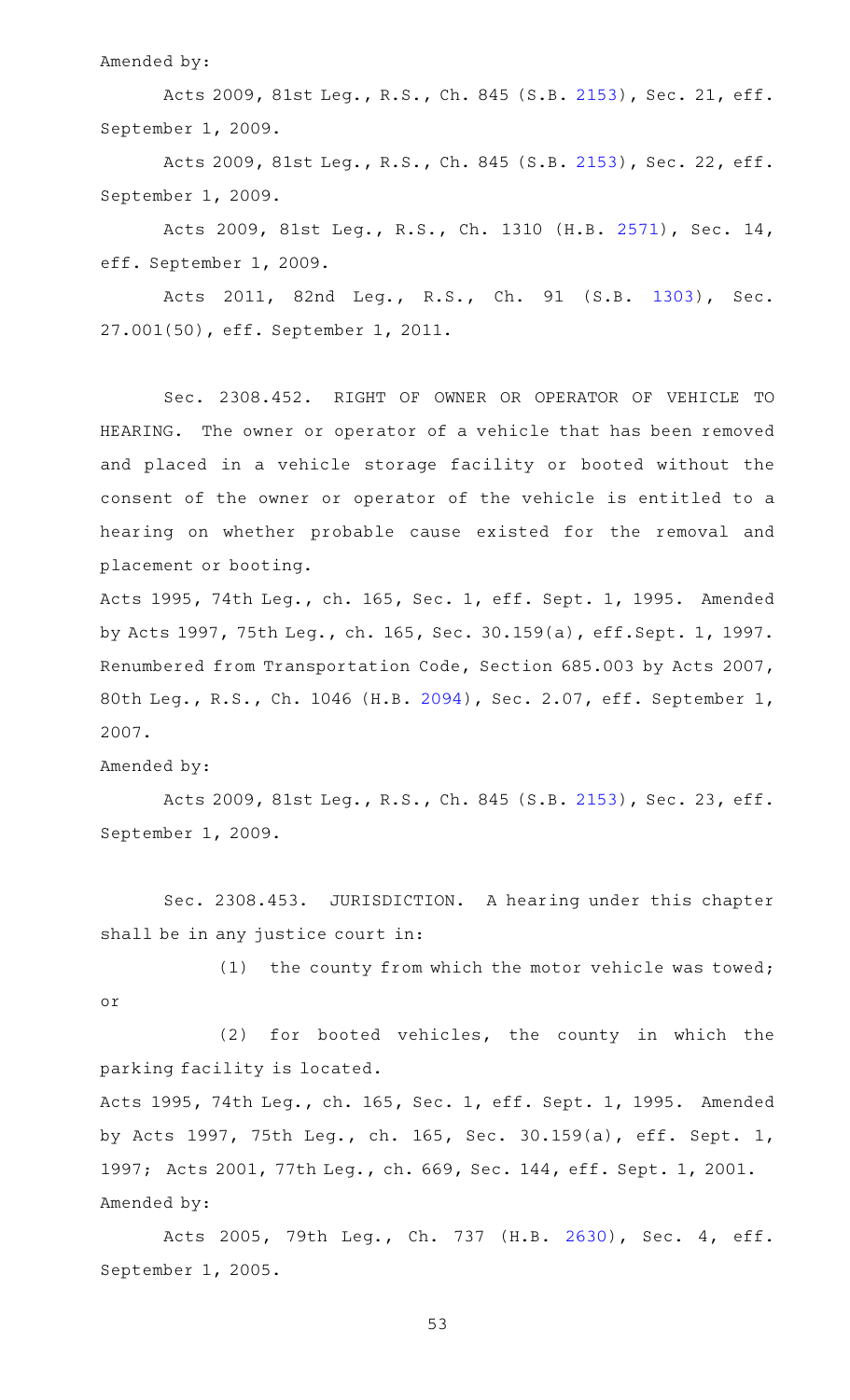Renumbered from Transportation Code, Section 685.004 by Acts 2007, 80th Leg., R.S., Ch. 1046 (H.B. [2094\)](http://www.legis.state.tx.us/tlodocs/80R/billtext/html/HB02094F.HTM), Sec. 2.07, eff. September 1, 2007.

Amended by:

Acts 2009, 81st Leg., R.S., Ch. 845 (S.B. [2153\)](http://www.legis.state.tx.us/tlodocs/81R/billtext/html/SB02153F.HTM), Sec. 24, eff. September 1, 2009.

Acts 2009, 81st Leg., R.S., Ch. 1310 (H.B. [2571](http://www.legis.state.tx.us/tlodocs/81R/billtext/html/HB02571F.HTM)), Sec. 15, eff. September 1, 2009.

Reenacted by Acts 2011, 82nd Leg., R.S., Ch. 91 (S.B. [1303\)](http://www.legis.state.tx.us/tlodocs/82R/billtext/html/SB01303F.HTM), Sec. 18.006, eff. September 1, 2011.

Amended by:

Acts 2013, 83rd Leg., R.S., Ch. 238 (H.B. [338](http://www.legis.state.tx.us/tlodocs/83R/billtext/html/HB00338F.HTM)), Sec. 1, eff. June 14, 2013.

Sec. 2308.454. NOTICE TO VEHICLE OWNER OR OPERATOR. (a) If before a hearing held under this chapter the owner or operator of a vehicle pays the costs of the vehicle 's removal or storage, the towing company or vehicle storage facility that received the payment shall at the time of payment give the owner or operator written notice of the person 's rights under this chapter.

(b) The operator of a vehicle storage facility that sends a notice under Subchapter [D,](https://statutes.capitol.texas.gov/GetStatute.aspx?Code=OC&Value=2303.151) Chapter [2303,](https://statutes.capitol.texas.gov/GetStatute.aspx?Code=OC&Value=2303) shall include with that notice a notice of the person 's rights under this chapter.

(c) If before a hearing held under this chapter the owner or operator of a vehicle pays the costs for removal of a boot, the booting company shall at the time of payment give the owner or operator written notice of the person 's rights under this chapter.

(d) The booting operator that places a notice on a booted vehicle under Section [2308.257](https://statutes.capitol.texas.gov/GetStatute.aspx?Code=OC&Value=2308.257) shall include with that notice a notice of the person 's rights under this chapter.

(e) If the towing company or vehicle storage facility that received the payment fails to furnish to the owner or operator of the vehicle the name, address, and telephone number of the parking facility owner or law enforcement agency that authorized the removal of the vehicle, the towing company or vehicle storage facility that received the payment is liable if the court, after a hearing, does not find probable cause for the removal and storage of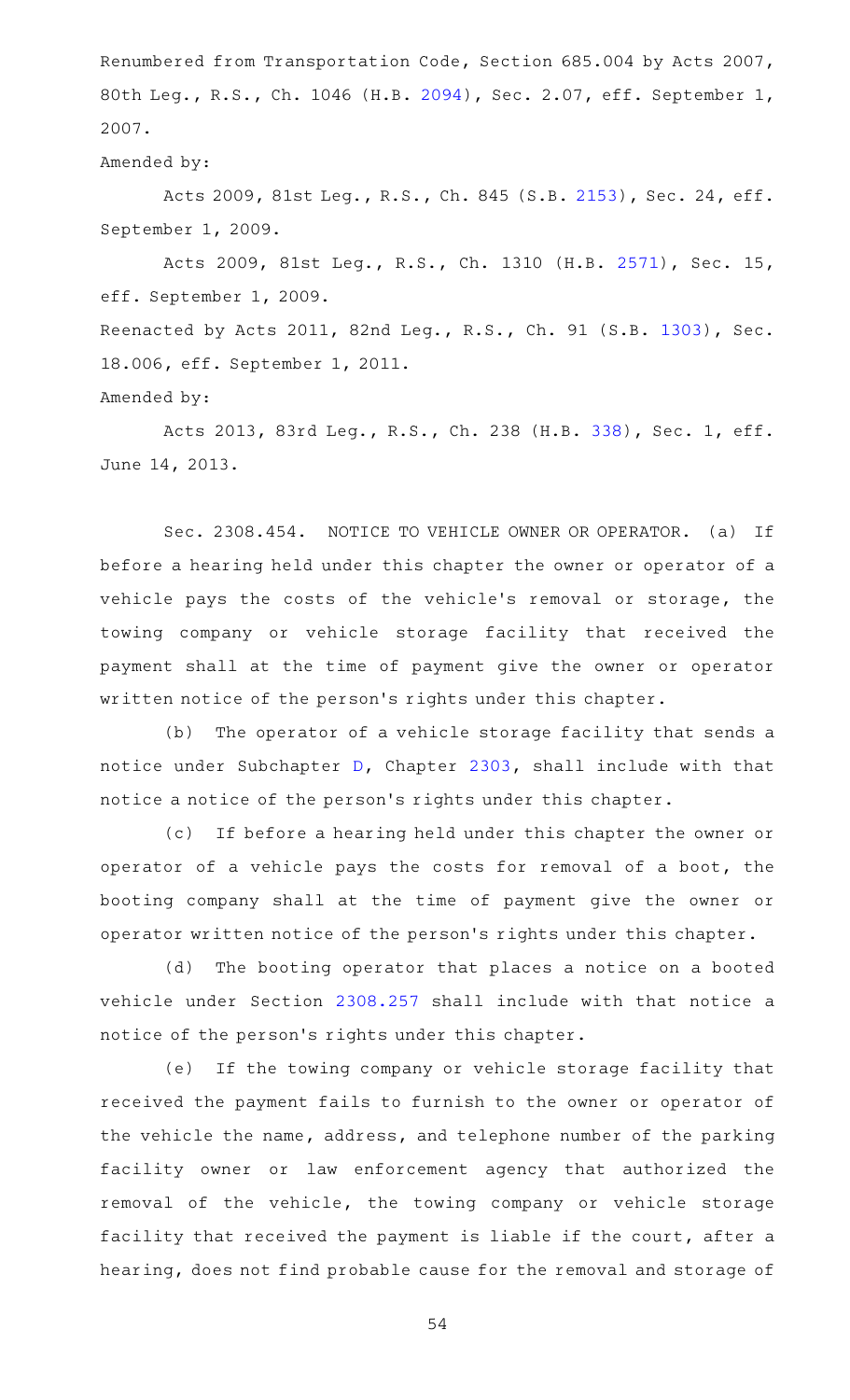the vehicle.

Added by Acts 1997, 75th Leg., ch. 165, Sec. 30.159(a), eff. Sept. 1, 1997. Amended by Acts 2003, 78th Leg., ch. 1276, Sec. 14A.841, eff. Sept. 1, 2003.

Renumbered from Transportation Code, Section 685.005 and amended by Acts 2007, 80th Leg., R.S., Ch. 1046 (H.B. [2094](http://www.legis.state.tx.us/tlodocs/80R/billtext/html/HB02094F.HTM)), Sec. 2.07, eff. September 1, 2007.

Amended by:

Acts 2009, 81st Leg., R.S., Ch. 845 (S.B. [2153\)](http://www.legis.state.tx.us/tlodocs/81R/billtext/html/SB02153F.HTM), Sec. 25, eff. September 1, 2009.

Acts 2009, 81st Leg., R.S., Ch. 1310 (H.B. [2571](http://www.legis.state.tx.us/tlodocs/81R/billtext/html/HB02571F.HTM)), Sec. 16, eff. September 1, 2009.

Acts 2011, 82nd Leg., R.S., Ch. 91 (S.B. [1303\)](http://www.legis.state.tx.us/tlodocs/82R/billtext/html/SB01303F.HTM), Sec. 27.001(51), eff. September 1, 2011.

Sec. 2308.455. CONTENTS OF NOTICE. The notice under Section [2308.454](https://statutes.capitol.texas.gov/GetStatute.aspx?Code=OC&Value=2308.454) must include:

 $(1)$  a statement of:

 $(A)$  the person's right to submit a request within 14 days for a court hearing to determine whether probable cause existed to remove, or install a boot on, the vehicle;

(B) the information that a request for a hearing must contain;

(C) any filing fee for the hearing; and

(D) the person's right to request a hearing in any justice court in:

(i) the county from which the vehicle was

towed; or

(ii) for booted vehicles, the county in which the parking facility is located;

(2) the name, address, and telephone number of the towing company that removed the vehicle or the booting company that booted the vehicle;

(3) the name, address, telephone number, and county of the vehicle storage facility in which the vehicle was placed;

 $(4)$  the name, street address including city, state, and zip code, and telephone number of the person, parking facility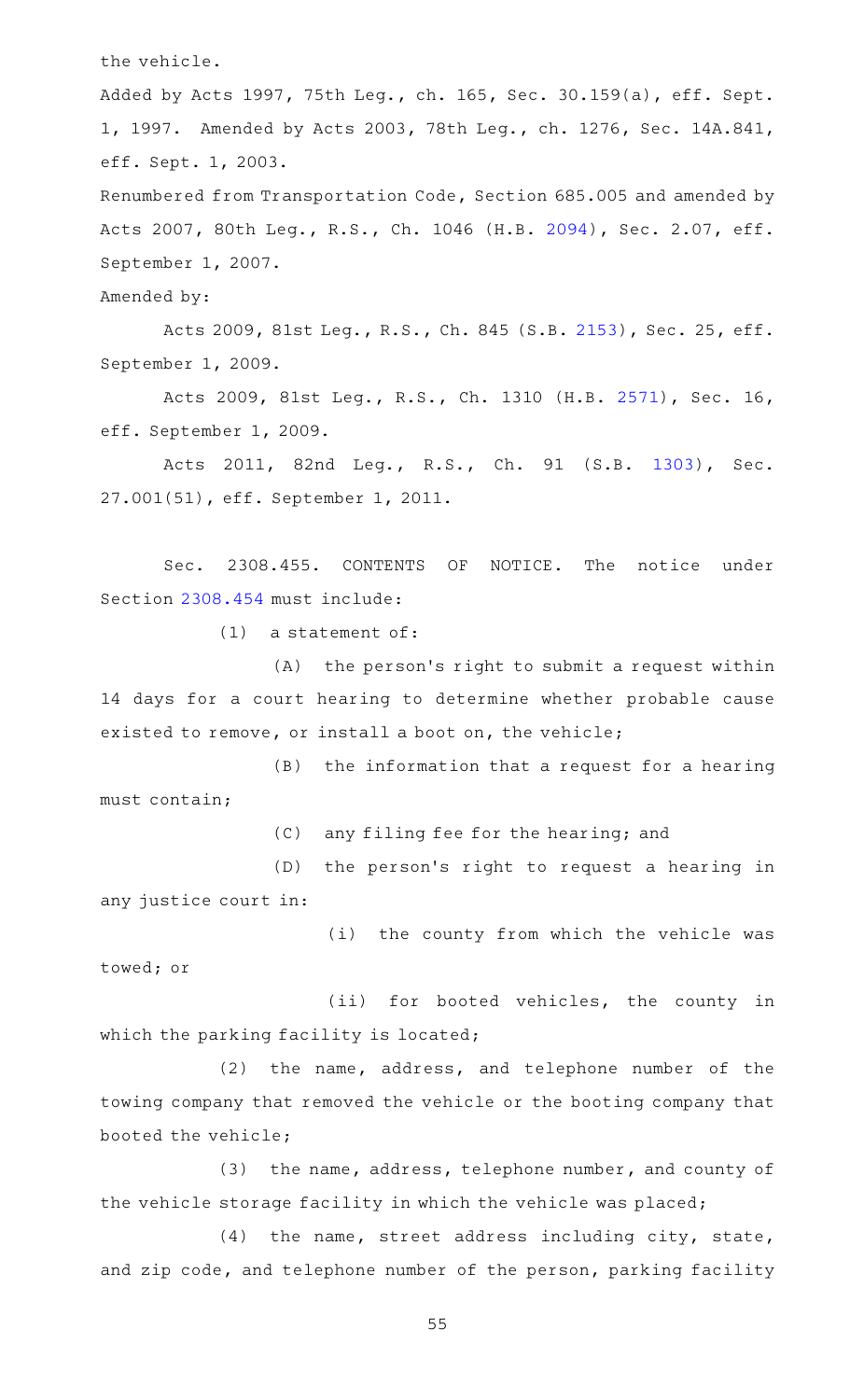owner, or law enforcement agency that authorized the removal of the vehicle; and

(5) the name, address, and telephone number of each justice court in the county from which the vehicle was towed or, for booted vehicles, the county in which the parking facility is located, or the address of an Internet website maintained by the Office of Court Administration of the Texas Judicial System that contains the name, address, and telephone number of each justice court in that county.

Added by Acts 1997, 75th Leg., ch. 165, Sec. 30.159(a), eff. Sept. 1, 1997.

Amended by:

Acts 2005, 79th Leg., Ch. 737 (H.B. [2630](http://www.legis.state.tx.us/tlodocs/79R/billtext/html/HB02630F.HTM)), Sec. 5, eff. September 1, 2005.

Renumbered from Transportation Code, Section 685.006 and amended by Acts 2007, 80th Leg., R.S., Ch. 1046 (H.B. [2094](http://www.legis.state.tx.us/tlodocs/80R/billtext/html/HB02094F.HTM)), Sec. 2.07, eff. September 1, 2007.

Amended by:

Acts 2009, 81st Leg., R.S., Ch. 845 (S.B. [2153\)](http://www.legis.state.tx.us/tlodocs/81R/billtext/html/SB02153F.HTM), Sec. 26, eff. September 1, 2009.

Acts 2009, 81st Leg., R.S., Ch. 1310 (H.B. [2571](http://www.legis.state.tx.us/tlodocs/81R/billtext/html/HB02571F.HTM)), Sec. 17, eff. September 1, 2009.

Reenacted by Acts 2011, 82nd Leg., R.S., Ch. 91 (S.B. [1303\)](http://www.legis.state.tx.us/tlodocs/82R/billtext/html/SB01303F.HTM), Sec. 18.007, eff. September 1, 2011.

Amended by:

Acts 2013, 83rd Leg., R.S., Ch. 238 (H.B. [338](http://www.legis.state.tx.us/tlodocs/83R/billtext/html/HB00338F.HTM)), Sec. 2, eff. June 14, 2013.

Sec. 2308.456. REQUEST FOR HEARING. (a) Except as provided by Subsections (c) and (c-1), a person entitled to a hearing under this chapter must deliver a written request for the hearing to the court before the 14th day after the date the vehicle was removed and placed in the vehicle storage facility or booted, excluding Saturdays, Sundays, and legal holidays.

(b) A request for a hearing must contain:

 $(1)$  the name, address, and telephone number of the owner or operator of the vehicle;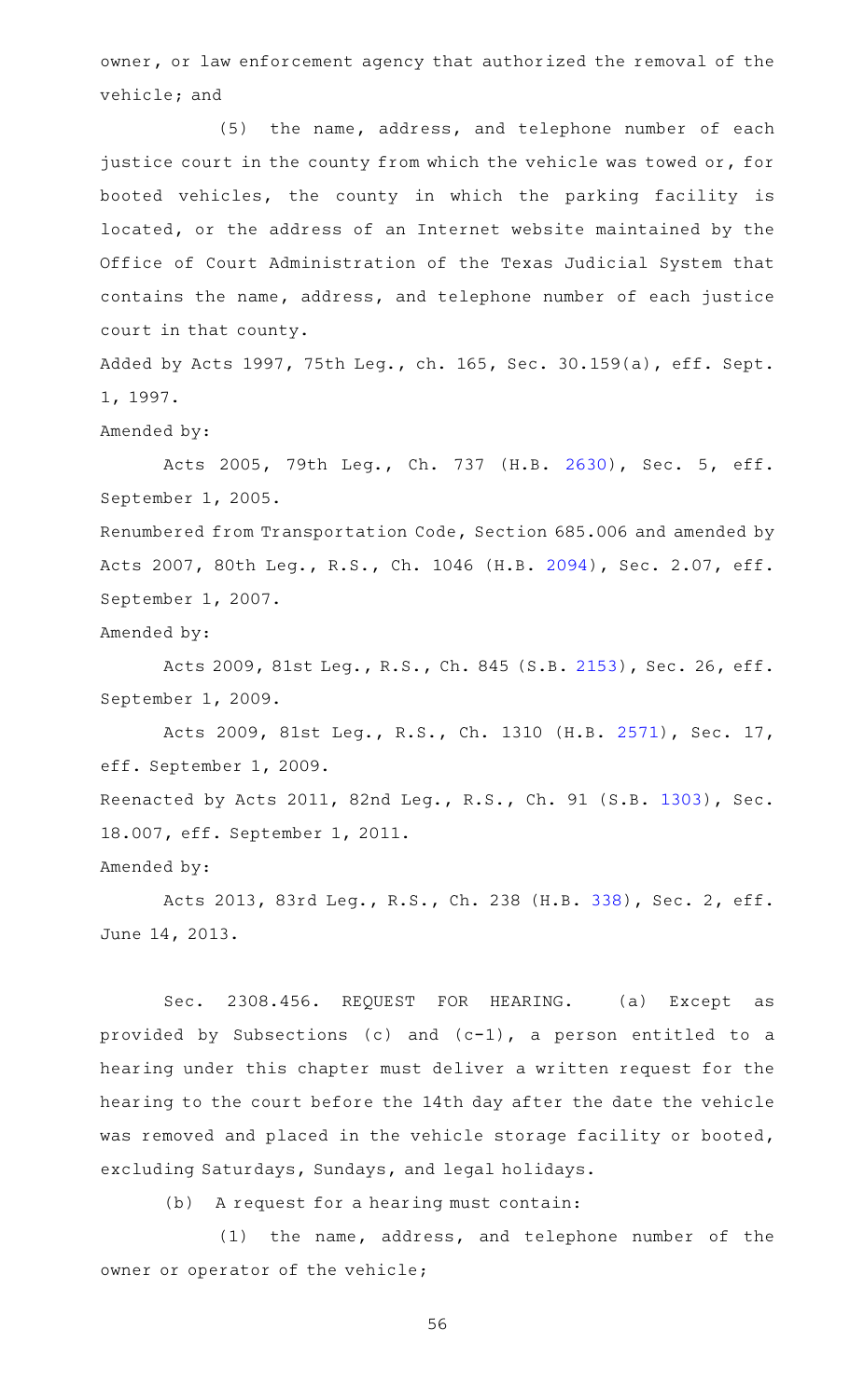(2) the location from which the vehicle was removed or in which the vehicle was booted;

(3) the date when the vehicle was removed or booted;

(4) the name, address, and telephone number of the person or law enforcement agency that authorized the removal or booting;

 $(5)$  the name, address, and telephone number of the vehicle storage facility in which the vehicle was placed;

(6) the name, address, and telephone number of the towing company that removed the vehicle or of the booting company that installed a boot on the vehicle;

(7) a copy of any receipt or notification that the owner or operator received from the towing company, the booting company, or the vehicle storage facility; and

(8) if the vehicle was removed from or booted in a parking facility:

(A) one or more photographs that show the location and text of any sign posted at the facility restricting parking of vehicles; or

(B) a statement that no sign restricting parking was posted at the parking facility.

(c) If notice was not given under Section [2308.454,](https://statutes.capitol.texas.gov/GetStatute.aspx?Code=OC&Value=2308.454) the 14-day deadline for requesting a hearing under Subsection (a) does not apply, and the owner or operator of the vehicle may deliver a written request for a hearing at any time.

 $(c-1)$  The 14-day period for requesting a hearing under Subsection (a) does not begin until the date on which the towing company or vehicle storage facility provides to the vehicle owner or operator the information necessary for the vehicle owner or operator to complete the material for the request for hearing required under Subsections (b)(2) through (6).

(d) A person who fails to deliver a request in accordance with Subsection (a) waives the right to a hearing. Acts 1995, 74th Leg., ch. 165, Sec. 1, eff. Sept. 1, 1995. Renumbered from Transportation Code Sec. 685.005 and amended by Acts 1997, 75th Leg., ch. 165, Sec. 30.159(a), eff. Sept. 1, 1997. Renumbered from Transportation Code, Section 685.007 and amended by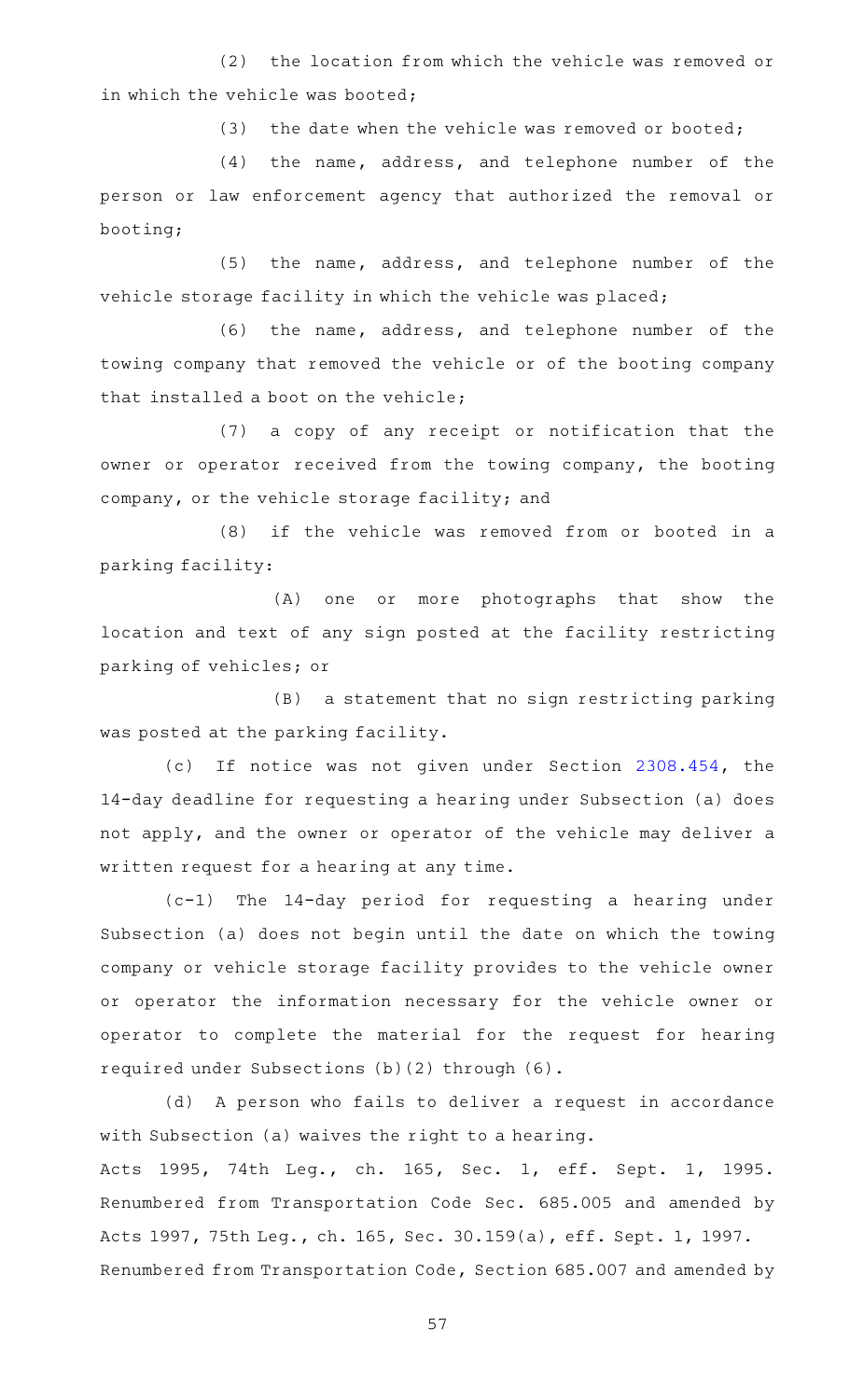Acts 2007, 80th Leg., R.S., Ch. 1046 (H.B. [2094](http://www.legis.state.tx.us/tlodocs/80R/billtext/html/HB02094F.HTM)), Sec. 2.07, eff. September 1, 2007.

Amended by:

Acts 2009, 81st Leg., R.S., Ch. 845 (S.B. [2153\)](http://www.legis.state.tx.us/tlodocs/81R/billtext/html/SB02153F.HTM), Sec. 27, eff. September 1, 2009.

Acts 2009, 81st Leg., R.S., Ch. 1310 (H.B. [2571](http://www.legis.state.tx.us/tlodocs/81R/billtext/html/HB02571F.HTM)), Sec. 18, eff. September 1, 2009.

Acts 2011, 82nd Leg., R.S., Ch. 91 (S.B. [1303](http://www.legis.state.tx.us/tlodocs/82R/billtext/html/SB01303F.HTM)), Sec. 18.008, eff. September 1, 2011.

Sec. 2308.458. HEARING. (a) A hearing under this chapter shall be held before the 21st calendar day after the date the court receives the request for the hearing.

(b) The court shall notify the person who requested the hearing for a towed vehicle, the parking facility owner or law enforcement agency that authorized the removal of the vehicle, the towing company, and the vehicle storage facility in which the vehicle was placed of the date, time, and place of the hearing in a manner provided by Rule 21a, Texas Rules of Civil Procedure. The notice of the hearing to the towing company and the parking facility owner or law enforcement agency that authorized the removal of the vehicle must include a copy of the request for hearing. Notice to the law enforcement agency that authorized the removal of the vehicle is sufficient as notice to the political subdivision in which the law enforcement agency is located.

 $(b-1)$  At a hearing under this section:

(1) the burden of proof is on the person who requested the hearing; and

(2) hearsay evidence is admissible if it is considered otherwise reliable by the justice of the peace.

 $(b-2)$  The court shall notify the person who requested the hearing for a booted vehicle, the parking facility in which the vehicle was booted, and the booting company of the date, time, and place of the hearing in a manner provided by Rule 21a, Texas Rules of Civil Procedure. The notice of hearing to the person that authorized the booting of the vehicle must include a copy of the request for hearing.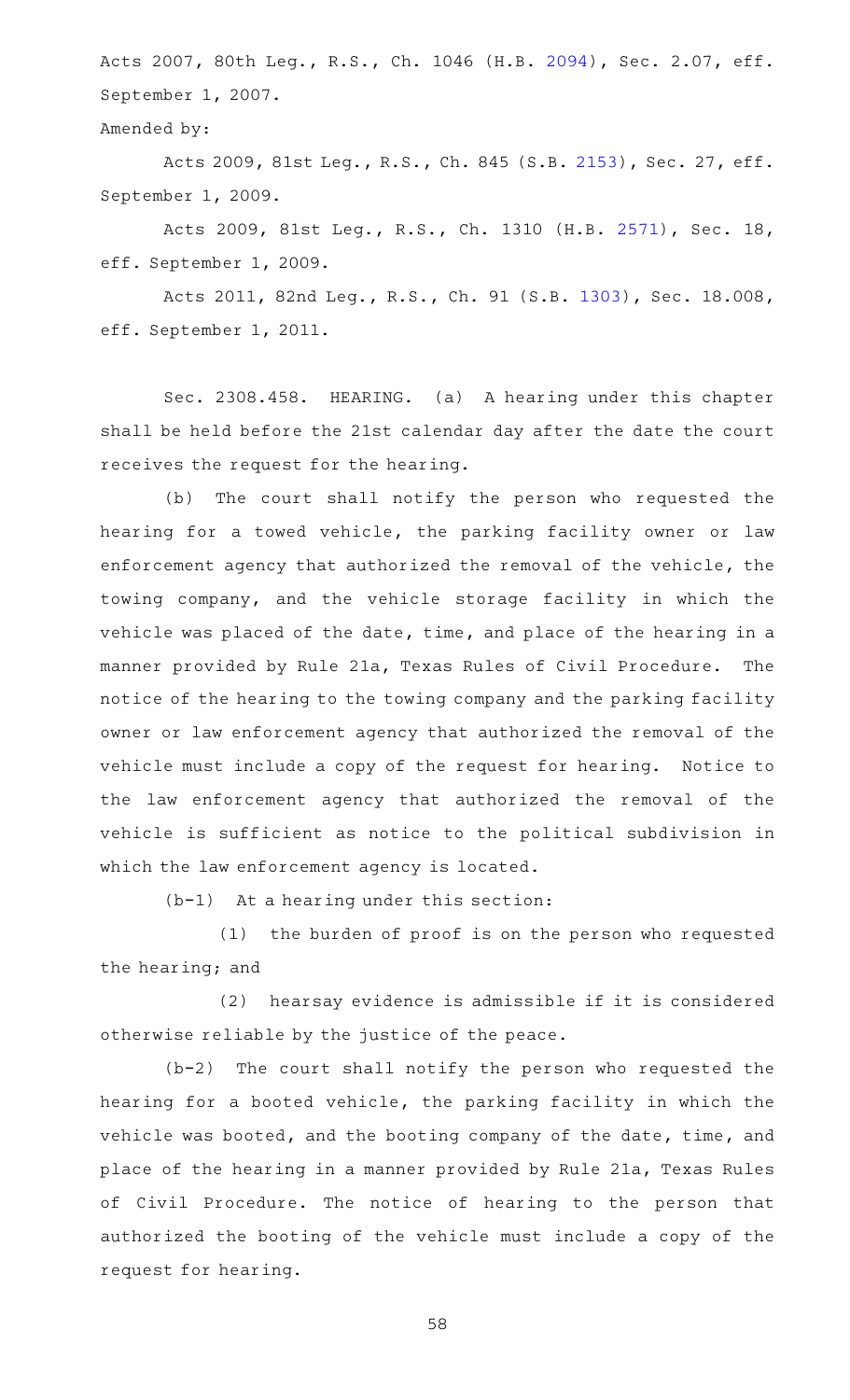(c) The issues in a hearing regarding a towed vehicle under this chapter are:

(1) whether probable cause existed for the removal and placement of the vehicle;

(2) whether a towing charge imposed or collected in connection with the removal or placement of the vehicle was greater than the amount authorized by the political subdivision under Section [2308.201](https://statutes.capitol.texas.gov/GetStatute.aspx?Code=OC&Value=2308.201) or [2308.202;](https://statutes.capitol.texas.gov/GetStatute.aspx?Code=OC&Value=2308.202)

(3) whether a towing charge imposed or collected in connection with the removal or placement of the vehicle was greater than the amount authorized under Section [2308.203;](https://statutes.capitol.texas.gov/GetStatute.aspx?Code=OC&Value=2308.203) or

(4) whether a towing charge imposed or collected in connection with the removal or placement of the vehicle was greater than the amount authorized under Section [2308.0575](https://statutes.capitol.texas.gov/GetStatute.aspx?Code=OC&Value=2308.0575).

 $(c-1)$  The issues in a hearing regarding a booted vehicle under this chapter are:

(1) whether probable cause existed for the booting of the vehicle; and

(2) whether a boot removal charge imposed or collected in connection with the removal of the boot from the vehicle was greater than the amount authorized by the political subdivision under Section [2308.2085.](https://statutes.capitol.texas.gov/GetStatute.aspx?Code=OC&Value=2308.2085)

(d) The court shall make written findings of fact and a conclusion of law.

(e) The court may award:

(1) court costs and attorney's fees to the prevailing party;

(2) the reasonable cost of photographs submitted under Section [2308.456](https://statutes.capitol.texas.gov/GetStatute.aspx?Code=OC&Value=2308.456)(b)(8) to a vehicle owner or operator who is the prevailing party;

(3) an amount equal to the amount that the towing charge or booting removal charge and associated parking fees exceeded fees regulated by a political subdivision or authorized by this code or by Chapter [2303;](https://statutes.capitol.texas.gov/GetStatute.aspx?Code=OC&Value=2303) and

(4) reimbursement of fees paid for vehicle towing, storage, or removal of a boot.

Acts 1995, 74th Leg., ch. 165, Sec. 1, eff. Sept. 1, 1995.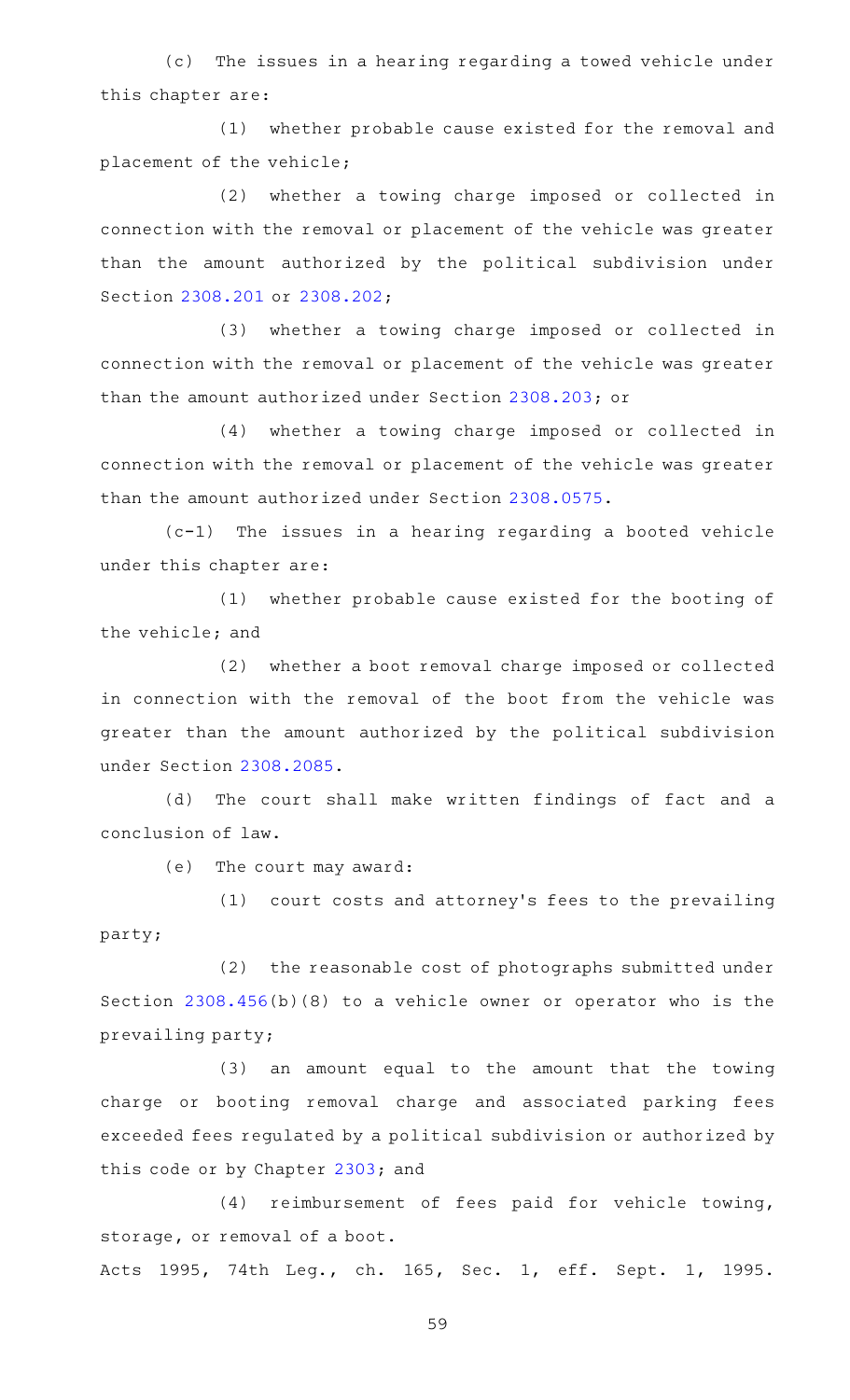Renumbered from Transportation Code Sec. 685.007 and amended by Acts 1997, 75th Leg., ch. 165, Sec. 30.159(a), eff. Sept. 1, 1997; Acts 2003, 78th Leg., ch. 1034, Sec. 17, eff. Sept. 1, 2003. Amended by:

Acts 2005, 79th Leg., Ch. 737 (H.B. [2630](http://www.legis.state.tx.us/tlodocs/79R/billtext/html/HB02630F.HTM)), Sec. 7, eff. September 1, 2005.

Renumbered from Transportation Code, Section 685.009 and amended by Acts 2007, 80th Leg., R.S., Ch. 1046 (H.B. [2094](http://www.legis.state.tx.us/tlodocs/80R/billtext/html/HB02094F.HTM)), Sec. 2.07, eff. September 1, 2007.

Amended by:

Acts 2009, 81st Leg., R.S., Ch. 845 (S.B. [2153\)](http://www.legis.state.tx.us/tlodocs/81R/billtext/html/SB02153F.HTM), Sec. 28, eff. September 1, 2009.

Acts 2009, 81st Leg., R.S., Ch. 1310 (H.B. [2571](http://www.legis.state.tx.us/tlodocs/81R/billtext/html/HB02571F.HTM)), Sec. 19, eff. September 1, 2009.

Acts 2011, 82nd Leg., R.S., Ch. 353 (H.B. [3510\)](http://www.legis.state.tx.us/tlodocs/82R/billtext/html/HB03510F.HTM), Sec. 16, eff. September 1, 2011.

Sec. 2308.459. APPEAL. An appeal from a hearing under this chapter is governed by the rules of procedure applicable to civil cases in justice court, except that no appeal bond may be required by the court.

Added by Acts 2005, 79th Leg., Ch. 737 (H.B. [2630](http://www.legis.state.tx.us/tlodocs/79R/billtext/html/HB02630F.HTM)), Sec. 8, eff. September 1, 2005.

Renumbered from Transportation Code, Section 685.010 by Acts 2007, 80th Leg., R.S., Ch. 1046 (H.B. [2094\)](http://www.legis.state.tx.us/tlodocs/80R/billtext/html/HB02094F.HTM), Sec. 2.07, eff. September 1, 2007.

Sec. 2308.460. ENFORCEMENT OF AWARD. (a) An award under this chapter may be enforced by any means available for the enforcement of a judgment for a debt.

(b) The department shall suspend a license holder's license on the license holder 's failure to pay a final judgment awarded to an owner or operator of a vehicle before the 60th day after the date of the final judgment. The department must provide notice of the suspension to the license holder at least 30 days before the date the license is to be suspended.

(c) The owner or operator of the vehicle shall submit a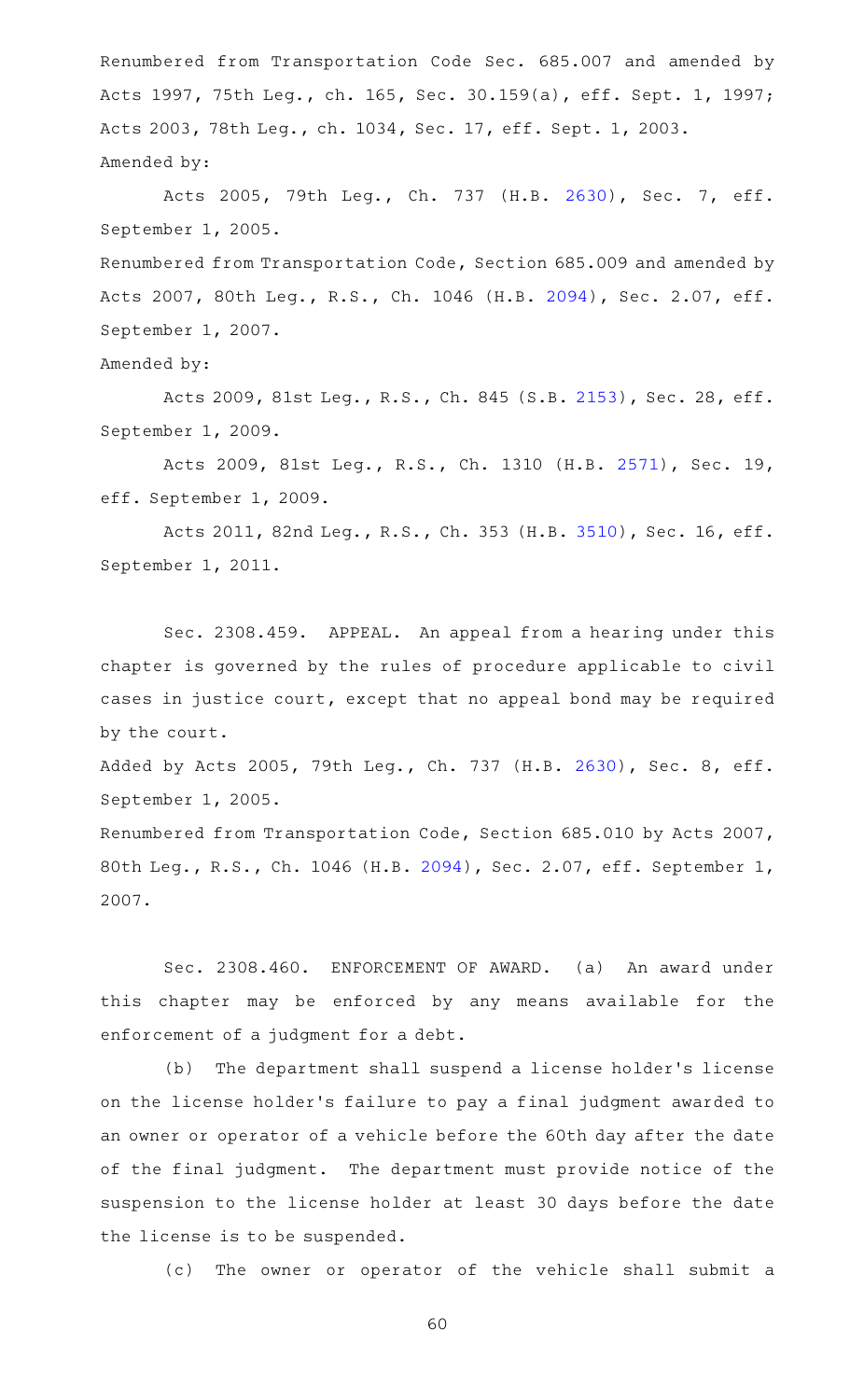certified copy of the final judgment to the department.

(d) On receipt of the certified copy of the unpaid final judgment, the department shall disqualify a person from renewing a license or permit or deny the person the opportunity of taking a licensing examination on the grounds that the person, towing company, or vehicle storage facility has not paid a final judgment awarded to an owner or operator of a vehicle.

(e) The department shall reinstate the license on submission of evidence satisfactory to the department of payment of the final judgment by the person, towing company, or vehicle storage facility.

Added by Acts 2007, 80th Leg., R.S., Ch. 1046 (H.B. [2094](http://www.legis.state.tx.us/tlodocs/80R/billtext/html/HB02094F.HTM)), Sec. 2.08, eff. September 1, 2007.

## Amended by:

Acts 2009, 81st Leg., R.S., Ch. 1310 (H.B. [2571](http://www.legis.state.tx.us/tlodocs/81R/billtext/html/HB02571F.HTM)), Sec. 20, eff. September 1, 2009.

# SUBCHAPTER K. ENFORCEMENT

Sec. 2308.501. ADMINISTRATIVE PENALTY. (a) The commission may impose an administrative penalty on a person under Subchapter [F,](https://statutes.capitol.texas.gov/GetStatute.aspx?Code=OC&Value=51.301) Chapter [51,](https://statutes.capitol.texas.gov/GetStatute.aspx?Code=OC&Value=51) regardless of whether the person holds a registration, permit, or license under this chapter, if the person violates:

(1) this chapter or a rule adopted under this chapter; or

(2) a rule or order of the executive director or commission.

(b) An administrative penalty may not be imposed unless the person charged with a violation is provided the opportunity for a hearing.

Added by Acts 2007, 80th Leg., R.S., Ch. 1046 (H.B. [2094](http://www.legis.state.tx.us/tlodocs/80R/billtext/html/HB02094F.HTM)), Sec. 2.09, eff. September 1, 2007.

Sec. 2308.502. CEASE AND DESIST ORDER; INJUNCTION; CIVIL PENALTY. (a) The executive director may issue a cease and desist order as necessary to enforce this chapter if the executive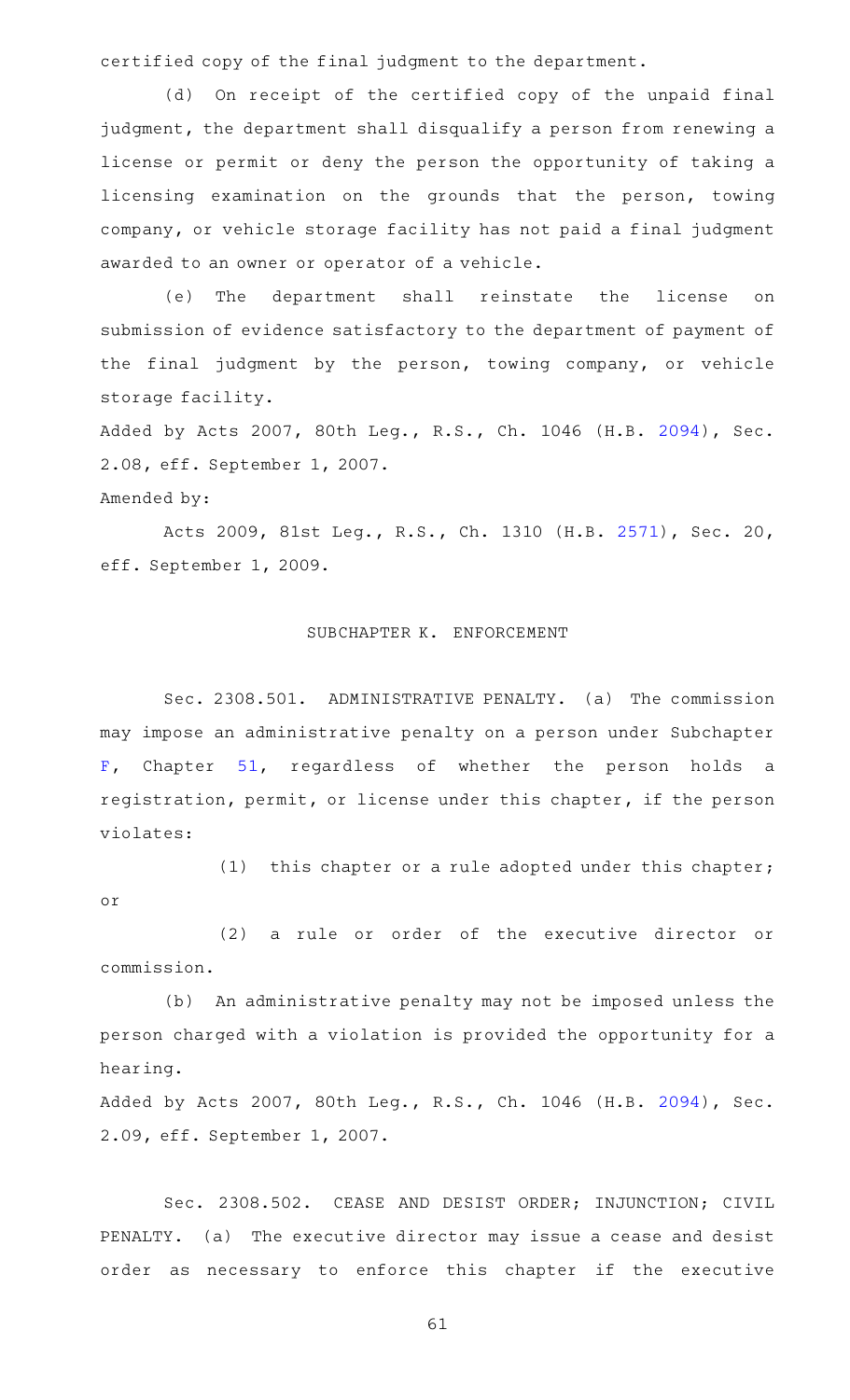director determines that the action is necessary to prevent a violation of this chapter and to protect public health and safety.

(b) The attorney general or executive director may institute an action for an injunction or a civil penalty under this chapter as provided by Section [51.352.](https://statutes.capitol.texas.gov/GetStatute.aspx?Code=OC&Value=51.352) Added by Acts 2007, 80th Leg., R.S., Ch. 1046 (H.B. [2094](http://www.legis.state.tx.us/tlodocs/80R/billtext/html/HB02094F.HTM)), Sec.

2.09, eff. September 1, 2007.

Sec. 2308.503. SANCTIONS. The department may impose sanctions as provided by Section [51.353.](https://statutes.capitol.texas.gov/GetStatute.aspx?Code=OC&Value=51.353) Added by Acts 2007, 80th Leg., R.S., Ch. 1046 (H.B. [2094](http://www.legis.state.tx.us/tlodocs/80R/billtext/html/HB02094F.HTM)), Sec. 2.09, eff. September 1, 2007.

Sec. 2308.504. CRIMINAL PENALTY; LICENSING. (a) A person commits an offense if the person:

(1) violates the permitting or licensing requirements of this chapter;

(2) performs towing without a license to perform towing in this state;

(3) employs an individual who does not hold the appropriate license required by this chapter; or

 $(4)$  falsifies a certification or training.

(b) An offense under this section is a Class C misdemeanor. An offense under this section is enforceable by law enforcement.

Added by Acts 2007, 80th Leg., R.S., Ch. 1046 (H.B. [2094](http://www.legis.state.tx.us/tlodocs/80R/billtext/html/HB02094F.HTM)), Sec. 2.09, eff. September 1, 2007.

Amended by:

Acts 2011, 82nd Leg., R.S., Ch. 353 (H.B. [3510\)](http://www.legis.state.tx.us/tlodocs/82R/billtext/html/HB03510F.HTM), Sec. 17, eff. September 1, 2011.

Sec. 2308.505. CRIMINAL PENALTY; TOWING. (a) A person commits an offense if the person:

(1) violates an ordinance, resolution, order, rule, or regulation of a political subdivision adopted under Section [2308.201](https://statutes.capitol.texas.gov/GetStatute.aspx?Code=OC&Value=2308.201), [2308.202,](https://statutes.capitol.texas.gov/GetStatute.aspx?Code=OC&Value=2308.202) or [2308.2085](https://statutes.capitol.texas.gov/GetStatute.aspx?Code=OC&Value=2308.2085) for which the political subdivision does not prescribe the penalty;